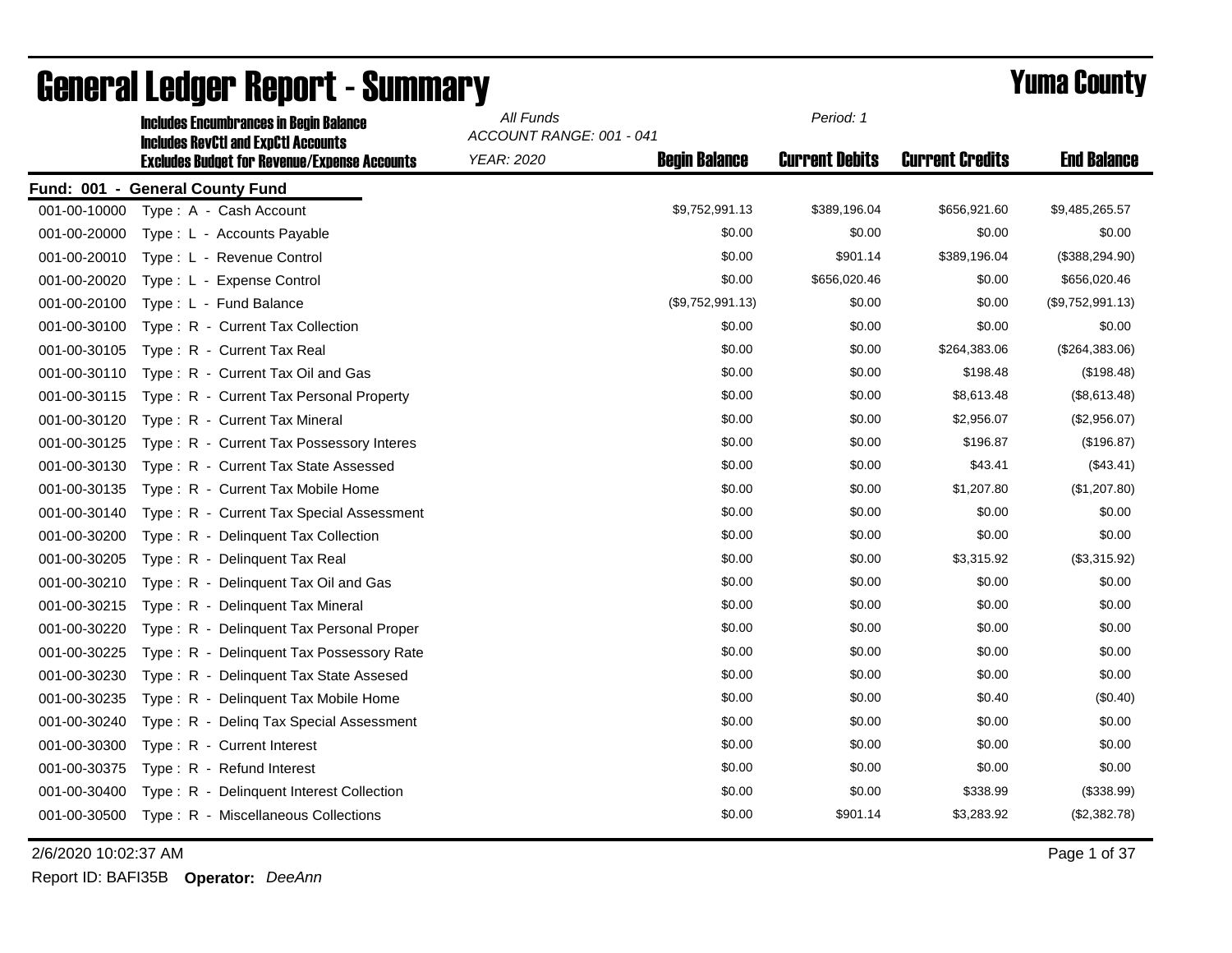|              | <b>Includes Encumbrances in Begin Balance</b><br><b>Includes RevCtI and ExpCtI Accounts</b> | All Funds<br>ACCOUNT RANGE: 001 - 041 |                      | Period: 1             |                        |                    |
|--------------|---------------------------------------------------------------------------------------------|---------------------------------------|----------------------|-----------------------|------------------------|--------------------|
|              | <b>Excludes Budget for Revenue/Expense Accounts</b>                                         | YEAR: 2020                            | <b>Begin Balance</b> | <b>Current Debits</b> | <b>Current Credits</b> | <b>End Balance</b> |
|              | Fund: 001 - General County Fund                                                             |                                       |                      |                       |                        |                    |
| 001-00-30501 | Type: R - County Map Monies                                                                 |                                       | \$0.00               | \$0.00                | \$150.00               | (\$150.00)         |
| 001-00-30502 | Type: R - GIS Mapping                                                                       |                                       | \$0.00               | \$0.00                | \$254.25               | (\$254.25)         |
| 001-00-30503 | Type: R - CORA open records request                                                         |                                       | \$0.00               | \$0.00                | \$0.00                 | \$0.00             |
| 001-00-30504 | Type: R - GIS CONSULTING REVENUE                                                            |                                       | \$0.00               | \$0.00                | \$0.00                 | \$0.00             |
| 001-00-30600 | Type: R - Interest Income                                                                   |                                       | \$0.00               | \$0.00                | \$62,895.05            | (\$62,895.05)      |
| 001-00-30700 | Type: R - Cigarette Tax Apportionment                                                       |                                       | \$0.00               | \$0.00                | \$327.38               | (\$327.38)         |
| 001-00-30800 | Type: R - Advertising Costs                                                                 |                                       | \$0.00               | \$0.00                | \$35.00                | (\$35.00)          |
| 001-00-30900 | Type: R - Eckley Law Enforcement                                                            |                                       | \$0.00               | \$0.00                | \$200.00               | (\$200.00)         |
| 001-00-31000 | Type: R - County Clerk                                                                      |                                       | \$0.00               | \$0.00                | \$26,973.88            | (\$26,973.88)      |
| 001-00-31010 | Type: R - Grants                                                                            |                                       | \$0.00               | \$0.00                | \$0.00                 | \$0.00             |
| 001-00-31100 | Type: R - Planning & Zoning                                                                 |                                       | \$0.00               | \$0.00                | \$675.00               | (\$675.00)         |
| 001-00-31200 | Type: R - Rent                                                                              |                                       | \$0.00               | \$0.00                | \$350.00               | (\$350.00)         |
| 001-00-31201 | Type: R - Reimbursement                                                                     |                                       | \$0.00               | \$0.00                | \$0.00                 | \$0.00             |
| 001-00-31300 | Type: R - Cost Allocation Plan                                                              |                                       | \$0.00               | \$0.00                | \$6,774.02             | (\$6,774.02)       |
| 001-00-31305 | Type: R - Wildlife Impact Assistance                                                        |                                       | \$0.00               | \$0.00                | \$0.00                 | \$0.00             |
| 001-00-31310 | Type: R - DOI-PILT PAYMENT                                                                  |                                       | \$0.00               | \$0.00                | \$0.00                 | \$0.00             |
| 001-00-31500 | Type: R - Liquor Licenses                                                                   |                                       | \$0.00               | \$0.00                | \$0.00                 | \$0.00             |
| 001-00-31600 | Type: $R - D.U.I.$                                                                          |                                       | \$0.00               | \$0.00                | \$40.46                | (\$40.46)          |
| 001-00-31605 | Type: R - TD 1000 Penalty                                                                   |                                       | \$0.00               | \$0.00                | \$75.00                | (\$75.00)          |
| 001-00-31800 | Type: R - Capital Outlay/Sale Of Assets                                                     |                                       | \$0.00               | \$0.00                | \$0.00                 | \$0.00             |
| 001-00-31900 | Type: R - Fair-507                                                                          |                                       | \$0.00               | \$0.00                | \$3,140.00             | (\$3,140.00)       |
| 001-00-31901 | Type: R - Fair Tickets                                                                      |                                       | \$0.00               | \$0.00                | \$0.00                 | \$0.00             |
| 001-00-31902 | Type: $R - FAIR-506$                                                                        |                                       | \$0.00               | \$0.00                | \$0.00                 | \$0.00             |
| 001-00-31950 | Type: R - Premium Bids                                                                      |                                       | \$0.00               | \$0.00                | \$0.00                 | \$0.00             |
| 001-00-31955 | Type: R - Donations                                                                         |                                       | \$0.00               | \$0.00                | \$0.00                 | \$0.00             |
| 001-00-32100 | Type: R - Transfers In                                                                      |                                       | \$0.00               | \$0.00                | \$0.00                 | \$0.00             |
|              | 001-00-32502 Type: R - Sheriff Restitution                                                  |                                       | \$0.00               | \$0.00                | \$118.40               | (\$118.40)         |

2/6/2020 10:02:37 AM Page 2 of 37

Report ID: BAFI35B **Operator:** *DeeAnn*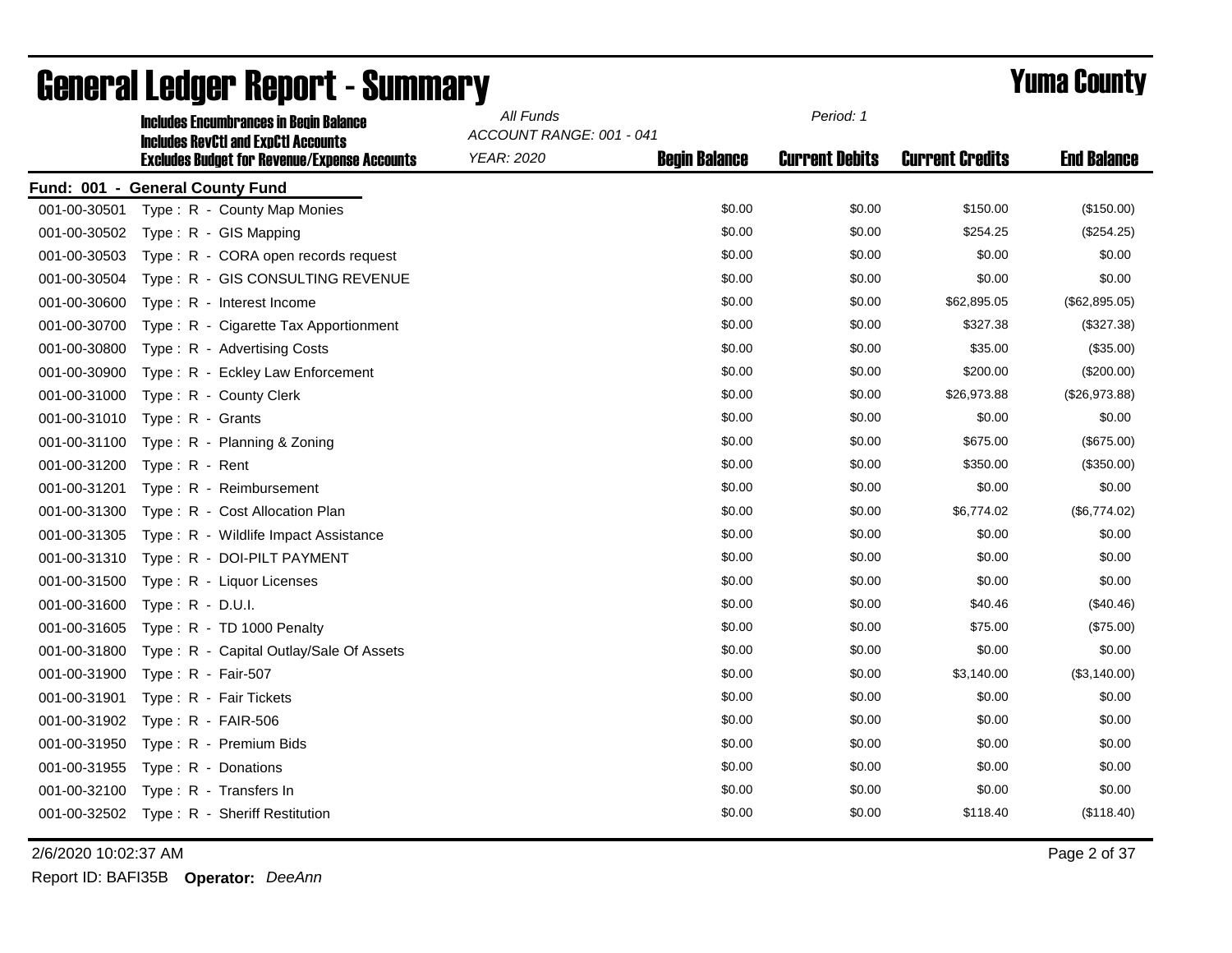|                  | <b>Includes Encumbrances in Begin Balance</b>                                                     |                                 | All Funds<br>ACCOUNT RANGE: 001 - 041 |                             |        | Period: 1             |                                  |                    |
|------------------|---------------------------------------------------------------------------------------------------|---------------------------------|---------------------------------------|-----------------------------|--------|-----------------------|----------------------------------|--------------------|
|                  | <b>Includes RevCtI and ExpCtI Accounts</b><br><b>Excludes Budget for Revenue/Expense Accounts</b> |                                 | <b>YEAR: 2020</b>                     | <b>Begin Balance</b>        |        | <b>Current Debits</b> | <b>Current Credits</b>           | <b>End Balance</b> |
| <b>Fund: 001</b> | - General County Fund                                                                             |                                 |                                       |                             |        |                       |                                  |                    |
| 001-00-32504     | Type: R - Inmate Boarding                                                                         |                                 |                                       |                             | \$0.00 | \$0.00                | \$852.71                         | (\$852.71)         |
| 001-00-32505     | Type: R - Home Detention                                                                          |                                 |                                       |                             | \$0.00 | \$0.00                | \$0.00                           | \$0.00             |
| 001-00-32506     | Type: R - Jail Miscelaneous                                                                       |                                 |                                       |                             | \$0.00 | \$0.00                | \$476.49                         | $(\$476.49)$       |
| 001-00-32507     | Type: R - Jail Restitution                                                                        |                                 |                                       |                             | \$0.00 | \$0.00                | \$0.00                           | \$0.00             |
| 001-00-32508     | Type: R - Sheriff Miscellaneous                                                                   |                                 |                                       |                             | \$0.00 | \$0.00                | \$0.00                           | \$0.00             |
| 001-00-32510     | Type: R - Sheriff/Civil Fees                                                                      |                                 |                                       |                             | \$0.00 | \$0.00                | \$0.00                           | \$0.00             |
| 001-00-32515     | Type: R - Work Release                                                                            |                                 |                                       |                             | \$0.00 | \$0.00                | \$1,320.00                       | (\$1,320.00)       |
| 001-00-32520     | Type: R - DOC Log                                                                                 |                                 |                                       |                             | \$0.00 | \$0.00                | \$0.00                           | \$0.00             |
| 001-00-33000     | Type: R - Auto Tax B Collection                                                                   |                                 |                                       |                             | \$0.00 | \$0.00                | \$0.00                           | \$0.00             |
| 001-00-33100     | Type: $R -$ Auto Tax A & F Collection                                                             |                                 |                                       |                             | \$0.00 | \$0.00                | \$0.00                           | \$0.00             |
| 001-00-38401     | Type: R - Commissioner Fees                                                                       |                                 |                                       |                             | \$0.00 | \$0.00                | \$0.00                           | \$0.00             |
| 001-00-49000     | Type: X - Warrants Paid                                                                           |                                 |                                       |                             | \$0.00 | \$647,353.60          | \$0.00                           | \$647,353.60       |
| 001-00-49100     | Type: X - Treasurer Fees                                                                          |                                 |                                       |                             | \$0.00 | \$8,606.86            | \$0.00                           | \$8,606.86         |
| 001-00-49300     | Type: X - Bank Fee & Charges                                                                      |                                 |                                       |                             | \$0.00 | \$60.00               | \$0.00                           | \$60.00            |
| 001-00-49401     | Type: X - Transfer Out                                                                            |                                 |                                       |                             | \$0.00 | \$0.00                | \$0.00                           | \$0.00             |
|                  |                                                                                                   | Fund: 001 - General County Fund |                                       | Totals:                     | \$0.00 | \$1,703,039.24        | \$1,435,313.68                   | \$267,725.56       |
|                  |                                                                                                   | <b>Total Fund Revenues:</b>     | \$388,294.90                          | <b>Total Fund Expenses:</b> |        | \$656,020.46          | <b>Net Revenue Over Expense:</b> | (\$267,725.56)     |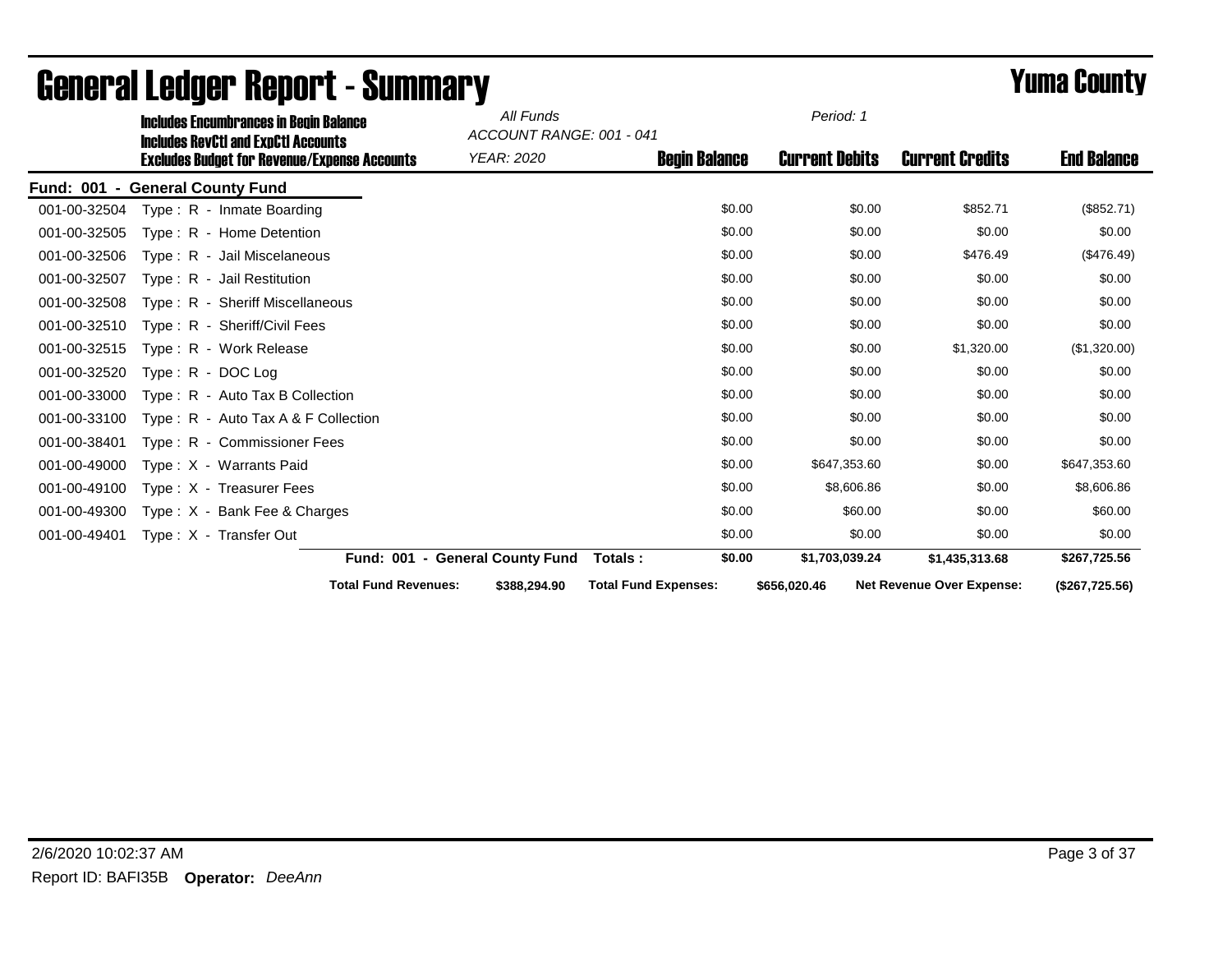|              | <b>Includes Encumbrances in Begin Balance</b><br><b>Includes RevCtI and ExpCtI Accounts</b> | All Funds<br>ACCOUNT RANGE: 001 - 041 |                      | Period: 1             |                        |                    |
|--------------|---------------------------------------------------------------------------------------------|---------------------------------------|----------------------|-----------------------|------------------------|--------------------|
|              | <b>Excludes Budget for Revenue/Expense Accounts</b>                                         | YEAR: 2020                            | <b>Begin Balance</b> | <b>Current Debits</b> | <b>Current Credits</b> | <b>End Balance</b> |
|              | Fund: 002 - Road & Bridge Fund                                                              |                                       |                      |                       |                        |                    |
| 002-00-10000 | Type: A - Cash Account                                                                      |                                       | \$7,312,362.25       | \$320,429.90          | \$332,617.28           | \$7,300,174.87     |
| 002-00-20000 | Type: L - Accounts Payable                                                                  |                                       | \$0.00               | \$0.00                | \$0.00                 | \$0.00             |
| 002-00-20010 | Type: L - Revenue Control                                                                   |                                       | \$0.00               | \$3,941.97            | \$320,429.90           | (\$316,487.93)     |
| 002-00-20020 | Type: L - Expense Control                                                                   |                                       | \$0.00               | \$328,675.31          | \$0.00                 | \$328,675.31       |
| 002-00-20100 | Type: L - Fund Balance                                                                      |                                       | (\$7,312,362.25)     | \$0.00                | \$0.00                 | (\$7,312,362.25)   |
| 002-00-30100 | Type: R - Current Tax Collection                                                            |                                       | \$0.00               | \$0.00                | \$0.00                 | \$0.00             |
| 002-00-30105 | Type: R - Current Tax Real                                                                  |                                       | \$0.00               | \$0.00                | \$40,054.20            | (\$40,054.20)      |
| 002-00-30110 | Type: R - Current Tax Oil and Gas                                                           |                                       | \$0.00               | \$0.00                | \$30.07                | (\$30.07)          |
| 002-00-30115 | Type: R - Current Tax Personal Property                                                     |                                       | \$0.00               | \$0.00                | \$1,304.94             | (\$1,304.94)       |
| 002-00-30120 | Type: R - Current Tax Mineral                                                               |                                       | \$0.00               | \$0.00                | \$447.83               | (\$447.83)         |
| 002-00-30125 | Type: R - Current Tax Possessory Interes                                                    |                                       | \$0.00               | \$0.00                | \$29.81                | (\$29.81)          |
| 002-00-30130 | Type: R - Current Tax State Assessed                                                        |                                       | \$0.00               | \$0.00                | \$6.63                 | (\$6.63)           |
| 002-00-30135 | Type: R - Current Tax Mobile Home                                                           |                                       | \$0.00               | \$0.00                | \$182.99               | (\$182.99)         |
| 002-00-30200 | Type: R - Delinquent Tax Collection                                                         |                                       | \$0.00               | \$0.00                | \$0.00                 | \$0.00             |
| 002-00-30205 | Type: R - Delinguent Tax Real                                                               |                                       | \$0.00               | \$0.00                | \$502.18               | (\$502.18)         |
| 002-00-30210 | Type: R - Delinquent Tax Oil and Gas                                                        |                                       | \$0.00               | \$0.00                | \$0.00                 | \$0.00             |
| 002-00-30215 | Type: R - Delinquent Tax Mineral                                                            |                                       | \$0.00               | \$0.00                | \$0.00                 | \$0.00             |
| 002-00-30220 | Type: R - Delinquent Tax Personal Proper                                                    |                                       | \$0.00               | \$0.00                | \$0.00                 | \$0.00             |
| 002-00-30225 | Type: R - Delinquent Tax Possessory Rate                                                    |                                       | \$0.00               | \$0.00                | \$0.00                 | \$0.00             |
| 002-00-30230 | Type: R - Delinquent Tax State Assesed                                                      |                                       | \$0.00               | \$0.00                | \$0.00                 | \$0.00             |
| 002-00-30235 | Type: R - Delinquent Tax Mobile Home                                                        |                                       | \$0.00               | \$0.00                | \$0.08                 | (\$0.08)           |
| 002-00-30240 | Type: R - Deling Tax Special Assessment                                                     |                                       | \$0.00               | \$0.00                | \$0.00                 | \$0.00             |
| 002-00-30300 | Type: R - Current Interest                                                                  |                                       | \$0.00               | \$0.00                | \$0.00                 | \$0.00             |
| 002-00-30375 | Type: R - Refund Interest                                                                   |                                       | \$0.00               | \$0.00                | \$0.00                 | \$0.00             |
| 002-00-30400 | Type: R - Delinquent Interest Collection                                                    |                                       | \$0.00               | \$0.00                | \$51.35                | (\$51.35)          |
| 002-00-30500 | Type: R - Miscellaneous Collections                                                         |                                       | \$0.00               | \$136.52              | \$136.52               | \$0.00             |
| 002-00-30505 | Type: R - Severance Tax                                                                     |                                       | \$0.00               | \$0.00                | \$0.00                 | \$0.00             |

2/6/2020 10:02:37 AM Page 4 of 37

Report ID: BAFI35B **Operator:** *DeeAnn*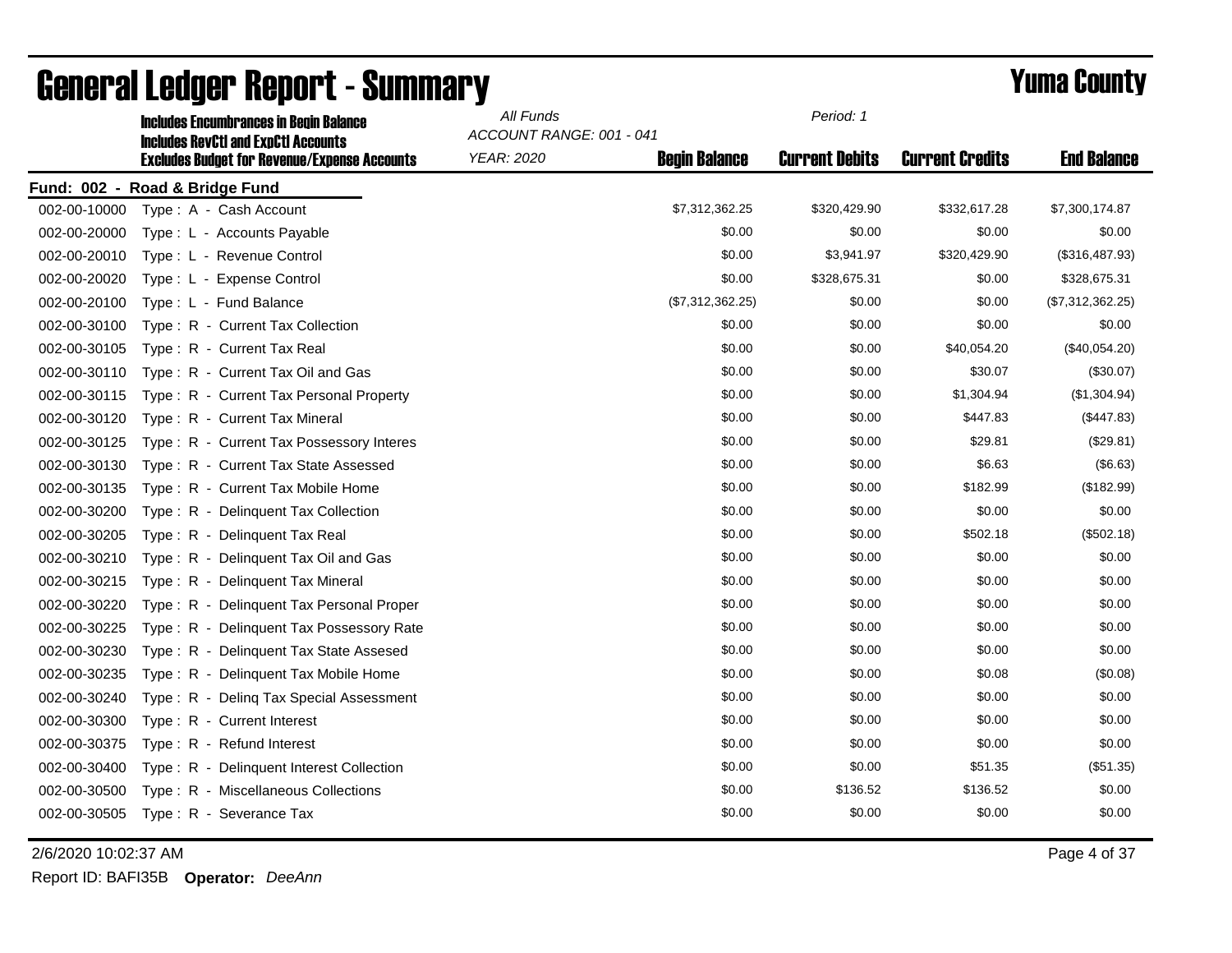|              | <b>Includes Encumbrances in Begin Balance</b><br><b>Includes RevCtI and ExpCtI Accounts</b> | All Funds  | Period: 1<br>ACCOUNT RANGE: 001 - 041 |                       |                        |                    |
|--------------|---------------------------------------------------------------------------------------------|------------|---------------------------------------|-----------------------|------------------------|--------------------|
|              | <b>Excludes Budget for Revenue/Expense Accounts</b>                                         | YEAR: 2020 | <b>Begin Balance</b>                  | <b>Current Debits</b> | <b>Current Credits</b> | <b>End Balance</b> |
|              | Fund: 002 - Road & Bridge Fund                                                              |            |                                       |                       |                        |                    |
|              | 002-00-31201    Type: R - Reimbursement                                                     |            | \$0.00                                | \$0.00                | \$0.00                 | \$0.00             |
| 002-00-31305 | Type: R - Wildlife Impact Assistance                                                        |            | \$0.00                                | \$0.00                | \$0.00                 | \$0.00             |
| 002-00-31310 | Type: R - DOI-PILT PAYMENT                                                                  |            | \$0.00                                | \$0.00                | \$0.00                 | \$0.00             |
| 002-00-32100 | Type: R - Transfers In                                                                      |            | \$0.00                                | \$3,805.45            | \$0.00                 | \$3,805.45         |
| 002-00-33000 | Type: R - Auto Tax B Collection                                                             |            | \$0.00                                | \$0.00                | \$44,508.29            | (\$44,508.29)      |
| 002-00-33100 | Type: R - Auto Tax A & F Collection                                                         |            | \$0.00                                | \$0.00                | \$15,272.25            | (\$15,272.25)      |
| 002-00-33200 | Type: R - Gas                                                                               |            | \$0.00                                | \$0.00                | \$0.00                 | \$0.00             |
| 002-00-33300 | Type: R - Hiway Use Tax                                                                     |            | \$0.00                                | \$0.00                | \$213,015.10           | (\$213,015.10)     |
| 002-00-33400 | Type: R - M.V. Additional                                                                   |            | \$0.00                                | \$0.00                | \$3,900.16             | (\$3,900.16)       |
| 002-00-33500 | Type: R - Gravel                                                                            |            | \$0.00                                | \$0.00                | \$0.00                 | \$0.00             |
| 002-00-33600 | Type: R - Rental                                                                            |            | \$0.00                                | \$0.00                | \$186.00               | (\$186.00)         |
| 002-00-33605 | Type: R - Insurance Refund                                                                  |            | \$0.00                                | \$0.00                | \$0.00                 | \$0.00             |
| 002-00-33610 | Type: R - Machine Hire                                                                      |            | \$0.00                                | \$0.00                | \$0.00                 | \$0.00             |
| 002-00-33615 | Type: R - Sale of Surplus Items                                                             |            | \$0.00                                | \$0.00                | \$680.00               | (\$680.00)         |
| 002-00-33620 | Type: R - Sale of Fixed Assets                                                              |            | \$0.00                                | \$0.00                | \$0.00                 | \$0.00             |
| 002-00-33625 | Type: R - EIAF Grant                                                                        |            | \$0.00                                | \$0.00                | \$0.00                 | \$0.00             |
| 002-00-33630 | Type: R - Mineral Leasing                                                                   |            | \$0.00                                | \$0.00                | \$0.00                 | \$0.00             |
| 002-00-33650 | Type: R - Road Impact Fees                                                                  |            | \$0.00                                | \$0.00                | \$0.00                 | \$0.00             |
| 002-00-38400 | Type: R - Permits                                                                           |            | \$0.00                                | \$0.00                | \$121.50               | (\$121.50)         |
| 002-00-49000 | Type: X - Warrants Paid                                                                     |            | \$0.00                                | \$325,217.97          | \$0.00                 | \$325,217.97       |
| 002-00-49100 | Type: X - Treasurer Fees                                                                    |            | \$0.00                                | \$3,457.34            | \$0.00                 | \$3,457.34         |
| 002-00-49300 | Type: X - Bank Fee & Charges                                                                |            | \$0.00                                | \$0.00                | \$0.00                 | \$0.00             |
| 002-00-49400 | Type: X - City of Yuma - Transfer Out                                                       |            | \$0.00                                | \$0.00                | \$0.00                 | \$0.00             |
| 002-00-49401 | Type: X - Transfer Out                                                                      |            | \$0.00                                | \$0.00                | \$0.00                 | \$0.00             |
| 002-00-49405 | Type: X - City of Wray-Transfer Out                                                         |            | \$0.00                                | \$0.00                | \$0.00                 | \$0.00             |
|              | 002-00-49410 Type: X - City of Eckley-Transfer Out                                          |            | \$0.00                                | \$0.00                | \$0.00                 | \$0.00             |

2/6/2020 10:02:37 AM Page 5 of 37 Report ID: BAFI35B **Operator:** *DeeAnn*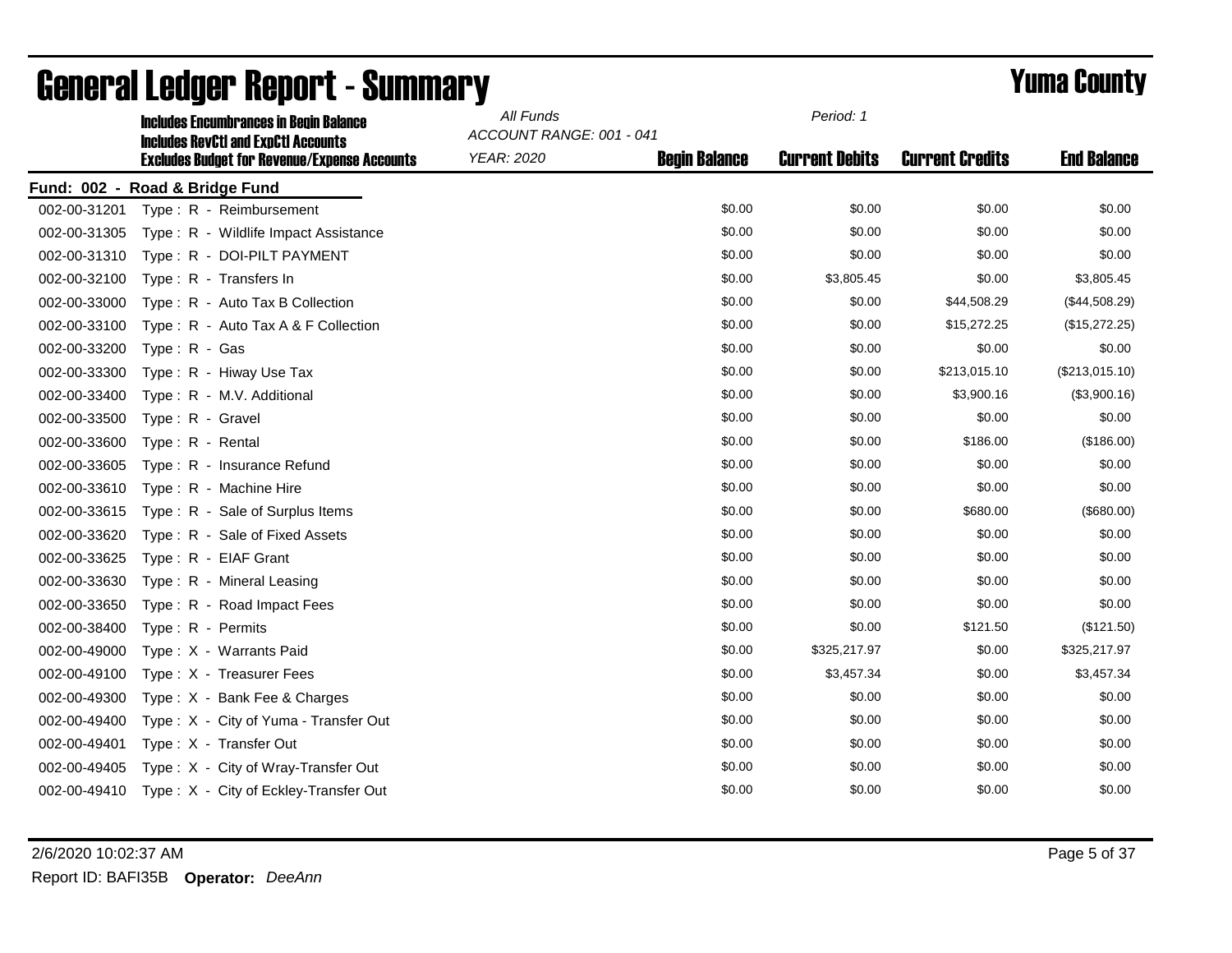| <b>General Ledger Report - Summary</b>                                                      | <b>Yuma County</b>                          |                             |              |                                  |                    |
|---------------------------------------------------------------------------------------------|---------------------------------------------|-----------------------------|--------------|----------------------------------|--------------------|
| <b>Includes Encumbrances in Begin Balance</b><br><b>Includes RevCtI and ExpCtI Accounts</b> | All Funds                                   | ACCOUNT RANGE: 001 - 041    |              |                                  |                    |
| <b>Excludes Budget for Revenue/Expense Accounts</b>                                         | <b>YEAR: 2020</b>                           | <b>Begin Balance</b>        |              | <b>Current Credits</b>           | <b>End Balance</b> |
| Fund: 002 - Road & Bridge Fund                                                              |                                             |                             |              |                                  |                    |
|                                                                                             | Fund: 002 - Road & Bridge Fund              | \$0.00<br>Totals :          | \$985.664.46 | \$973.477.08                     | \$12,187.38        |
|                                                                                             | <b>Total Fund Revenues:</b><br>\$316,487.93 | <b>Total Fund Expenses:</b> | \$328,675.31 | <b>Net Revenue Over Expense:</b> | (\$12,187.38)      |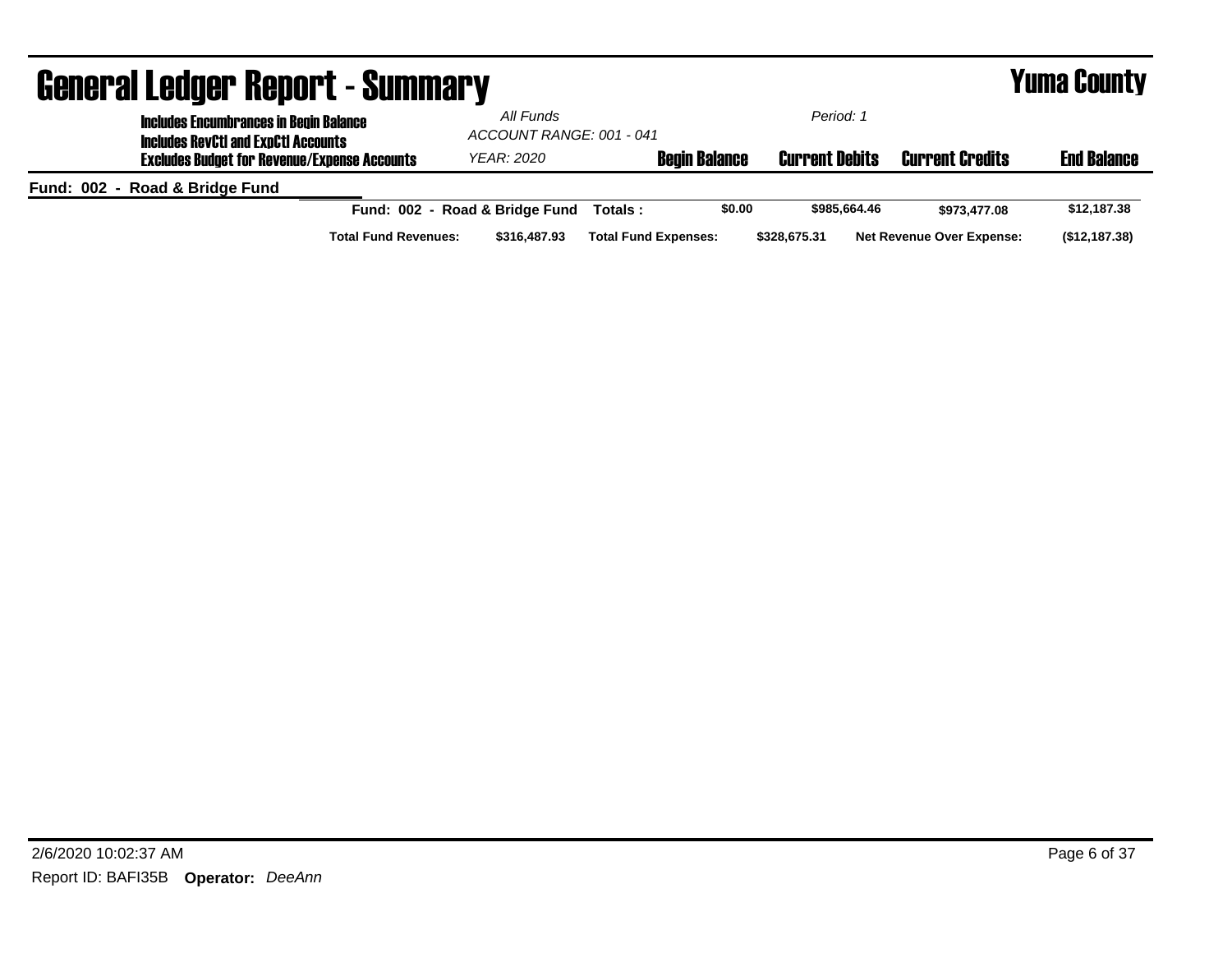|              | <b>Includes Encumbrances in Begin Balance</b><br><b>Includes RevCtI and ExpCtI Accounts</b> | All Funds<br>ACCOUNT RANGE: 001 - 041 |                      | Period: 1             |                        |                    |
|--------------|---------------------------------------------------------------------------------------------|---------------------------------------|----------------------|-----------------------|------------------------|--------------------|
|              | <b>Excludes Budget for Revenue/Expense Accounts</b>                                         | YEAR: 2020                            | <b>Begin Balance</b> | <b>Current Debits</b> | <b>Current Credits</b> | <b>End Balance</b> |
|              | Fund: 003 - Human Services Fund                                                             |                                       |                      |                       |                        |                    |
| 003-00-10000 | Type: A - Cash Account                                                                      |                                       | \$688,906.60         | \$88,372.73           | \$101,399.01           | \$675,880.32       |
| 003-00-20000 | Type: L - Accounts Payable                                                                  |                                       | \$0.00               | \$0.00                | \$0.00                 | \$0.00             |
| 003-00-20010 | Type: L - Revenue Control                                                                   |                                       | \$0.00               | \$53.98               | \$88,372.73            | (\$88,318.75)      |
| 003-00-20020 | Type: L - Expense Control                                                                   |                                       | \$0.00               | \$101,345.03          | \$0.00                 | \$101,345.03       |
| 003-00-20100 | Type: L - Fund Balance                                                                      |                                       | (\$688,906.60)       | \$0.00                | \$0.00                 | (\$688,906.60)     |
| 003-00-30100 | Type: R - Current Tax Collection                                                            |                                       | \$0.00               | \$0.00                | \$0.00                 | \$0.00             |
| 003-00-30105 | Type: R - Current Tax Real                                                                  |                                       | \$0.00               | \$0.00                | \$15,837.96            | (\$15,837.96)      |
| 003-00-30110 | Type: R - Current Tax Oil and Gas                                                           |                                       | \$0.00               | \$0.00                | \$11.89                | (\$11.89)          |
| 003-00-30115 | Type: R - Current Tax Personal Property                                                     |                                       | \$0.00               | \$0.00                | \$515.99               | (\$515.99)         |
| 003-00-30120 | Type: R - Current Tax Mineral                                                               |                                       | \$0.00               | \$0.00                | \$177.09               | (\$177.09)         |
| 003-00-30125 | Type: R - Current Tax Possessory Interes                                                    |                                       | \$0.00               | \$0.00                | \$11.79                | (\$11.79)          |
| 003-00-30130 | Type: R - Current Tax State Assessed                                                        |                                       | \$0.00               | \$0.00                | \$2.60                 | (\$2.60)           |
| 003-00-30135 | Type: R - Current Tax Mobile Home                                                           |                                       | \$0.00               | \$0.00                | \$72.35                | (\$72.35)          |
| 003-00-30200 | Type: R - Delinguent Tax Collection                                                         |                                       | \$0.00               | \$0.00                | \$0.00                 | \$0.00             |
| 003-00-30205 | Type: R - Delinquent Tax Real                                                               |                                       | \$0.00               | \$0.00                | \$198.57               | (\$198.57)         |
| 003-00-30210 | Type: R - Delinquent Tax Oil and Gas                                                        |                                       | \$0.00               | \$0.00                | \$0.00                 | \$0.00             |
| 003-00-30215 | Type: R - Delinquent Tax Mineral                                                            |                                       | \$0.00               | \$0.00                | \$0.00                 | \$0.00             |
| 003-00-30220 | Type: R - Delinguent Tax Personal Proper                                                    |                                       | \$0.00               | \$0.00                | \$0.00                 | \$0.00             |
| 003-00-30225 | Type: R - Delinquent Tax Possessory Rate                                                    |                                       | \$0.00               | \$0.00                | \$0.00                 | \$0.00             |
| 003-00-30230 | Type: R - Delinquent Tax State Assesed                                                      |                                       | \$0.00               | \$0.00                | \$0.00                 | \$0.00             |
| 003-00-30235 | Type: R - Delinquent Tax Mobile Home                                                        |                                       | \$0.00               | \$0.00                | \$0.03                 | (\$0.03)           |
| 003-00-30240 | Type: R - Deling Tax Special Assessment                                                     |                                       | \$0.00               | \$0.00                | \$0.00                 | \$0.00             |
| 003-00-30300 | Type: R - Current Interest                                                                  |                                       | \$0.00               | \$0.00                | \$0.00                 | \$0.00             |
| 003-00-30375 | Type: R - Refund Interest                                                                   |                                       | \$0.00               | \$0.00                | \$0.00                 | \$0.00             |
| 003-00-30400 | Type: R - Delinquent Interest Collection                                                    |                                       | \$0.00               | \$0.00                | \$20.30                | (\$20.30)          |
| 003-00-30500 | Type: R - Miscellaneous Collections                                                         |                                       | \$0.00               | \$53.98               | \$53.98                | \$0.00             |
| 003-00-31305 | Type: R - Wildlife Impact Assistance                                                        |                                       | \$0.00               | \$0.00                | \$0.00                 | \$0.00             |

2/6/2020 10:02:37 AM Page 7 of 37

Report ID: BAFI35B **Operator:** *DeeAnn*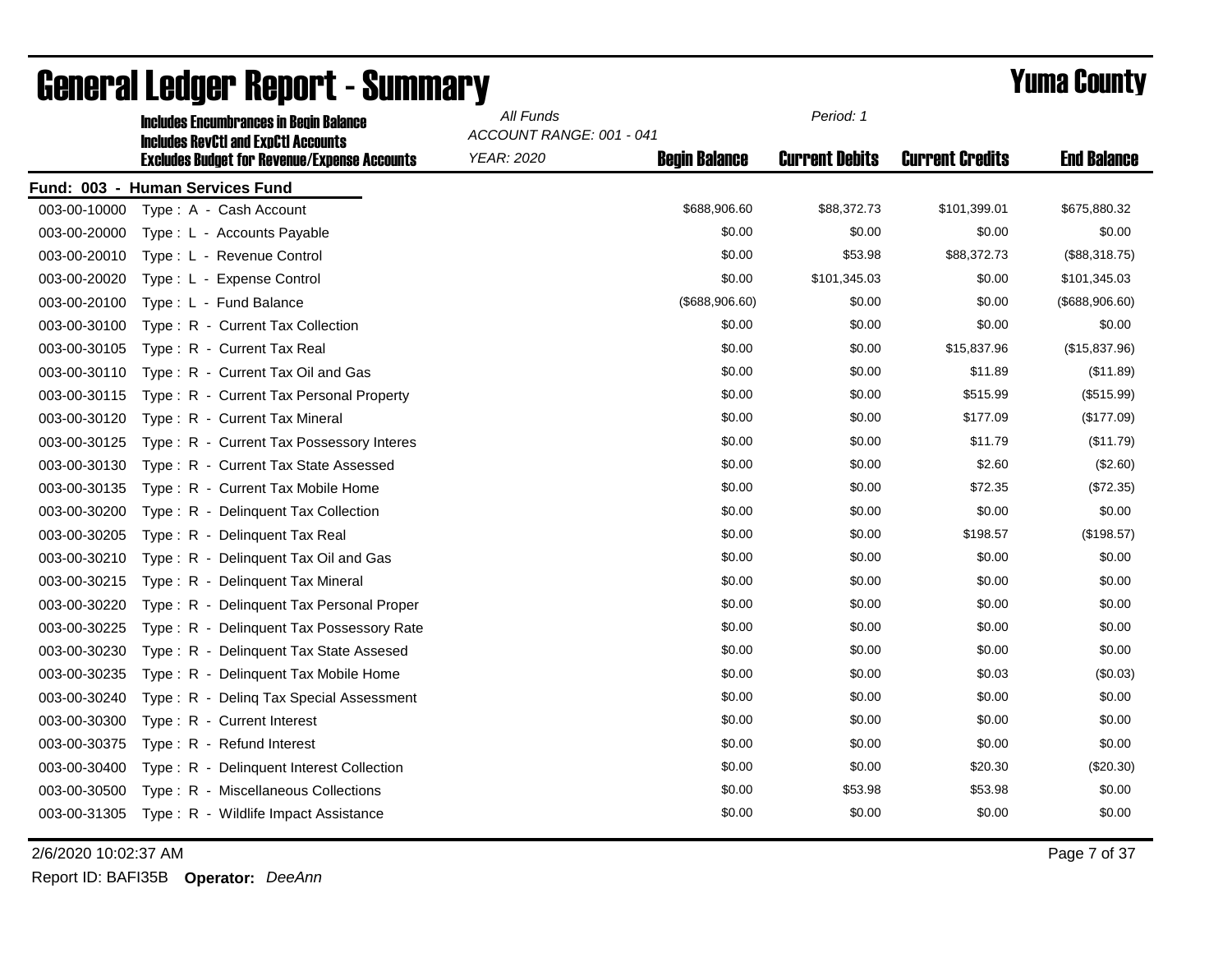|                  |                     | <b>Includes Encumbrances in Begin Balance</b>                                                     |                                 | All Funds<br>ACCOUNT RANGE: 001 - 041 |                             |        | Period: 1             |        |                                  |                    |
|------------------|---------------------|---------------------------------------------------------------------------------------------------|---------------------------------|---------------------------------------|-----------------------------|--------|-----------------------|--------|----------------------------------|--------------------|
|                  |                     | <b>Includes RevCtI and ExpCtI Accounts</b><br><b>Excludes Budget for Revenue/Expense Accounts</b> |                                 | <b>YEAR: 2020</b>                     | <b>Begin Balance</b>        |        | <b>Current Debits</b> |        | <b>Current Credits</b>           | <b>End Balance</b> |
| <b>Fund: 003</b> |                     | - Human Services Fund                                                                             |                                 |                                       |                             |        |                       |        |                                  |                    |
| 003-00-31310     |                     | Type: R - DOI-PILT PAYMENT                                                                        |                                 |                                       |                             | \$0.00 |                       | \$0.00 | \$0.00                           | \$0.00             |
| 003-00-32100     |                     | Type: R - Transfers In                                                                            |                                 |                                       |                             | \$0.00 |                       | \$0.00 | \$0.00                           | \$0.00             |
| 003-00-33000     |                     | $Type: R - Auto Tax B Collection$                                                                 |                                 |                                       |                             | \$0.00 |                       | \$0.00 | \$0.00                           | \$0.00             |
| 003-00-33100     |                     | Type: $R -$ Auto Tax A & F Collection                                                             |                                 |                                       |                             | \$0.00 |                       | \$0.00 | \$0.00                           | \$0.00             |
| 003-00-34300     |                     | Type: R - State Remitted                                                                          |                                 |                                       |                             | \$0.00 |                       | \$0.00 | \$69,813.71                      | (\$69,813.71)      |
| 003-00-34400     | $Type: R - Refunds$ |                                                                                                   |                                 |                                       |                             | \$0.00 |                       | \$0.00 | \$1,656.47                       | (\$1,656.47)       |
| 003-00-49000     |                     | Type: X - Warrants Paid                                                                           |                                 |                                       |                             | \$0.00 | \$101,317.13          |        | \$0.00                           | \$101,317.13       |
| 003-00-49300     |                     | Type: X - Bank Fee & Charges                                                                      |                                 |                                       |                             | \$0.00 | \$27.90               |        | \$0.00                           | \$27.90            |
| 003-00-49401     |                     | Type: X - Transfer Out                                                                            |                                 |                                       |                             | \$0.00 |                       | \$0.00 | \$0.00                           | \$0.00             |
|                  |                     |                                                                                                   | Fund: 003 - Human Services Fund |                                       | Totals :                    | \$0.00 | \$291,170.75          |        | \$278,144.47                     | \$13,026.28        |
|                  |                     |                                                                                                   | <b>Total Fund Revenues:</b>     | \$88,318.75                           | <b>Total Fund Expenses:</b> |        | \$101,345.03          |        | <b>Net Revenue Over Expense:</b> | (\$13,026.28)      |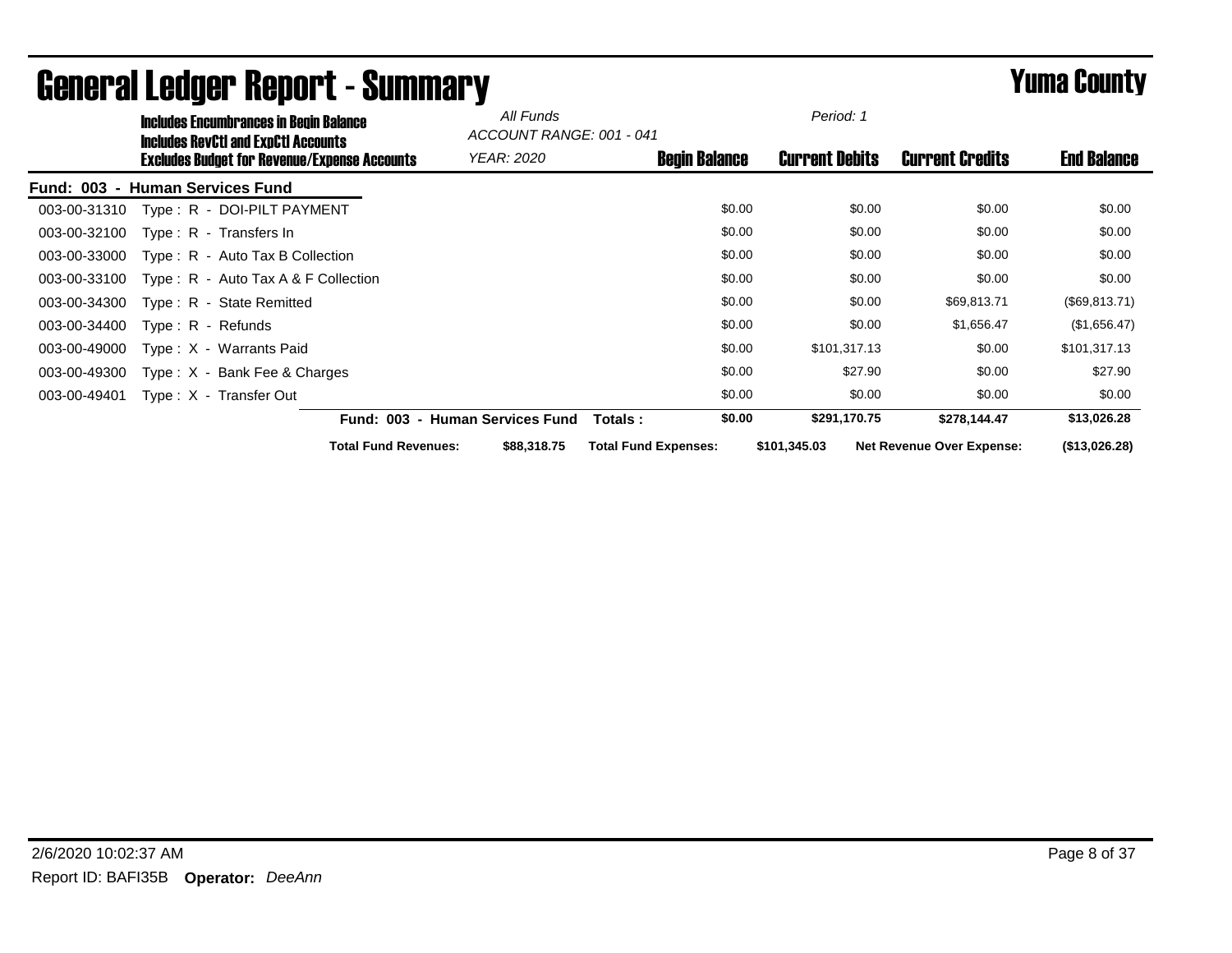|              | <b>Includes Encumbrances in Begin Balance</b><br><b>Includes RevCtI and ExpCtI Accounts</b> | All Funds<br>ACCOUNT RANGE: 001 - 041 |                      | Period: 1             |                        |                    |
|--------------|---------------------------------------------------------------------------------------------|---------------------------------------|----------------------|-----------------------|------------------------|--------------------|
|              | <b>Excludes Budget for Revenue/Expense Accounts</b>                                         | YEAR: 2020                            | <b>Begin Balance</b> | <b>Current Debits</b> | <b>Current Credits</b> | <b>End Balance</b> |
|              | Fund: 004 - Self-Insurance Fund                                                             |                                       |                      |                       |                        |                    |
| 004-00-10000 | Type: A - Cash Account                                                                      |                                       | \$941,792.06         | \$9,144.45            | \$194,485.65           | \$756,450.86       |
| 004-00-20000 | Type: L - Accounts Payable                                                                  |                                       | \$0.00               | \$0.00                | \$0.00                 | \$0.00             |
| 004-00-20010 | Type: L - Revenue Control                                                                   |                                       | \$0.00               | \$26.99               | \$9,144.45             | (\$9,117.46)       |
| 004-00-20020 | Type: L - Expense Control                                                                   |                                       | \$0.00               | \$194,458.66          | \$0.00                 | \$194,458.66       |
| 004-00-20100 | Type: L - Fund Balance                                                                      |                                       | (\$941,792.06)       | \$0.00                | \$0.00                 | (\$941,792.06)     |
| 004-00-30100 | Type: R - Current Tax Collection                                                            |                                       | \$0.00               | \$0.00                | \$0.00                 | \$0.00             |
| 004-00-30105 | Type: R - Current Tax Real                                                                  |                                       | \$0.00               | \$0.00                | \$7,918.99             | (\$7,918.99)       |
| 004-00-30110 | Type: R - Current Tax Oil and Gas                                                           |                                       | \$0.00               | \$0.00                | \$5.95                 | (\$5.95)           |
| 004-00-30115 | Type: R - Current Tax Personal Property                                                     |                                       | \$0.00               | \$0.00                | \$258.02               | (\$258.02)         |
| 004-00-30120 | Type: R - Current Tax Mineral                                                               |                                       | \$0.00               | \$0.00                | \$88.56                | (\$88.56)          |
| 004-00-30125 | Type: R - Current Tax Possessory Interes                                                    |                                       | \$0.00               | \$0.00                | \$5.89                 | (\$5.89)           |
| 004-00-30130 | Type: R - Current Tax State Assessed                                                        |                                       | \$0.00               | \$0.00                | \$1.38                 | (\$1.38)           |
| 004-00-30135 | Type: R - Current Tax Mobile Home                                                           |                                       | \$0.00               | \$0.00                | \$36.21                | (\$36.21)          |
| 004-00-30200 | Type: R - Delinquent Tax Collection                                                         |                                       | \$0.00               | \$0.00                | \$0.00                 | \$0.00             |
| 004-00-30205 | Type: R - Delinquent Tax Real                                                               |                                       | \$0.00               | \$0.00                | \$99.29                | (\$99.29)          |
| 004-00-30210 | Type: R - Delinquent Tax Oil and Gas                                                        |                                       | \$0.00               | \$0.00                | \$0.00                 | \$0.00             |
| 004-00-30215 | Type: R - Delinquent Tax Mineral                                                            |                                       | \$0.00               | \$0.00                | \$0.00                 | \$0.00             |
| 004-00-30220 | Type: R - Delinguent Tax Personal Proper                                                    |                                       | \$0.00               | \$0.00                | \$0.00                 | \$0.00             |
| 004-00-30225 | Type: R - Delinquent Tax Possessory Rate                                                    |                                       | \$0.00               | \$0.00                | \$0.00                 | \$0.00             |
| 004-00-30230 | Type: R - Delinquent Tax State Assesed                                                      |                                       | \$0.00               | \$0.00                | \$0.00                 | \$0.00             |
| 004-00-30235 | Type: R - Delinquent Tax Mobile Home                                                        |                                       | \$0.00               | \$0.00                | \$0.02                 | (\$0.02)           |
| 004-00-30240 | Type: R - Deling Tax Special Assessment                                                     |                                       | \$0.00               | \$0.00                | \$0.00                 | \$0.00             |
| 004-00-30300 | Type: R - Current Interest                                                                  |                                       | \$0.00               | \$0.00                | \$0.00                 | \$0.00             |
| 004-00-30375 | Type: R - Refund Interest                                                                   |                                       | \$0.00               | \$0.00                | \$0.00                 | \$0.00             |
| 004-00-30400 | Type: R - Delinquent Interest Collection                                                    |                                       | \$0.00               | \$0.00                | \$10.15                | (\$10.15)          |
| 004-00-30500 | Type: R - Miscellaneous Collections                                                         |                                       | \$0.00               | \$26.99               | \$26.99                | \$0.00             |
| 004-00-31305 | Type: R - Wildlife Impact Assistance                                                        |                                       | \$0.00               | \$0.00                | \$0.00                 | \$0.00             |

2/6/2020 10:02:37 AM Page 9 of 37

Report ID: BAFI35B **Operator:** *DeeAnn*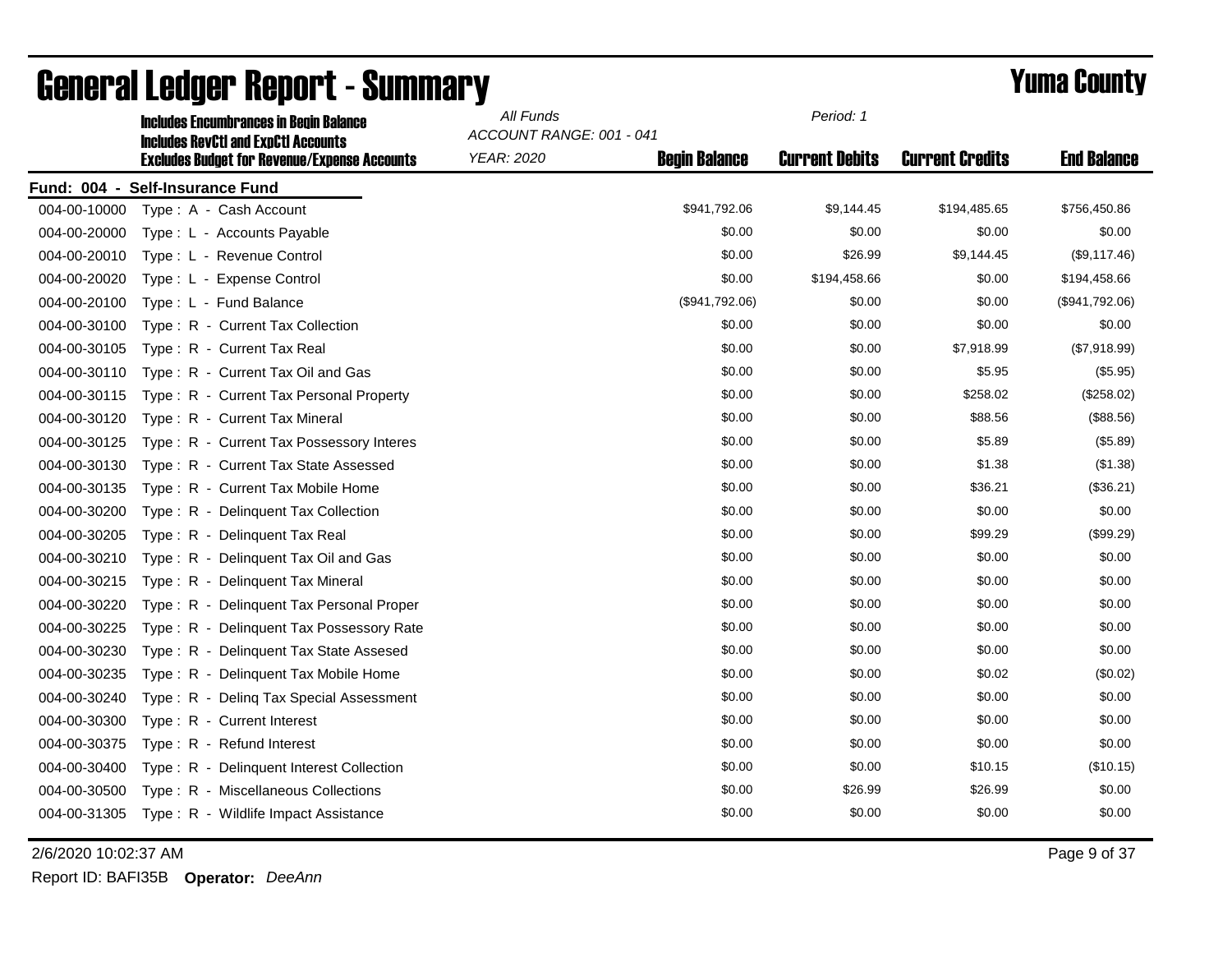|              | <b>Includes Encumbrances in Begin Balance</b><br><b>Includes RevCtI and ExpCtI Accounts</b> |                             | All Funds<br>ACCOUNT RANGE: 001 - 041 |                      |        | Period: 1             |                                  |                    |
|--------------|---------------------------------------------------------------------------------------------|-----------------------------|---------------------------------------|----------------------|--------|-----------------------|----------------------------------|--------------------|
|              | Excludes Budget for Revenue/Expense Accounts                                                |                             | <i>YEAR: 2020</i>                     | <b>Begin Balance</b> |        | <b>Current Debits</b> | <b>Current Credits</b>           | <b>End Balance</b> |
|              | Fund: 004 - Self-Insurance Fund                                                             |                             |                                       |                      |        |                       |                                  |                    |
| 004-00-31310 | Type: R - DOI-PILT PAYMENT                                                                  |                             |                                       |                      | \$0.00 | \$0.00                | \$0.00                           | \$0.00             |
| 004-00-32100 | Type: $R -$ Transfers In                                                                    |                             |                                       |                      | \$0.00 | \$0.00                | \$0.00                           | \$0.00             |
| 004-00-33000 | $Type: R - Auto Tax B Collection$                                                           |                             |                                       |                      | \$0.00 | \$0.00                | \$0.00                           | \$0.00             |
| 004-00-33100 | Type: $R -$ Auto Tax A & F Collection                                                       |                             |                                       |                      | \$0.00 | \$0.00                | \$0.00                           | \$0.00             |
| 004-00-34600 | Type: R - Insurance Reimbursment                                                            |                             |                                       |                      | \$0.00 | \$0.00                | \$693.00                         | (\$693.00)         |
| 004-00-49000 | Type: X - Warrants Paid                                                                     |                             |                                       |                      | \$0.00 | \$194,199.00          | \$0.00                           | \$194,199.00       |
| 004-00-49100 | Type: X - Treasurer Fees                                                                    |                             |                                       |                      | \$0.00 | \$259.66              | \$0.00                           | \$259.66           |
| 004-00-49401 | Type: X - Transfer Out                                                                      |                             |                                       |                      | \$0.00 | \$0.00                | \$0.00                           | \$0.00             |
|              |                                                                                             | <b>Fund: 004</b>            | <b>Self-Insurance Fund</b>            | Totals:              | \$0.00 | \$398,115.75          | \$212,774.55                     | \$185,341.20       |
|              |                                                                                             | <b>Total Fund Revenues:</b> | \$9,117,46                            | Total Fund Expenses: |        | \$194,458.66          | <b>Net Revenue Over Expense:</b> | (\$185,341.20)     |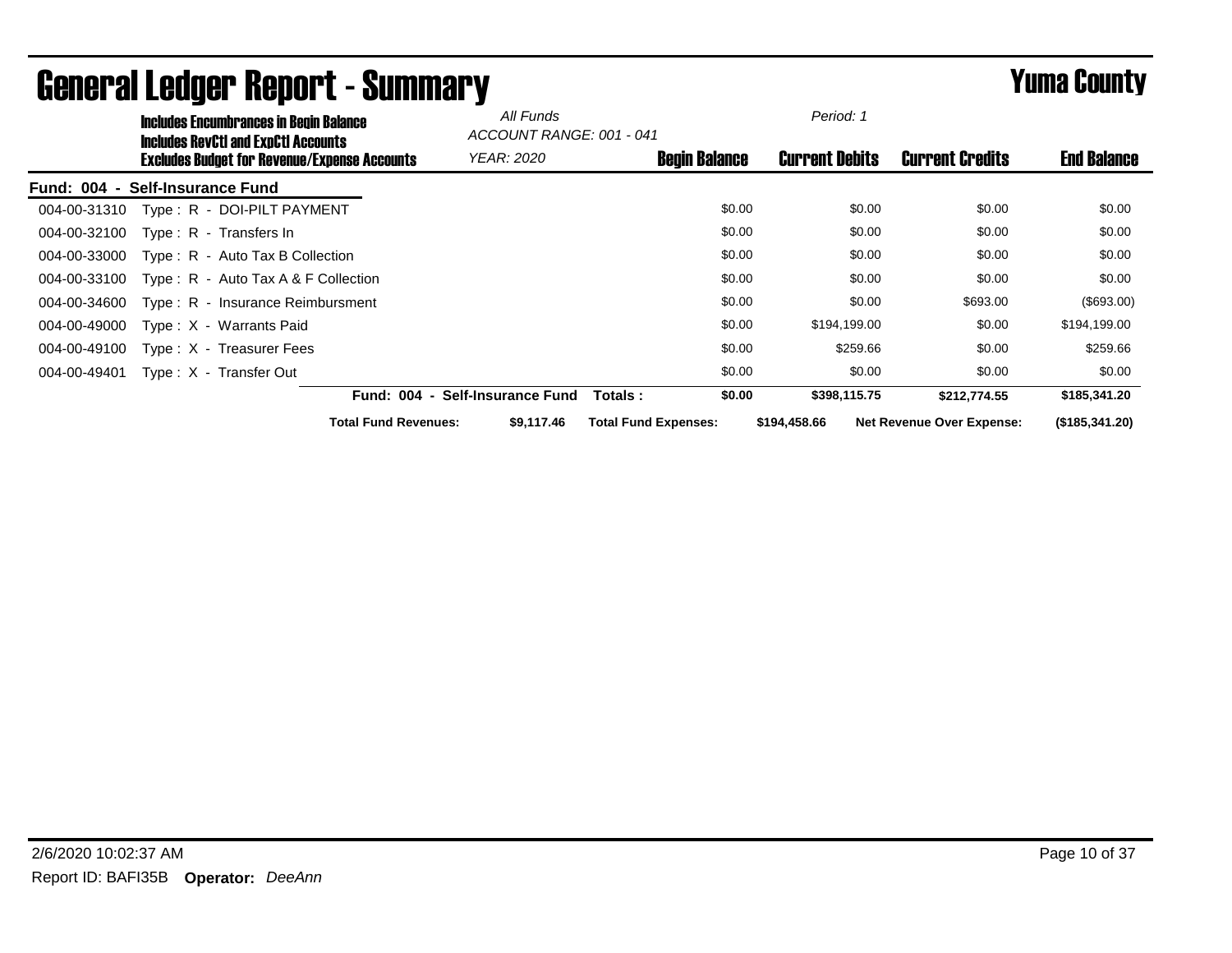|              | <b>Includes Encumbrances in Begin Balance</b><br><b>Includes RevCtI and ExpCtI Accounts</b> | All Funds<br>ACCOUNT RANGE: 001 - 041 |                      | Period: 1             |                        |                    |
|--------------|---------------------------------------------------------------------------------------------|---------------------------------------|----------------------|-----------------------|------------------------|--------------------|
|              | <b>Excludes Budget for Revenue/Expense Accounts</b>                                         | <b>YEAR: 2020</b>                     | <b>Begin Balance</b> | <b>Current Debits</b> | <b>Current Credits</b> | <b>End Balance</b> |
|              | Fund: 005 - Recreation Fund                                                                 |                                       |                      |                       |                        |                    |
| 005-00-10000 | Type: A - Cash Account                                                                      |                                       | \$769,943.29         | \$16,902.55           | \$7,424.10             | \$779,421.74       |
| 005-00-20000 | Type: L - Accounts Payable                                                                  |                                       | \$0.00               | \$0.00                | \$0.00                 | \$0.00             |
| 005-00-20010 | Type: L - Revenue Control                                                                   |                                       | \$0.00               | \$53.98               | \$16,902.55            | (\$16,848.57)      |
| 005-00-20020 | Type: L - Expense Control                                                                   |                                       | \$0.00               | \$7,370.12            | \$0.00                 | \$7,370.12         |
| 005-00-20100 | Type: L - Fund Balance                                                                      |                                       | (\$769, 943.29)      | \$0.00                | \$0.00                 | (\$769,943.29)     |
| 005-00-30100 | Type: R - Current Tax Collection                                                            |                                       | \$0.00               | \$0.00                | \$0.00                 | \$0.00             |
| 005-00-30105 | Type: R - Current Tax Real                                                                  |                                       | \$0.00               | \$0.00                | \$15,837.96            | (\$15,837.96)      |
| 005-00-30110 | Type: R - Current Tax Oil and Gas                                                           |                                       | \$0.00               | \$0.00                | \$11.89                | (\$11.89)          |
| 005-00-30115 | Type: R - Current Tax Personal Property                                                     |                                       | \$0.00               | \$0.00                | \$515.99               | (\$515.99)         |
| 005-00-30120 | Type: R - Current Tax Mineral                                                               |                                       | \$0.00               | \$0.00                | \$177.09               | (\$177.09)         |
| 005-00-30125 | Type: R - Current Tax Possessory Interes                                                    |                                       | \$0.00               | \$0.00                | \$11.79                | (\$11.79)          |
| 005-00-30130 | Type: R - Current Tax State Assessed                                                        |                                       | \$0.00               | \$0.00                | \$2.60                 | (\$2.60)           |
| 005-00-30135 | Type: R - Current Tax Mobile Home                                                           |                                       | \$0.00               | \$0.00                | \$72.35                | (\$72.35)          |
| 005-00-30200 | Type: R - Delinquent Tax Collection                                                         |                                       | \$0.00               | \$0.00                | \$0.00                 | \$0.00             |
| 005-00-30205 | Type: R - Delinquent Tax Real                                                               |                                       | \$0.00               | \$0.00                | \$198.57               | (\$198.57)         |
| 005-00-30210 | Type: R - Delinquent Tax Oil and Gas                                                        |                                       | \$0.00               | \$0.00                | \$0.00                 | \$0.00             |
| 005-00-30215 | Type: R - Delinquent Tax Mineral                                                            |                                       | \$0.00               | \$0.00                | \$0.00                 | \$0.00             |
| 005-00-30220 | Type: R - Delinguent Tax Personal Proper                                                    |                                       | \$0.00               | \$0.00                | \$0.00                 | \$0.00             |
| 005-00-30225 | Type: R - Delinquent Tax Possessory Rate                                                    |                                       | \$0.00               | \$0.00                | \$0.00                 | \$0.00             |
| 005-00-30230 | Type: R - Delinguent Tax State Assesed                                                      |                                       | \$0.00               | \$0.00                | \$0.00                 | \$0.00             |
| 005-00-30235 | Type: R - Delinquent Tax Mobile Home                                                        |                                       | \$0.00               | \$0.00                | \$0.03                 | (\$0.03)           |
| 005-00-30240 | Type: R - Deling Tax Special Assessment                                                     |                                       | \$0.00               | \$0.00                | \$0.00                 | \$0.00             |
| 005-00-30300 | Type: R - Current Interest                                                                  |                                       | \$0.00               | \$0.00                | \$0.00                 | \$0.00             |
| 005-00-30375 | Type: R - Refund Interest                                                                   |                                       | \$0.00               | \$0.00                | \$0.00                 | \$0.00             |
| 005-00-30400 | Type: R - Delinquent Interest Collection                                                    |                                       | \$0.00               | \$0.00                | \$20.30                | (\$20.30)          |
| 005-00-30500 | Type: R - Miscellaneous Collections                                                         |                                       | \$0.00               | \$53.98               | \$53.98                | \$0.00             |
| 005-00-31305 | Type: R - Wildlife Impact Assistance                                                        |                                       | \$0.00               | \$0.00                | \$0.00                 | \$0.00             |

2/6/2020 10:02:37 AM Page 11 of 37

Report ID: BAFI35B **Operator:** *DeeAnn*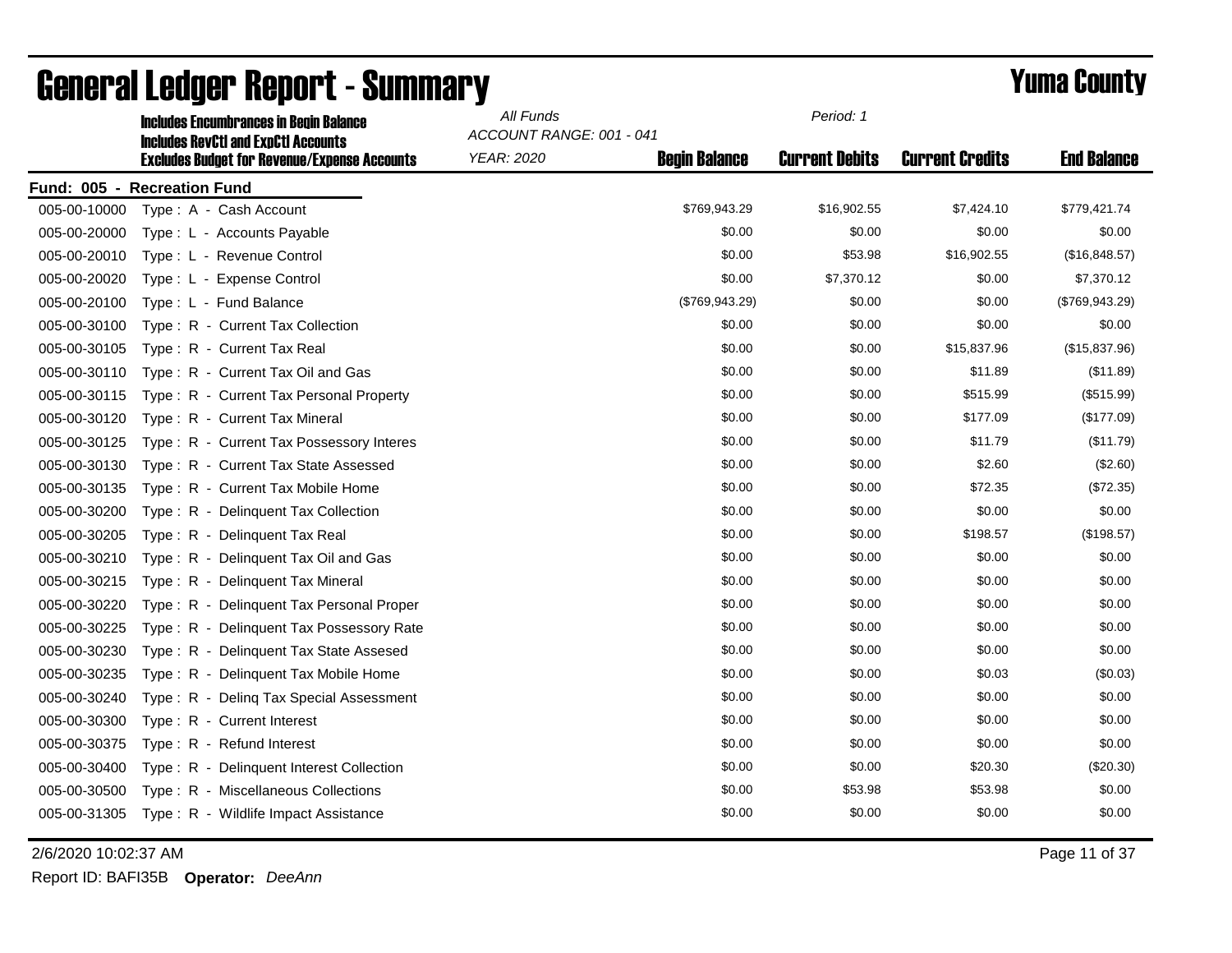|                             | <b>Includes Encumbrances in Begin Balance</b><br><b>Includes RevCtI and ExpCtI Accounts</b> |                                    | All Funds<br>ACCOUNT RANGE: 001 - 041 |                             |                      | Period: 1             |                                  |                    |
|-----------------------------|---------------------------------------------------------------------------------------------|------------------------------------|---------------------------------------|-----------------------------|----------------------|-----------------------|----------------------------------|--------------------|
|                             | <b>Excludes Budget for Revenue/Expense Accounts</b>                                         |                                    | <b>YEAR: 2020</b>                     |                             | <b>Begin Balance</b> | <b>Current Debits</b> | <b>Current Credits</b>           | <b>End Balance</b> |
| Fund: 005 - Recreation Fund |                                                                                             |                                    |                                       |                             |                      |                       |                                  |                    |
| 005-00-31310                | Type: R - DOI-PILT PAYMENT                                                                  |                                    |                                       |                             | \$0.00               | \$0.00                | \$0.00                           | \$0.00             |
| 005-00-32100                | Type: $R -$ Transfers In                                                                    |                                    |                                       |                             | \$0.00               | \$0.00                | \$0.00                           | \$0.00             |
| 005-00-33000                | Type: R - Auto Tax B Collection                                                             |                                    |                                       |                             | \$0.00               | \$0.00                | \$0.00                           | \$0.00             |
| 005-00-33100                | Type: $R -$ Auto Tax A & F Collection                                                       |                                    |                                       |                             | \$0.00               | \$0.00                | \$0.00                           | \$0.00             |
| 005-00-49000                | Type: X - Warrants Paid                                                                     |                                    |                                       |                             | \$0.00               | \$6,864.67            | \$0.00                           | \$6,864.67         |
| 005-00-49100                | Type: X - Treasurer Fees                                                                    |                                    |                                       |                             | \$0.00               | \$505.45              | \$0.00                           | \$505.45           |
| 005-00-49401                | Type: X - Transfer Out                                                                      |                                    |                                       |                             | \$0.00               | \$0.00                | \$0.00                           | \$0.00             |
|                             |                                                                                             | <b>Fund: 005</b><br>$\blacksquare$ | <b>Recreation Fund</b>                | Totals:                     | \$0.00               | \$31,750.75           | \$41,229.20                      | (\$9,478.45)       |
|                             |                                                                                             | <b>Total Fund Revenues:</b>        | \$16,848,57                           | <b>Total Fund Expenses:</b> |                      | \$7,370.12            | <b>Net Revenue Over Expense:</b> | \$9,478.45         |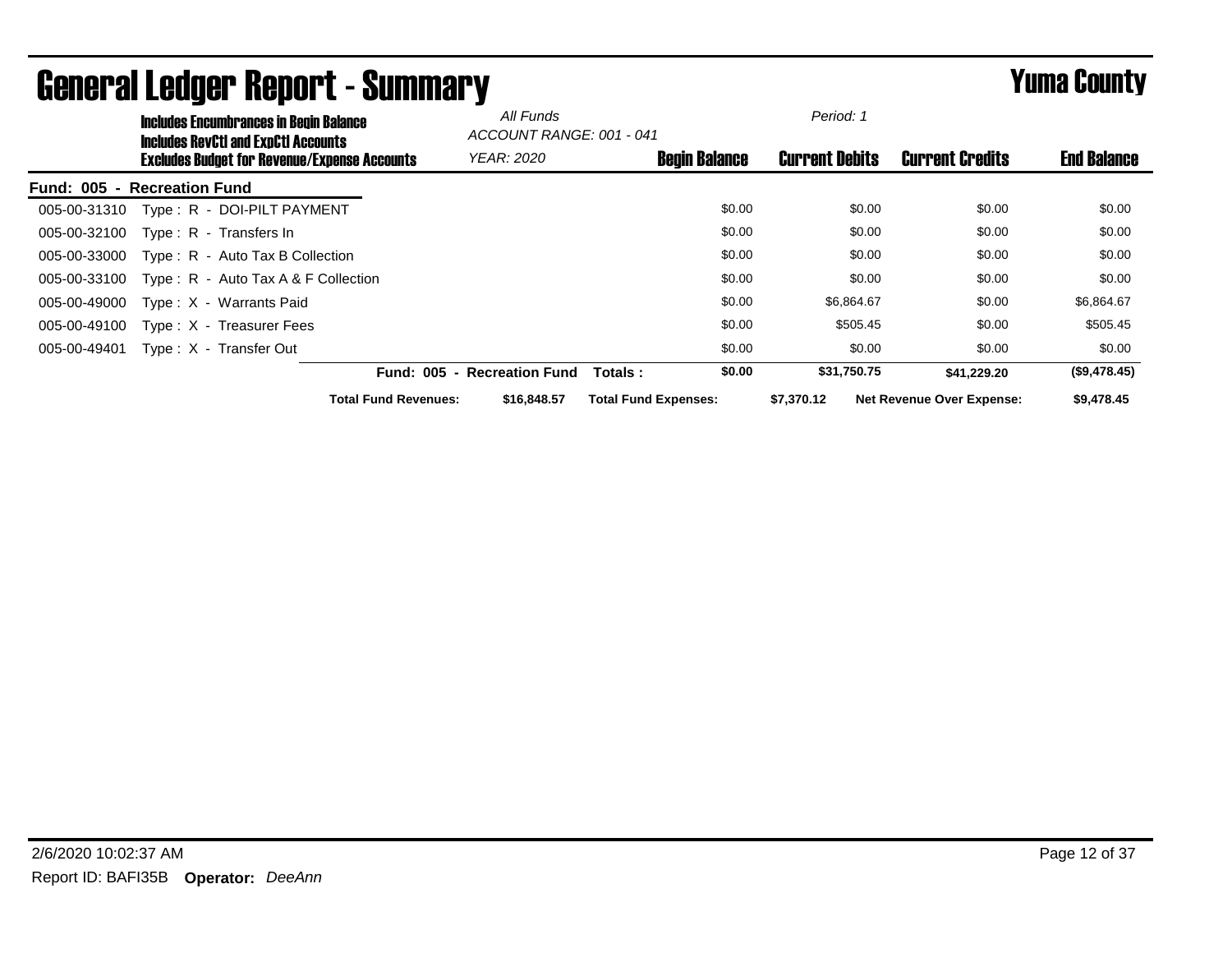|                                            | <b>Includes Encumbrances in Begin Balance</b><br><b>Includes RevCtI and ExpCtI Accounts</b> |                                     | All Funds | ACCOUNT RANGE: 001 - 041    | Period: 1             |                                  |                    |
|--------------------------------------------|---------------------------------------------------------------------------------------------|-------------------------------------|-----------|-----------------------------|-----------------------|----------------------------------|--------------------|
|                                            | <b>Excludes Budget for Revenue/Expense Accounts</b>                                         | <b>YEAR: 2020</b>                   |           | <b>Begin Balance</b>        | <b>Current Debits</b> | <b>Current Credits</b>           | <b>End Balance</b> |
| <b>Fund: 006 - Conservation Trust Fund</b> |                                                                                             |                                     |           |                             |                       |                                  |                    |
| 006-00-10000                               | Type: A - Cash Account                                                                      |                                     |           | \$163,370.17                | \$0.00                | \$0.00                           | \$163,370.17       |
| 006-00-20000                               | Type: L - Accounts Payable                                                                  |                                     |           | \$0.00                      | \$0.00                | \$0.00                           | \$0.00             |
| 006-00-20010                               | Type: L - Revenue Control                                                                   |                                     |           | \$0.00                      | \$0.00                | \$0.00                           | \$0.00             |
| 006-00-20020                               | Type: L - Expense Control                                                                   |                                     |           | \$0.00                      | \$0.00                | \$0.00                           | \$0.00             |
| 006-00-20100                               | Type: L - Fund Balance                                                                      |                                     |           | (\$163,370.17)              | \$0.00                | \$0.00                           | (\$163,370.17)     |
| 006-00-32100<br>Type: R - Transfers In     |                                                                                             |                                     |           | \$0.00                      | \$0.00                | \$0.00                           | \$0.00             |
| 006-00-34800                               | Type: R - Lottery Funds                                                                     |                                     |           | \$0.00                      | \$0.00                | \$0.00                           | \$0.00             |
| 006-00-49000                               | Type: X - Warrants Paid                                                                     |                                     |           | \$0.00                      | \$0.00                | \$0.00                           | \$0.00             |
| Type: X - Transfer Out<br>006-00-49401     |                                                                                             |                                     |           | \$0.00                      | \$0.00                | \$0.00                           | \$0.00             |
|                                            |                                                                                             | Fund: 006 - Conservation Trust Fund |           | \$0.00<br>Totals:           | \$0.00                | \$0.00                           | \$0.00             |
|                                            |                                                                                             | <b>Total Fund Revenues:</b>         | \$0.00    | <b>Total Fund Expenses:</b> | \$0.00                | <b>Net Revenue Over Expense:</b> | \$0.00             |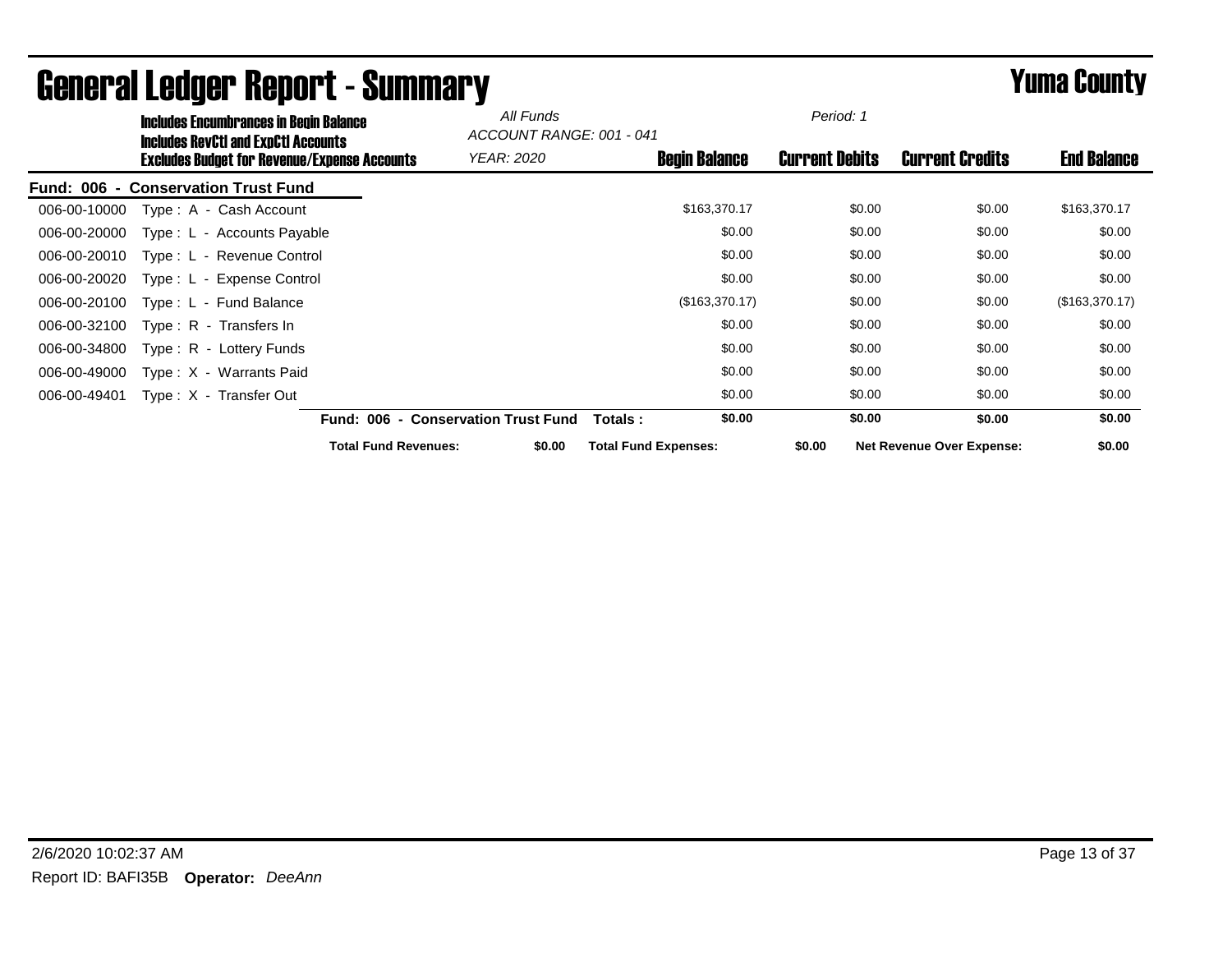|                                    | <b>Includes Encumbrances in Begin Balance</b><br><b>Includes RevCtI and ExpCtI Accounts</b> |                                 | All Funds<br>ACCOUNT RANGE: 001 - 041 |                             |                       | Period: 1                        |                    |
|------------------------------------|---------------------------------------------------------------------------------------------|---------------------------------|---------------------------------------|-----------------------------|-----------------------|----------------------------------|--------------------|
|                                    | <b>Excludes Budget for Revenue/Expense Accounts</b>                                         |                                 | YEAR: 2020                            | <b>Begin Balance</b>        | <b>Current Debits</b> | <b>Current Credits</b>           | <b>End Balance</b> |
| <b>Fund: 007</b><br>$\blacksquare$ | <b>Payroll Clearing #7</b>                                                                  |                                 |                                       |                             |                       |                                  |                    |
| 007-00-10000                       | Type: A - Cash Account                                                                      |                                 |                                       | \$50,196.98                 | \$38,092.07           | \$50,554.65                      | \$37,734.40        |
| 007-00-20000                       | Type: L - Accounts Payable                                                                  |                                 |                                       | \$0.00                      | \$0.00                | \$0.00                           | \$0.00             |
| 007-00-20010                       | Type: L - Revenue Control                                                                   |                                 |                                       | \$0.00                      | \$0.00                | \$38,092.07                      | (\$38,092.07)      |
| 007-00-20020                       | Type: L - Expense Control                                                                   |                                 |                                       | \$0.00                      | \$50,554.65           | \$0.00                           | \$50,554.65        |
| 007-00-20100                       | Type: L - Fund Balance                                                                      |                                 |                                       | (\$50,196.98)               | \$0.00                | \$0.00                           | (\$50,196.98)      |
| 007-00-35100                       | Type: R - NE Colorado RLF                                                                   |                                 |                                       | \$0.00                      | \$0.00                | \$11,992.14                      | (\$11,992.14)      |
| 007-00-35200                       | Type: R - Public Trustee                                                                    |                                 |                                       | \$0.00                      | \$0.00                | \$0.00                           | \$0.00             |
| 007-00-35300                       | Type: R - Weed & Pest Control                                                               |                                 |                                       | \$0.00                      | \$0.00                | \$14,647.24                      | (\$14,647.24)      |
| 007-00-35400                       | Type: R - W. Yuma Co. Cemetery                                                              |                                 |                                       | \$0.00                      | \$0.00                | \$3,672.69                       | (\$3,672.69)       |
| 007-00-35500                       | Type: R - E. Yuma CO Cemetery                                                               |                                 |                                       | \$0.00                      | \$0.00                | \$3,507.78                       | (\$3,507.78)       |
| 007-00-35600                       | Type: R - Economic Development                                                              |                                 |                                       | \$0.00                      | \$0.00                | \$4,272.22                       | (\$4,272.22)       |
| 007-00-49000                       | Type: X - Warrants Paid                                                                     |                                 |                                       | \$0.00                      | \$50,554.65           | \$0.00                           | \$50,554.65        |
|                                    |                                                                                             | Fund: 007 - Payroll Clearing #7 |                                       | \$0.00<br>Totals:           | \$139,201.37          | \$126,738.79                     | \$12,462.58        |
|                                    |                                                                                             | <b>Total Fund Revenues:</b>     | \$38,092.07                           | <b>Total Fund Expenses:</b> | \$50,554.65           | <b>Net Revenue Over Expense:</b> | (\$12,462.58)      |

# General Ledger Report - Summary **Summary Summary** *Yuma County*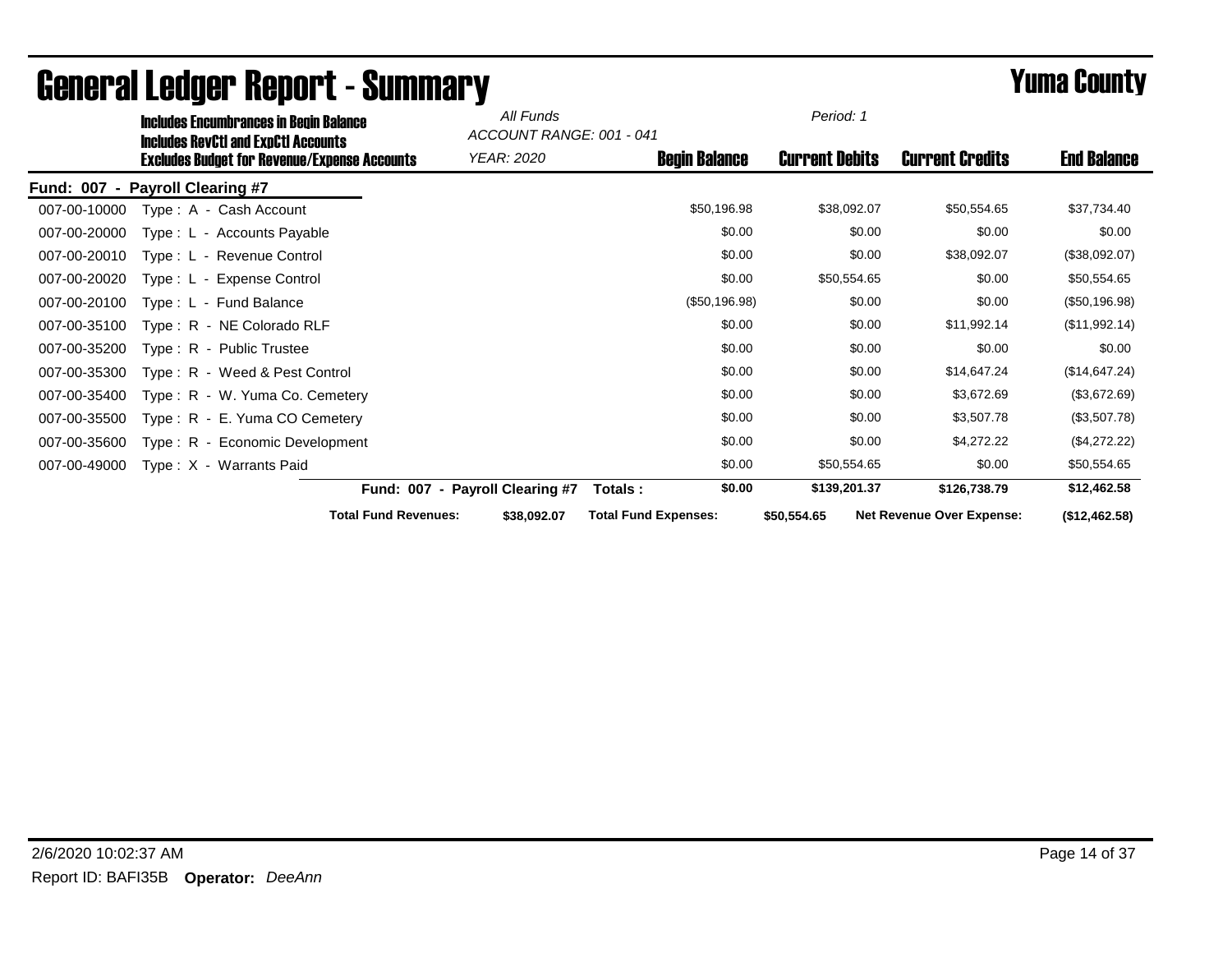|              | <b>Includes Encumbrances in Begin Balance</b>                                              |                                           | All Funds | ACCOUNT RANGE: 001 - 041    | Period: 1             |                                  |                    |
|--------------|--------------------------------------------------------------------------------------------|-------------------------------------------|-----------|-----------------------------|-----------------------|----------------------------------|--------------------|
|              | Includes RevCtI and ExpCtI Accounts<br><b>Excludes Budget for Revenue/Expense Accounts</b> | YEAR: 2020                                |           | <b>Begin Balance</b>        | <b>Current Debits</b> | <b>Current Credits</b>           | <b>End Balance</b> |
|              | Fund: 008 - Useful Public Service Fund #8                                                  |                                           |           |                             |                       |                                  |                    |
| 008-00-10000 | Type: A - Cash Account                                                                     |                                           |           | \$8,225.75                  | \$531.00              | \$701.15                         | \$8,055.60         |
| 008-00-20000 | Type: L - Accounts Payable                                                                 |                                           |           | \$0.00                      | \$0.00                | \$0.00                           | \$0.00             |
| 008-00-20010 | Type: L - Revenue Control                                                                  |                                           |           | \$0.00                      | \$0.00                | \$531.00                         | (\$531.00)         |
| 008-00-20020 | Type: L - Expense Control                                                                  |                                           |           | \$0.00                      | \$701.15              | \$0.00                           | \$701.15           |
| 008-00-20100 | Type: L - Fund Balance                                                                     |                                           |           | (\$8,225.75)                | \$0.00                | \$0.00                           | (\$8,225.75)       |
| 008-00-32100 | Type: R - Transfers In                                                                     |                                           |           | \$0.00                      | \$0.00                | \$0.00                           | \$0.00             |
| 008-00-32550 | Type: R - Court Fees                                                                       |                                           |           | \$0.00                      | \$0.00                | \$531.00                         | (\$531.00)         |
| 008-00-32555 | Type: R - UPS Buyout                                                                       |                                           |           | \$0.00                      | \$0.00                | \$0.00                           | \$0.00             |
| 008-00-35000 | Type: R - Fees Collected                                                                   |                                           |           | \$0.00                      | \$0.00                | \$0.00                           | \$0.00             |
| 008-00-49000 | Type: X - Warrants Paid                                                                    |                                           |           | \$0.00                      | \$701.15              | \$0.00                           | \$701.15           |
| 008-00-49401 | Type: X - Transfer Out                                                                     |                                           |           | \$0.00                      | \$0.00                | \$0.00                           | \$0.00             |
|              |                                                                                            | Fund: 008 - Useful Public Service Fund #8 |           | \$0.00<br>Totals :          | \$1,933.30            | \$1,763.15                       | \$170.15           |
|              |                                                                                            | <b>Total Fund Revenues:</b>               | \$531.00  | <b>Total Fund Expenses:</b> | \$701.15              | <b>Net Revenue Over Expense:</b> | (\$170.15)         |

# General Ledger Report - Summary **Example 2008** Summary **Prime County**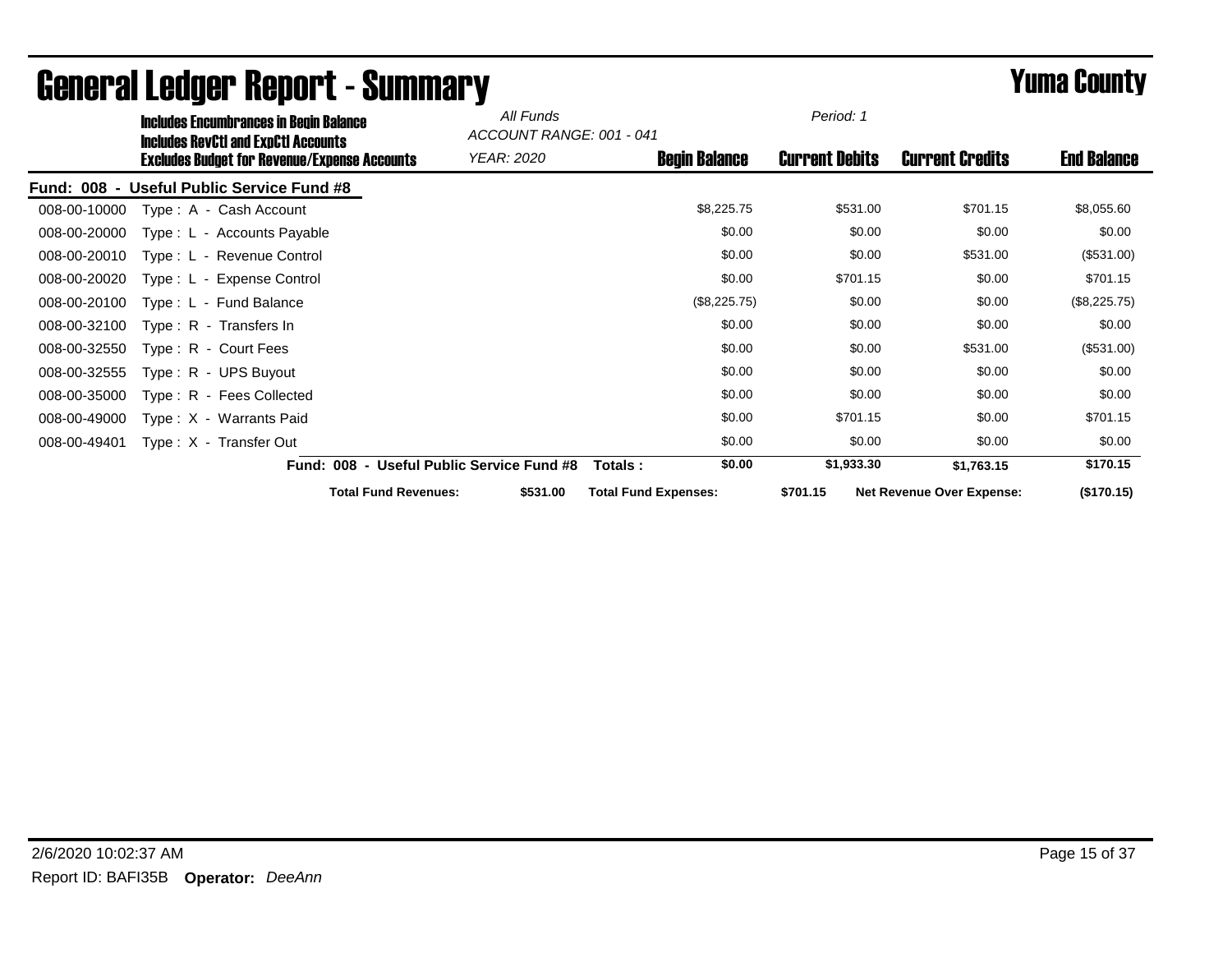|                                    |                      | <b>Includes Encumbrances in Begin Balance</b>                                                     | All Funds                                     |                             | Period: 1             |                                  |                    |
|------------------------------------|----------------------|---------------------------------------------------------------------------------------------------|-----------------------------------------------|-----------------------------|-----------------------|----------------------------------|--------------------|
|                                    |                      | <b>Includes RevCtI and ExpCtI Accounts</b><br><b>Excludes Budget for Revenue/Expense Accounts</b> | ACCOUNT RANGE: 001 - 041<br><b>YEAR: 2020</b> | <b>Begin Balance</b>        | <b>Current Debits</b> | <b>Current Credits</b>           | <b>End Balance</b> |
| <b>Fund: 009</b><br>$\blacksquare$ | <b>Grant Fund #9</b> |                                                                                                   |                                               |                             |                       |                                  |                    |
| 009-00-10000                       |                      | Type: A - Cash Account                                                                            |                                               | \$58,728.39                 | \$7,948.16            | \$3,332.13                       | \$63,344.42        |
| 009-00-20000                       |                      | Type: L - Accounts Payable                                                                        |                                               | \$0.00                      | \$0.00                | \$0.00                           | \$0.00             |
| 009-00-20010                       |                      | Type: L - Revenue Control                                                                         |                                               | \$0.00                      | \$0.00                | \$7,948.16                       | (\$7,948.16)       |
| 009-00-20020                       |                      | Type: L - Expense Control                                                                         |                                               | \$0.00                      | \$3,332.13            | \$0.00                           | \$3,332.13         |
| 009-00-20100                       |                      | Type: L - Fund Balance                                                                            |                                               | (\$58,728.39)               | \$0.00                | \$0.00                           | (\$58,728.39)      |
| 009-00-31001                       |                      | Type: R - County Clerk Tech Grant                                                                 |                                               | \$0.00                      | \$0.00                | \$5,876.75                       | (\$5,876.75)       |
| 009-00-31002                       |                      | Type: R - Co Clerk State Tech Fee                                                                 |                                               | \$0.00                      | \$0.00                | \$0.00                           | \$0.00             |
| 009-00-32100                       |                      | Type: R - Transfers In                                                                            |                                               | \$0.00                      | \$0.00                | \$2,071.41                       | (\$2,071.41)       |
| 009-00-38500                       |                      | Type: R - CDBG Grants                                                                             |                                               | \$0.00                      | \$0.00                | \$0.00                           | \$0.00             |
| 009-00-38900                       |                      | Type: R - Federal Grant Monies                                                                    |                                               | \$0.00                      | \$0.00                | \$0.00                           | \$0.00             |
| 009-00-38905                       |                      | Type: R - OTHER GRANT FUNDS                                                                       |                                               | \$0.00                      | \$0.00                | \$0.00                           | \$0.00             |
| 009-00-38910                       |                      | Type: R - GO CO Grant                                                                             |                                               | \$0.00                      | \$0.00                | \$0.00                           | \$0.00             |
| 009-00-38915                       |                      | Type: R - HAVA Fed Grant/Co Clerk                                                                 |                                               | \$0.00                      | \$0.00                | \$0.00                           | \$0.00             |
| 009-00-49000                       |                      | Type: X - Warrants Paid                                                                           |                                               | \$0.00                      | \$3,332.13            | \$0.00                           | \$3,332.13         |
| 009-00-49100                       |                      | Type: X - Treasurer Fees                                                                          |                                               | \$0.00                      | \$0.00                | \$0.00                           | \$0.00             |
| 009-00-49401                       |                      | Type: X - Transfer Out                                                                            |                                               | \$0.00                      | \$0.00                | \$0.00                           | \$0.00             |
| 009-00-49500                       |                      | Type: X - Checks Written / ACH Transfer                                                           |                                               | \$0.00                      | \$0.00                | \$0.00                           | \$0.00             |
|                                    |                      |                                                                                                   | Fund: 009 - Grant Fund #9                     | \$0.00<br>Totals:           | \$14,612.42           | \$19,228.45                      | (\$4,616.03)       |
|                                    |                      | <b>Total Fund Revenues:</b>                                                                       | \$7,948.16                                    | <b>Total Fund Expenses:</b> | \$3,332.13            | <b>Net Revenue Over Expense:</b> | \$4,616.03         |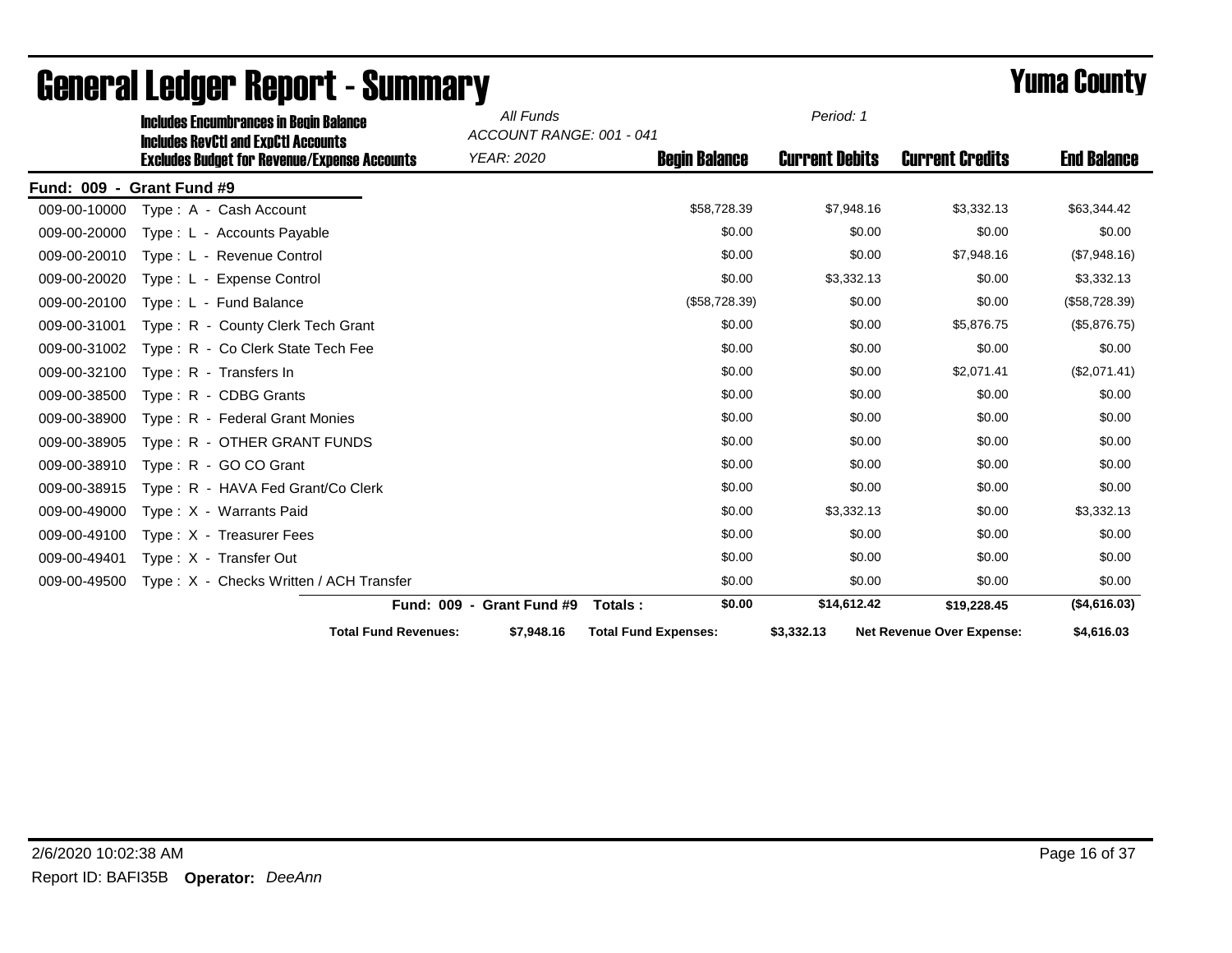|              | <b>Includes Encumbrances in Begin Balance</b>                                                     | All Funds<br>ACCOUNT RANGE: 001 - 041   |                             | Period: 1             |                                  |                    |
|--------------|---------------------------------------------------------------------------------------------------|-----------------------------------------|-----------------------------|-----------------------|----------------------------------|--------------------|
|              | <b>Includes RevCtI and ExpCtI Accounts</b><br><b>Excludes Budget for Revenue/Expense Accounts</b> | YEAR: 2020                              | <b>Begin Balance</b>        | <b>Current Debits</b> | <b>Current Credits</b>           | <b>End Balance</b> |
|              | Fund: 010 - Yuma County Water Authority                                                           |                                         |                             |                       |                                  |                    |
| 010-00-10000 | Type: A - Cash Account                                                                            |                                         | \$372,967.37                | \$0.00                | \$3,042.87                       | \$369,924.50       |
| 010-00-20000 | Type: L - Accounts Payable                                                                        |                                         | \$0.00                      | \$0.00                | \$0.00                           | \$0.00             |
| 010-00-20010 | Type: L - Revenue Control                                                                         |                                         | \$0.00                      | \$0.00                | \$0.00                           | \$0.00             |
| 010-00-20020 | Type: L - Expense Control                                                                         |                                         | \$0.00                      | \$3,042.87            | \$0.00                           | \$3,042.87         |
| 010-00-20100 | Type: L - Fund Balance                                                                            |                                         | (\$372,967.37)              | \$0.00                | \$0.00                           | (\$372,967.37)     |
| 010-00-30140 | Type: R - Current Tax Special Assessment                                                          |                                         | \$0.00                      | \$0.00                | \$0.00                           | \$0.00             |
| 010-00-31200 | $Type: R - Rent$                                                                                  |                                         | \$0.00                      | \$0.00                | \$0.00                           | \$0.00             |
| 010-00-32100 | Type: R - Transfers In                                                                            |                                         | \$0.00                      | \$0.00                | \$0.00                           | \$0.00             |
| 010-00-35000 | Type: R - Fees Collected                                                                          |                                         | \$0.00                      | \$0.00                | \$0.00                           | \$0.00             |
| 010-00-49000 | Type: X - Warrants Paid                                                                           |                                         | \$0.00                      | \$3,042.87            | \$0.00                           | \$3,042.87         |
| 010-00-49401 | Type: X - Transfer Out                                                                            |                                         | \$0.00                      | \$0.00                | \$0.00                           | \$0.00             |
|              |                                                                                                   | Fund: 010 - Yuma County Water Authority | \$0.00<br>Totals :          | \$6,085.74            | \$3,042.87                       | \$3,042.87         |
|              | <b>Total Fund Revenues:</b>                                                                       | \$0.00                                  | <b>Total Fund Expenses:</b> | \$3,042.87            | <b>Net Revenue Over Expense:</b> | (\$3,042.87)       |

# General Ledger Report - Summary **Example 2008** Summary **Prime County**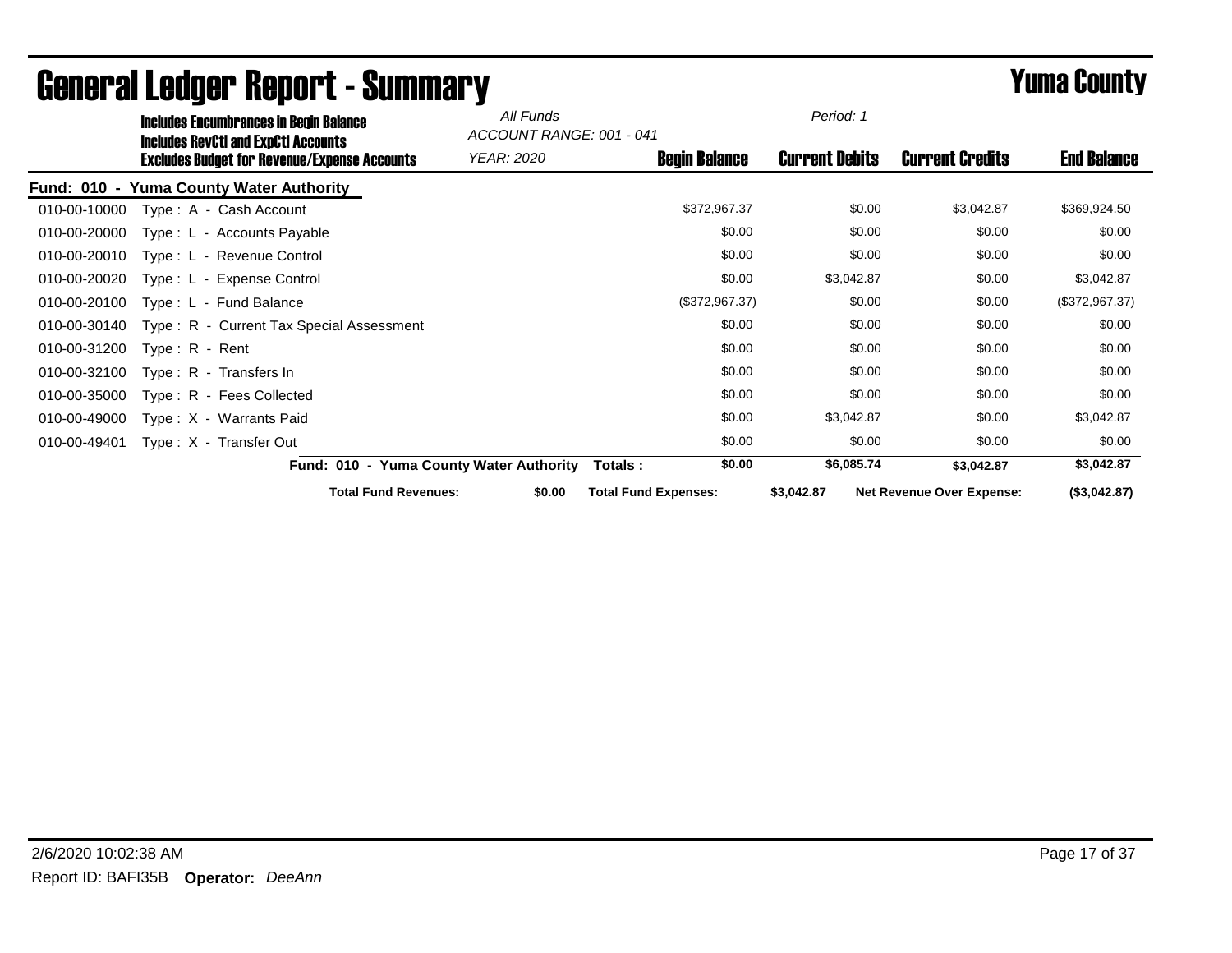|              | <b>Includes Encumbrances in Begin Balance</b>                                                     |                                           | All Funds<br>ACCOUNT RANGE: 001 - 041 |                             | Period: 1             |                                  |                    |
|--------------|---------------------------------------------------------------------------------------------------|-------------------------------------------|---------------------------------------|-----------------------------|-----------------------|----------------------------------|--------------------|
|              | <b>Includes RevCtI and ExpCtI Accounts</b><br><b>Excludes Budget for Revenue/Expense Accounts</b> |                                           | YEAR: 2020                            | <b>Begin Balance</b>        | <b>Current Debits</b> | <b>Current Credits</b>           | <b>End Balance</b> |
|              | Fund: 011 - Yuma County Sanitary Landfill                                                         |                                           |                                       |                             |                       |                                  |                    |
| 011-00-10000 | Type: A - Cash Account                                                                            |                                           |                                       | \$323,174.64                | \$30,640.29           | \$52,800.40                      | \$301,014.53       |
| 011-00-20000 | Type: L - Accounts Payable                                                                        |                                           |                                       | \$0.00                      | \$0.00                | \$0.00                           | \$0.00             |
| 011-00-20010 | Type: L - Revenue Control                                                                         |                                           |                                       | \$0.00                      | \$0.00                | \$30,640.29                      | (\$30,640.29)      |
| 011-00-20020 | Type: L - Expense Control                                                                         |                                           |                                       | \$0.00                      | \$52,800.40           | \$0.00                           | \$52,800.40        |
| 011-00-20100 | Type: L - Fund Balance                                                                            |                                           |                                       | (\$323, 174.64)             | \$0.00                | \$0.00                           | (\$323, 174.64)    |
| 011-00-30500 | Type: R - Miscellaneous Collections                                                               |                                           |                                       | \$0.00                      | \$0.00                | \$0.00                           | \$0.00             |
| 011-00-32100 | Type: R - Transfers In                                                                            |                                           |                                       | \$0.00                      | \$0.00                | \$0.00                           | \$0.00             |
| 011-00-36100 | Type: R - City of Wray - Landfill Fee                                                             |                                           |                                       | \$0.00                      | \$0.00                | \$4,575.27                       | (\$4,575.27)       |
| 011-00-36200 | Type: R - City of Yuma - Landfill Fee                                                             |                                           |                                       | \$0.00                      | \$0.00                | \$6,527.33                       | (\$6,527.33)       |
| 011-00-36300 | Type: R - Town of Eckley - Landfill Fee                                                           |                                           |                                       | \$0.00                      | \$0.00                | \$265.39                         | $(\$265.39)$       |
| 011-00-36400 | Type: R - Yuma County - Landfill Fee                                                              |                                           |                                       | \$0.00                      | \$0.00                | \$9,841.63                       | (\$9,841.63)       |
| 011-00-36450 | Type: R - Hazardous Response Fees Reimb.                                                          |                                           |                                       | \$0.00                      | \$0.00                | \$1,234.61                       | (\$1,234.61)       |
| 011-00-36500 | Type: R - Gate & Dump Fees                                                                        |                                           |                                       | \$0.00                      | \$0.00                | \$6,024.46                       | (\$6,024.46)       |
| 011-00-36600 | Type: R - Waste Tire Fees                                                                         |                                           |                                       | \$0.00                      | \$0.00                | \$72.00                          | (\$72.00)          |
| 011-00-36700 | Type: R - Recycle Monies                                                                          |                                           |                                       | \$0.00                      | \$0.00                | \$2,019.60                       | (\$2,019.60)       |
| 011-00-36701 | Type: R - ELECTRONIC RECYCLING                                                                    |                                           |                                       | \$0.00                      | \$0.00                | \$0.00                           | \$0.00             |
| 011-00-36702 | Type: R - CARDBOARD TRAILER FEE                                                                   |                                           |                                       | \$0.00                      | \$0.00                | \$80.00                          | (\$80.00)          |
| 011-00-49000 | Type: X - Warrants Paid                                                                           |                                           |                                       | \$0.00                      | \$52,494.00           | \$0.00                           | \$52,494.00        |
| 011-00-49100 | Type: X - Treasurer Fees                                                                          |                                           |                                       | \$0.00                      | \$306.40              | \$0.00                           | \$306.40           |
| 011-00-49401 | Type: X - Transfer Out                                                                            |                                           |                                       | \$0.00                      | \$0.00                | \$0.00                           | \$0.00             |
|              |                                                                                                   | Fund: 011 - Yuma County Sanitary Landfill |                                       | \$0.00<br>Totals:           | \$136,241.09          | \$114,080.98                     | \$22,160.11        |
|              |                                                                                                   | <b>Total Fund Revenues:</b>               | \$30,640.29                           | <b>Total Fund Expenses:</b> | \$52,800.40           | <b>Net Revenue Over Expense:</b> | (\$22,160.11)      |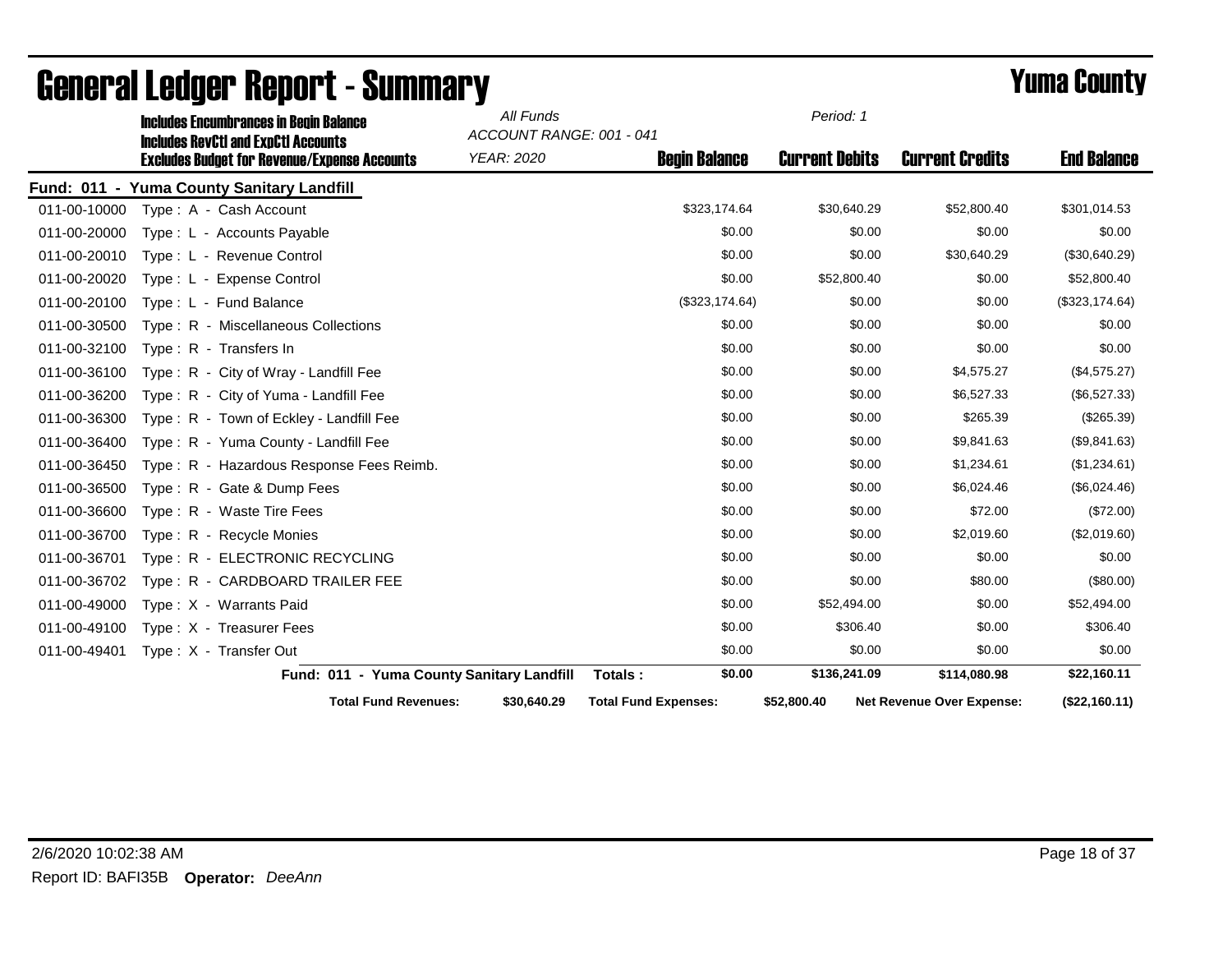|                    | <b>Includes Encumbrances in Begin Balance</b>                                                     |                                      | All Funds                                     |                             | Period: 1             |                                  |                    |
|--------------------|---------------------------------------------------------------------------------------------------|--------------------------------------|-----------------------------------------------|-----------------------------|-----------------------|----------------------------------|--------------------|
|                    | <b>Includes RevCtI and ExpCtI Accounts</b><br><b>Excludes Budget for Revenue/Expense Accounts</b> |                                      | ACCOUNT RANGE: 001 - 041<br><b>YEAR: 2020</b> | <b>Begin Balance</b>        | <b>Current Debits</b> | <b>Current Credits</b>           | <b>End Balance</b> |
| <b>Fund: 012 -</b> | <b>Sheriff's Trust Fund #12</b>                                                                   |                                      |                                               |                             |                       |                                  |                    |
| 012-00-10000       | Type: A - Cash Account                                                                            |                                      |                                               | \$71,967.91                 | \$7,137.00            | \$6,974.99                       | \$72,129.92        |
| 012-00-20000       | Type: L - Accounts Payable                                                                        |                                      |                                               | \$0.00                      | \$0.00                | \$0.00                           | \$0.00             |
| 012-00-20010       | Type: L - Revenue Control                                                                         |                                      |                                               | \$0.00                      | \$0.00                | \$7,137.00                       | (\$7,137.00)       |
| 012-00-20020       | Type: L - Expense Control                                                                         |                                      |                                               | \$0.00                      | \$6,974.99            | \$0.00                           | \$6,974.99         |
| 012-00-20100       | Type: L - Fund Balance                                                                            |                                      |                                               | (\$71,967.91)               | \$0.00                | \$0.00                           | (\$71,967.91)      |
| 012-00-30500       | Type: R - Miscellaneous Collections                                                               |                                      |                                               | \$0.00                      | \$0.00                | \$0.00                           | \$0.00             |
| 012-00-31010       | Type: $R -$ Grants                                                                                |                                      |                                               | \$0.00                      | \$0.00                | \$0.00                           | \$0.00             |
| 012-00-31955       | Type: R - Donations                                                                               |                                      |                                               | \$0.00                      | \$0.00                | \$5,500.00                       | (\$5,500.00)       |
| 012-00-32100       | Type: R - Transfers In                                                                            |                                      |                                               | \$0.00                      | \$0.00                | \$0.00                           | \$0.00             |
| 012-00-32500       | Type: R - Fingerprints & CWP                                                                      |                                      |                                               | \$0.00                      | \$0.00                | \$1,587.00                       | (\$1,587.00)       |
| 012-00-32501       | Type: R - Certified VIN Fees                                                                      |                                      |                                               | \$0.00                      | \$0.00                | \$50.00                          | (\$50.00)          |
| 012-00-32503       | Type: R - TOWING REVENUE                                                                          |                                      |                                               | \$0.00                      | \$0.00                | \$0.00                           | \$0.00             |
| 012-00-36800       | Type: R - VOCA Grant                                                                              |                                      |                                               | \$0.00                      | \$0.00                | \$0.00                           | \$0.00             |
| 012-00-36850       | Type: R - VALE Grant                                                                              |                                      |                                               | \$0.00                      | \$0.00                | \$0.00                           | \$0.00             |
| 012-00-49000       | Type: X - Warrants Paid                                                                           |                                      |                                               | \$0.00                      | \$6,903.62            | \$0.00                           | \$6,903.62         |
| 012-00-49100       | Type: X - Treasurer Fees                                                                          |                                      |                                               | \$0.00                      | \$71.37               | \$0.00                           | \$71.37            |
| 012-00-49401       | Type: X - Transfer Out                                                                            |                                      |                                               | \$0.00                      | \$0.00                | \$0.00                           | \$0.00             |
|                    |                                                                                                   | Fund: 012 - Sheriff's Trust Fund #12 |                                               | \$0.00<br>Totals:           | \$21,086.98           | \$21,248.99                      | (\$162.01)         |
|                    |                                                                                                   | <b>Total Fund Revenues:</b>          | \$7,137.00                                    | <b>Total Fund Expenses:</b> | \$6,974.99            | <b>Net Revenue Over Expense:</b> | \$162.01           |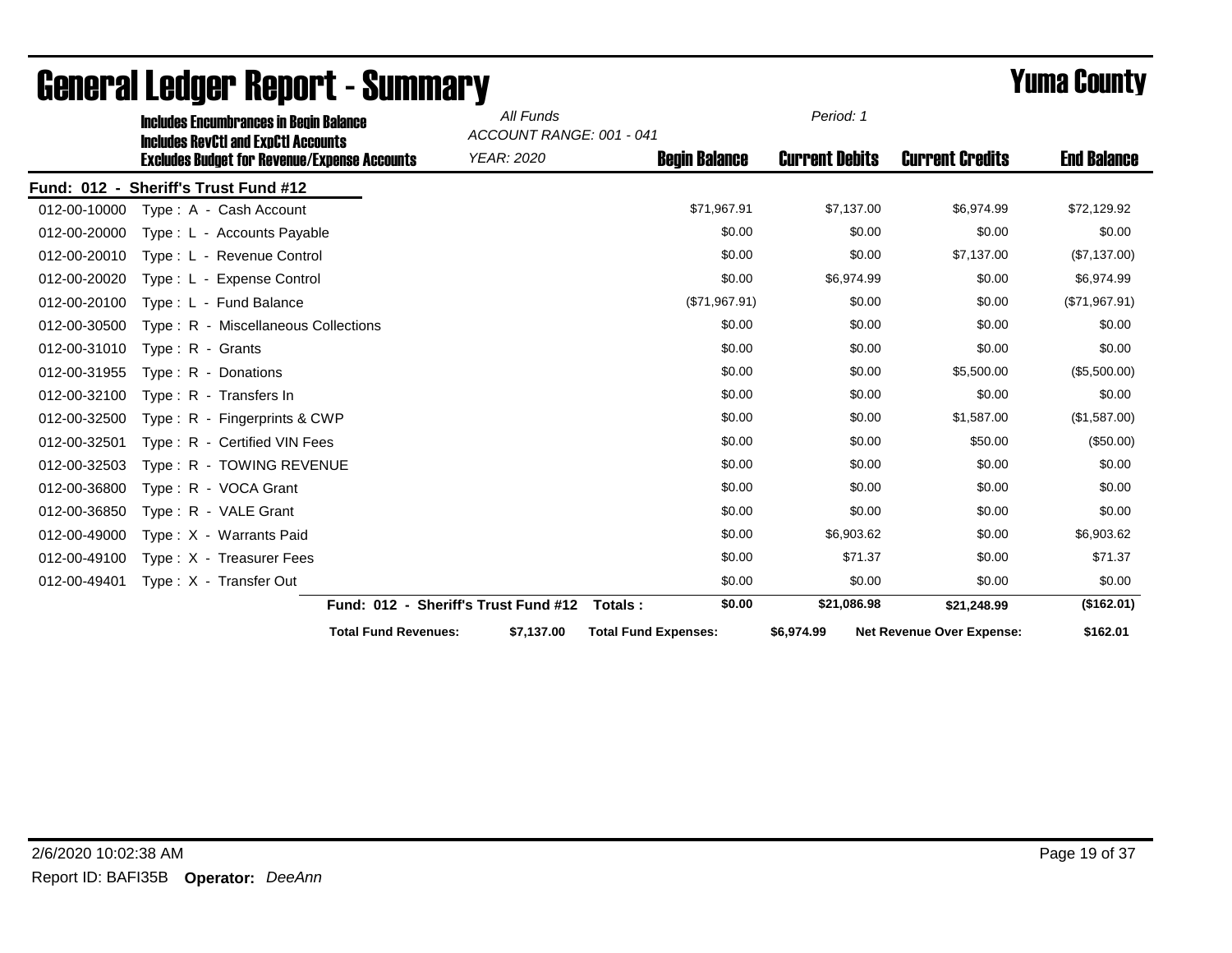|                    | <b>Includes Encumbrances in Begin Balance</b>                                                     | All Funds<br>ACCOUNT RANGE: 001 - 041 |                             | Period: 1             |                                  |                    |  |
|--------------------|---------------------------------------------------------------------------------------------------|---------------------------------------|-----------------------------|-----------------------|----------------------------------|--------------------|--|
|                    | <b>Includes RevCtI and ExpCtI Accounts</b><br><b>Excludes Budget for Revenue/Expense Accounts</b> | YEAR: 2020                            | <b>Begin Balance</b>        | <b>Current Debits</b> | <b>Current Credits</b>           | <b>End Balance</b> |  |
| <b>Fund: 013 -</b> | <b>Drug Task Force Fund</b>                                                                       |                                       |                             |                       |                                  |                    |  |
| 013-00-10000       | Type: A - Cash Account                                                                            |                                       | \$0.00                      | \$0.00                | \$0.00                           | \$0.00             |  |
| 013-00-20000       | Type: L - Accounts Payable                                                                        |                                       | \$0.00                      | \$0.00                | \$0.00                           | \$0.00             |  |
| 013-00-20010       | Type: L - Revenue Control                                                                         |                                       | \$0.00                      | \$0.00                | \$0.00                           | \$0.00             |  |
| 013-00-20020       | Type: L - Expense Control                                                                         |                                       | \$0.00                      | \$0.00                | \$0.00                           | \$0.00             |  |
| 013-00-20100       | Type: L - Fund Balance                                                                            |                                       | \$0.00                      | \$0.00                | \$0.00                           | \$0.00             |  |
| 013-00-30500       | Type: R - Miscellaneous Collections                                                               |                                       | \$0.00                      | \$0.00                | \$0.00                           | \$0.00             |  |
| 013-00-32100       | Type: R - Transfers In                                                                            |                                       | \$0.00                      | \$0.00                | \$0.00                           | \$0.00             |  |
| 013-00-38900       | Type: R - Federal Grant Monies                                                                    |                                       | \$0.00                      | \$0.00                | \$0.00                           | \$0.00             |  |
| 013-00-38920       | Type: R - Match Funds                                                                             |                                       | \$0.00                      | \$0.00                | \$0.00                           | \$0.00             |  |
| 013-00-49000       | Type: X - Warrants Paid                                                                           |                                       | \$0.00                      | \$0.00                | \$0.00                           | \$0.00             |  |
| 013-00-49401       | Type: X - Transfer Out                                                                            |                                       | \$0.00                      | \$0.00                | \$0.00                           | \$0.00             |  |
|                    |                                                                                                   | Fund: 013 - Drug Task Force Fund      | \$0.00<br>Totals :          | \$0.00                | \$0.00                           | \$0.00             |  |
|                    |                                                                                                   | <b>Total Fund Revenues:</b><br>\$0.00 | <b>Total Fund Expenses:</b> | \$0.00                | <b>Net Revenue Over Expense:</b> | \$0.00             |  |

# General Ledger Report - Summary **Summary Summary** *Yuma County*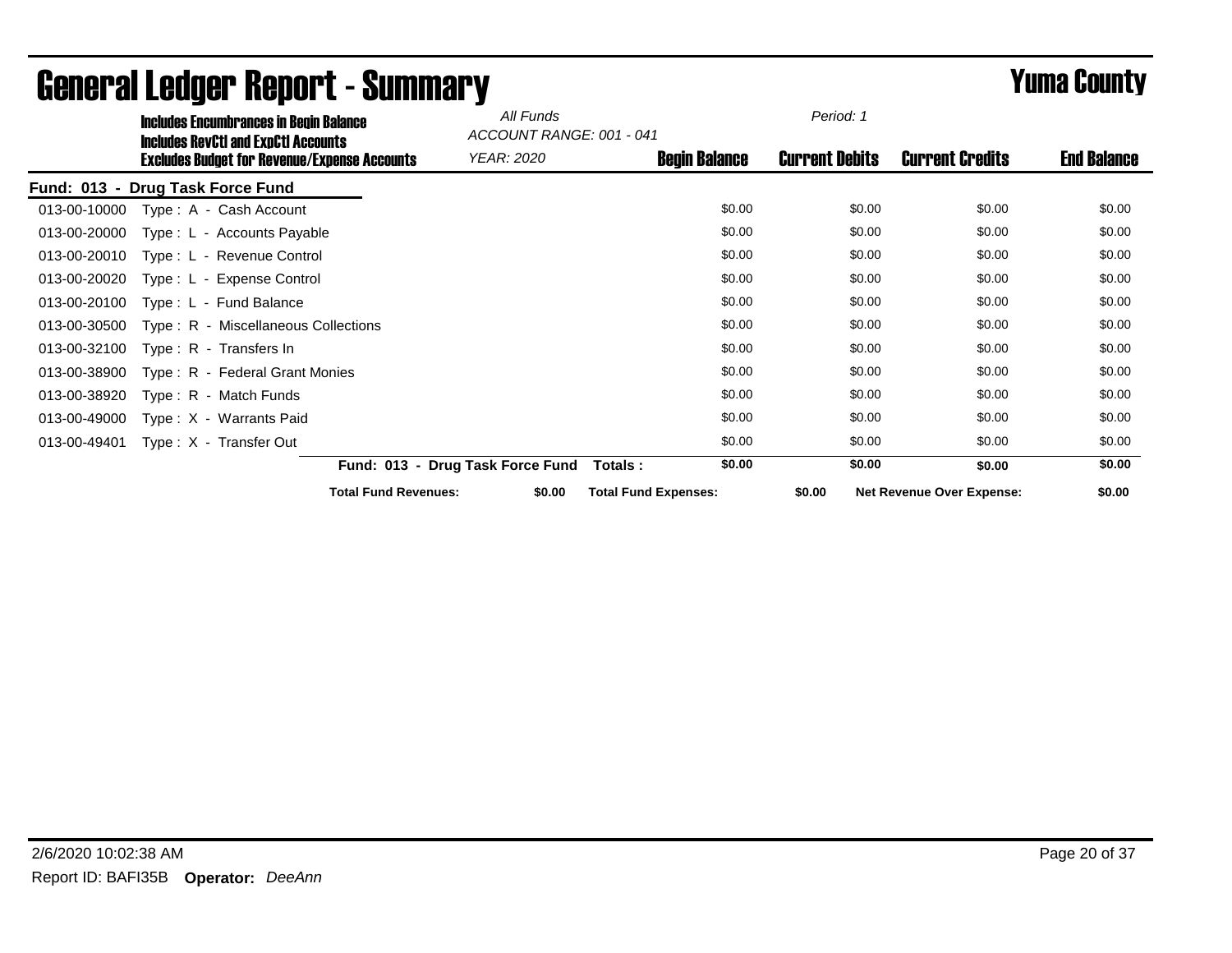|              | <b>Includes Encumbrances in Begin Balance</b>                                                     |                                         | All Funds<br>ACCOUNT RANGE: 001 - 041 |                             | Period: 1             |                                  |                    |
|--------------|---------------------------------------------------------------------------------------------------|-----------------------------------------|---------------------------------------|-----------------------------|-----------------------|----------------------------------|--------------------|
|              | <b>Includes RevCtI and ExpCtI Accounts</b><br><b>Excludes Budget for Revenue/Expense Accounts</b> |                                         | YEAR: 2020                            | <b>Begin Balance</b>        | <b>Current Debits</b> | <b>Current Credits</b>           | <b>End Balance</b> |
|              | Fund: 016 - W-Y Combined Comm. Fund #16                                                           |                                         |                                       |                             |                       |                                  |                    |
| 016-00-10000 | Type: A - Cash Account                                                                            |                                         |                                       | \$191,251.52                | \$142,552.24          | \$84,664.28                      | \$249,139.48       |
| 016-00-20000 | Type: L - Accounts Payable                                                                        |                                         |                                       | \$0.00                      | \$0.00                | \$0.00                           | \$0.00             |
| 016-00-20010 | Type: L - Revenue Control                                                                         |                                         |                                       | \$0.00                      | \$0.00                | \$142,552.24                     | (\$142,552.24)     |
| 016-00-20020 | Type: L - Expense Control                                                                         |                                         |                                       | \$0.00                      | \$84,664.28           | \$0.00                           | \$84,664.28        |
| 016-00-20100 | Type: L - Fund Balance                                                                            |                                         |                                       | (\$191, 251.52)             | \$0.00                | \$0.00                           | (\$191, 251.52)    |
| 016-00-30500 | Type: R - Miscellaneous Collections                                                               |                                         |                                       | \$0.00                      | \$0.00                | \$0.00                           | \$0.00             |
| 016-00-30600 | Type: R - Interest Income                                                                         |                                         |                                       | \$0.00                      | \$0.00                | \$7.68                           | (\$7.68)           |
| 016-00-32100 | Type: R - Transfers In                                                                            |                                         |                                       | \$0.00                      | \$0.00                | \$87.07                          | (\$87.07)          |
| 016-00-37000 | Type: R - Retac Reimbursement                                                                     |                                         |                                       | \$0.00                      | \$0.00                | \$8,707.49                       | (\$8,707.49)       |
| 016-00-37100 | Type: R - Yuma County                                                                             |                                         |                                       | \$0.00                      | \$0.00                | \$115,000.00                     | (\$115,000.00)     |
| 016-00-37200 | Type: R - Washington County                                                                       |                                         |                                       | \$0.00                      | \$0.00                | \$18,750.00                      | (\$18,750.00)      |
| 016-00-37300 | Type: R - W-Y - 911 AUTHORITY BOARD                                                               |                                         |                                       | \$0.00                      | \$0.00                | \$0.00                           | \$0.00             |
| 016-00-49000 | Type: X - Warrants Paid                                                                           |                                         |                                       | \$0.00                      | \$84,374.71           | \$0.00                           | \$84,374.71        |
| 016-00-49100 | Type: X - Treasurer Fees                                                                          |                                         |                                       | \$0.00                      | \$274.57              | \$0.00                           | \$274.57           |
| 016-00-49300 | Type: $X -$ Bank Fee & Charges                                                                    |                                         |                                       | \$0.00                      | \$15.00               | \$0.00                           | \$15.00            |
| 016-00-49401 | Type: X - Transfer Out                                                                            |                                         |                                       | \$0.00                      | \$0.00                | \$0.00                           | \$0.00             |
|              |                                                                                                   | Fund: 016 - W-Y Combined Comm. Fund #16 |                                       | \$0.00<br>Totals:           | \$311,880.80          | \$369,768.76                     | (\$57,887.96)      |
|              |                                                                                                   | <b>Total Fund Revenues:</b>             | \$142,552.24                          | <b>Total Fund Expenses:</b> | \$84,664.28           | <b>Net Revenue Over Expense:</b> | \$57,887.96        |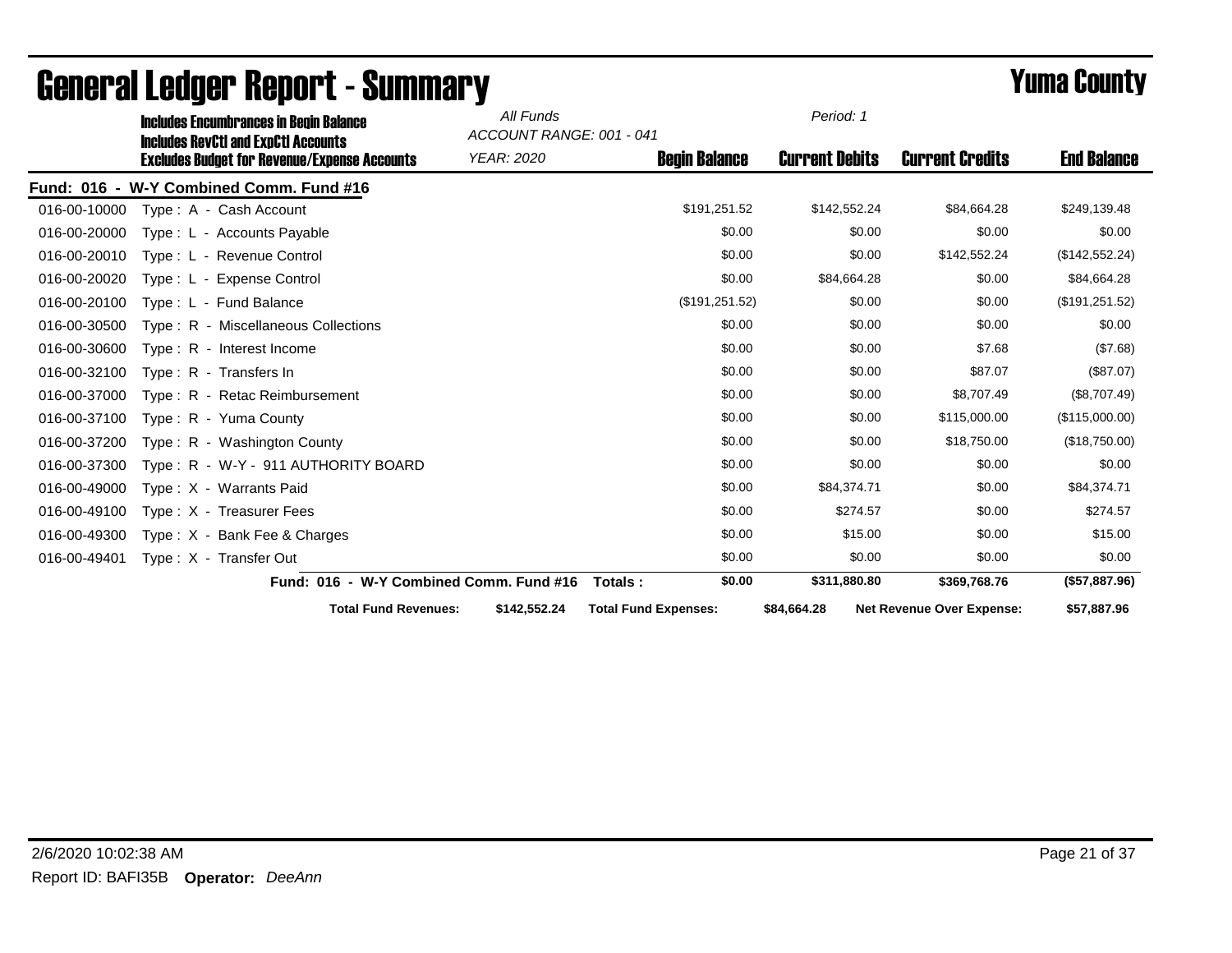|              | <b>Includes Encumbrances in Begin Balance</b><br><b>Includes RevCtI and ExpCtI Accounts</b> |                                         | All Funds  | ACCOUNT RANGE: 001 - 041    | Period: 1             |                                  |                    |
|--------------|---------------------------------------------------------------------------------------------|-----------------------------------------|------------|-----------------------------|-----------------------|----------------------------------|--------------------|
|              | <b>Excludes Budget for Revenue/Expense Accounts</b>                                         |                                         | YEAR: 2020 | <b>Begin Balance</b>        | <b>Current Debits</b> | <b>Current Credits</b>           | <b>End Balance</b> |
|              | Fund: 020 - Capital Aquisition Fund #20                                                     |                                         |            |                             |                       |                                  |                    |
| 020-00-10000 | Type: A - Cash Account                                                                      |                                         |            | \$1,262,972.05              | \$0.00                | \$1,161.46                       | \$1,261,810.59     |
| 020-00-20000 | Type: L - Accounts Payable                                                                  |                                         |            | \$0.00                      | \$0.00                | \$0.00                           | \$0.00             |
| 020-00-20010 | Type: L - Revenue Control                                                                   |                                         |            | \$0.00                      | \$0.00                | \$0.00                           | \$0.00             |
| 020-00-20020 | Type: L - Expense Control                                                                   |                                         |            | \$0.00                      | \$1,161.46            | \$0.00                           | \$1,161.46         |
| 020-00-20100 | Type: L - Fund Balance                                                                      |                                         |            | (\$1,262,972.05)            | \$0.00                | \$0.00                           | (\$1,262,972.05)   |
| 020-00-30500 | Type: R - Miscellaneous Collections                                                         |                                         |            | \$0.00                      | \$0.00                | \$0.00                           | \$0.00             |
| 020-00-31010 | $Type: R - Grants$                                                                          |                                         |            | \$0.00                      | \$0.00                | \$0.00                           | \$0.00             |
| 020-00-31805 | Type: R - Capital Collections                                                               |                                         |            | \$0.00                      | \$0.00                | \$0.00                           | \$0.00             |
| 020-00-32100 | Type: R - Transfers In                                                                      |                                         |            | \$0.00                      | \$0.00                | \$0.00                           | \$0.00             |
| 020-00-34900 | Type: R - CAPP Insurance Reimbursement                                                      |                                         |            | \$0.00                      | \$0.00                | \$0.00                           | \$0.00             |
| 020-00-49000 | Type: X - Warrants Paid                                                                     |                                         |            | \$0.00                      | \$1,161.46            | \$0.00                           | \$1,161.46         |
|              |                                                                                             | Fund: 020 - Capital Aquisition Fund #20 |            | \$0.00<br>Totals :          | \$2,322.92            | \$1,161.46                       | \$1,161.46         |
|              |                                                                                             | <b>Total Fund Revenues:</b>             | \$0.00     | <b>Total Fund Expenses:</b> | \$1,161.46            | <b>Net Revenue Over Expense:</b> | (\$1,161.46)       |

# General Ledger Report - Summary **Example 2008** Summary **Prime County**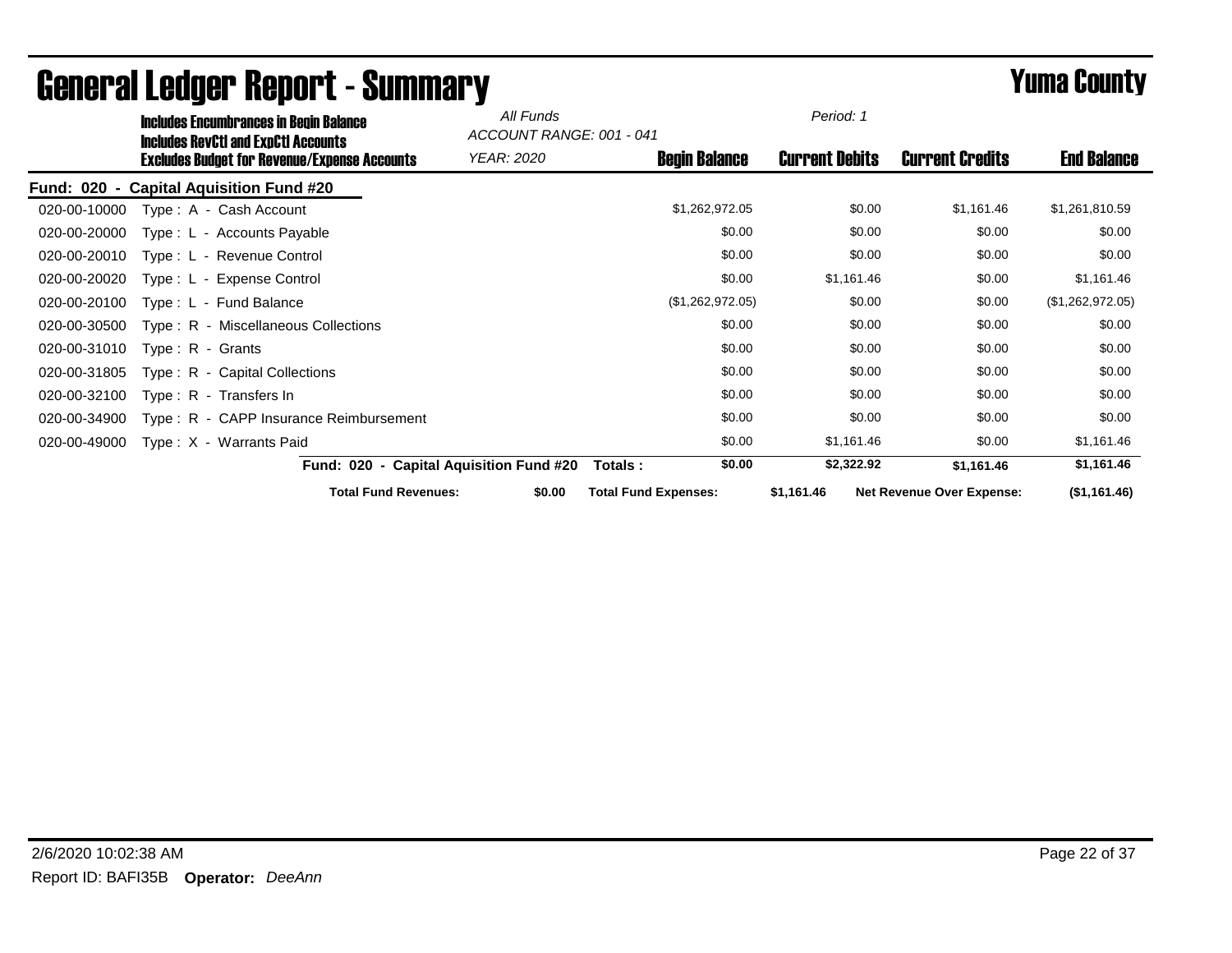| <b>Includes Encumbrances in Begin Balance</b><br><b>Includes RevCtI and ExpCtI Accounts</b> | All Funds<br>ACCOUNT RANGE: 001 - 041 |                             | Period: 1             |                                  |                    |
|---------------------------------------------------------------------------------------------|---------------------------------------|-----------------------------|-----------------------|----------------------------------|--------------------|
| <b>Excludes Budget for Revenue/Expense Accounts</b>                                         | <b>YEAR: 2020</b>                     | <b>Begin Balance</b>        | <b>Current Debits</b> | <b>Current Credits</b>           | <b>End Balance</b> |
| - Closure/Post Closure Fund<br>Fund: 021                                                    |                                       |                             |                       |                                  |                    |
| Type: A - Cash Account<br>021-00-10000                                                      |                                       | \$126,306.23                | \$0.00                | \$0.00                           | \$126,306.23       |
| Type: L - Accounts Payable<br>021-00-20000                                                  |                                       | \$0.00                      | \$0.00                | \$0.00                           | \$0.00             |
| Type: L - Revenue Control<br>021-00-20010                                                   |                                       | \$0.00                      | \$0.00                | \$0.00                           | \$0.00             |
| 021-00-20020<br>Type: L - Expense Control                                                   |                                       | \$0.00                      | \$0.00                | \$0.00                           | \$0.00             |
| 021-00-20100<br>Type: L - Fund Balance                                                      |                                       | (\$126,306.23)              | \$0.00                | \$0.00                           | (\$126,306.23)     |
| 021-00-30600<br>Type: R - Interest Income                                                   |                                       | \$0.00                      | \$0.00                | \$0.00                           | \$0.00             |
| 021-00-32100<br>Type: R - Transfers In                                                      |                                       | \$0.00                      | \$0.00                | \$0.00                           | \$0.00             |
| 021-00-35000<br>Type: R - Fees Collected                                                    |                                       | \$0.00                      | \$0.00                | \$0.00                           | \$0.00             |
| Type: R - Transfer Out<br>021-00-49401                                                      |                                       | \$0.00                      | \$0.00                | \$0.00                           | \$0.00             |
|                                                                                             | Fund: 021 - Closure/Post Closure Fund | \$0.00<br>Totals :          | \$0.00                | \$0.00                           | \$0.00             |
| <b>Total Fund Revenues:</b>                                                                 | \$0.00                                | <b>Total Fund Expenses:</b> | \$0.00                | <b>Net Revenue Over Expense:</b> | \$0.00             |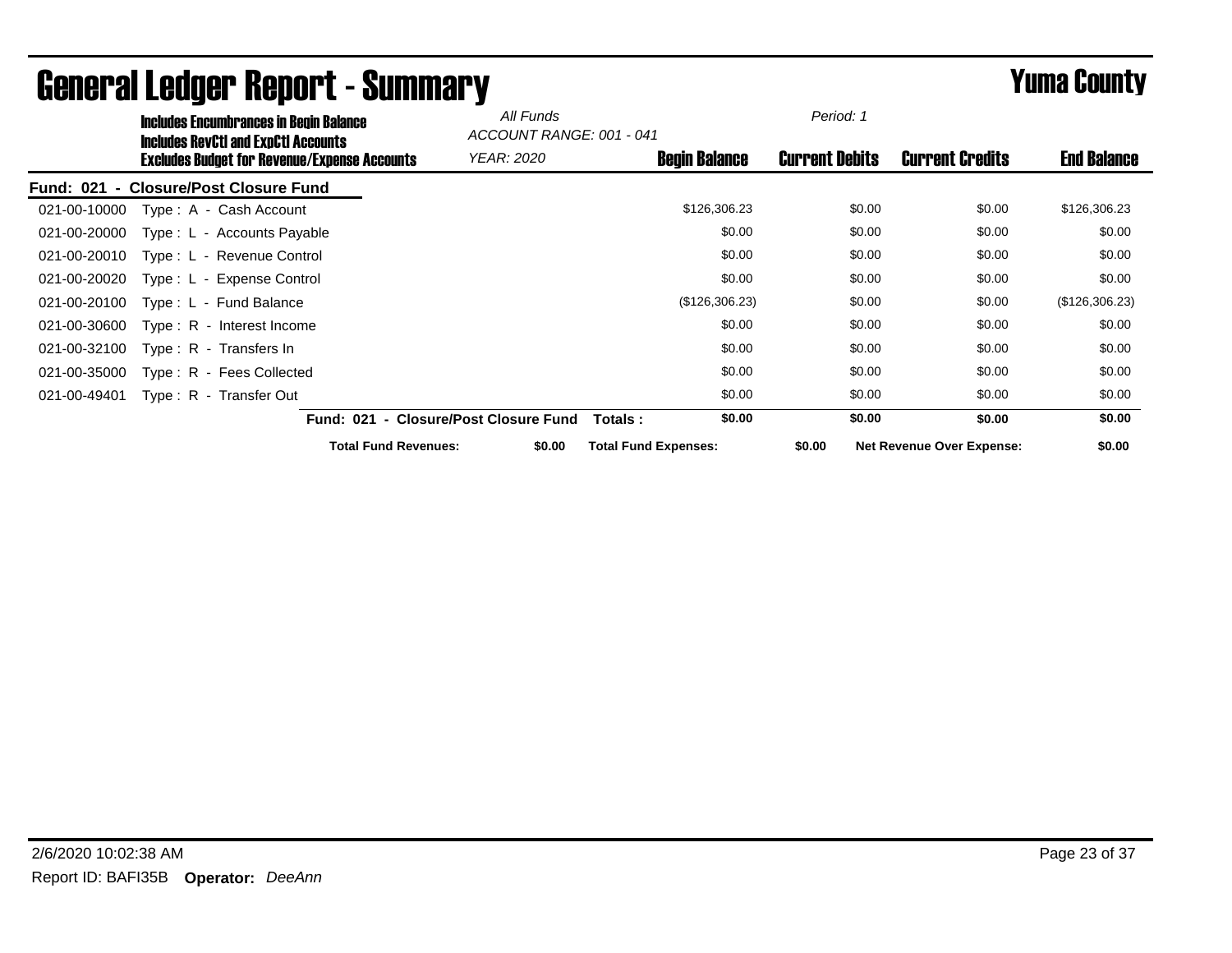|              | <b>Includes Encumbrances in Begin Balance</b><br><b>Includes RevCtI and ExpCtI Accounts</b> |                                          | All Funds<br>ACCOUNT RANGE: 001 - 041 |                             | Period: 1             |                                  |                    |
|--------------|---------------------------------------------------------------------------------------------|------------------------------------------|---------------------------------------|-----------------------------|-----------------------|----------------------------------|--------------------|
|              | <b>Excludes Budget for Revenue/Expense Accounts</b>                                         |                                          | <b>YEAR: 2020</b>                     | <b>Begin Balance</b>        | <b>Current Debits</b> | <b>Current Credits</b>           | <b>End Balance</b> |
|              | Fund: 022 - Separation Of Employment #22                                                    |                                          |                                       |                             |                       |                                  |                    |
| 022-00-10000 | Type: A - Cash Account                                                                      |                                          |                                       | \$75,928.51                 | \$0.00                | \$0.00                           | \$75,928.51        |
| 022-00-20000 | Type: L - Accounts Payable                                                                  |                                          |                                       | \$0.00                      | \$0.00                | \$0.00                           | \$0.00             |
| 022-00-20010 | Type: L - Revenue Control                                                                   |                                          |                                       | \$0.00                      | \$0.00                | \$0.00                           | \$0.00             |
| 022-00-20020 | Type: L - Expense Control                                                                   |                                          |                                       | \$0.00                      | \$0.00                | \$0.00                           | \$0.00             |
| 022-00-20100 | Type: L - Fund Balance                                                                      |                                          |                                       | (\$75,928.51)               | \$0.00                | \$0.00                           | (\$75,928.51)      |
| 022-00-32100 | Type: R - Transfers In                                                                      |                                          |                                       | \$0.00                      | \$0.00                | \$0.00                           | \$0.00             |
| 022-00-49000 | Type: X - Warrants Paid                                                                     |                                          |                                       | \$0.00                      | \$0.00                | \$0.00                           | \$0.00             |
| 022-00-49401 | Type: X - Transfer Out                                                                      |                                          |                                       | \$0.00                      | \$0.00                | \$0.00                           | \$0.00             |
|              |                                                                                             | Fund: 022 - Separation Of Employment #22 |                                       | \$0.00<br>Totals :          | \$0.00                | \$0.00                           | \$0.00             |
|              |                                                                                             | <b>Total Fund Revenues:</b>              | \$0.00                                | <b>Total Fund Expenses:</b> | \$0.00                | <b>Net Revenue Over Expense:</b> | \$0.00             |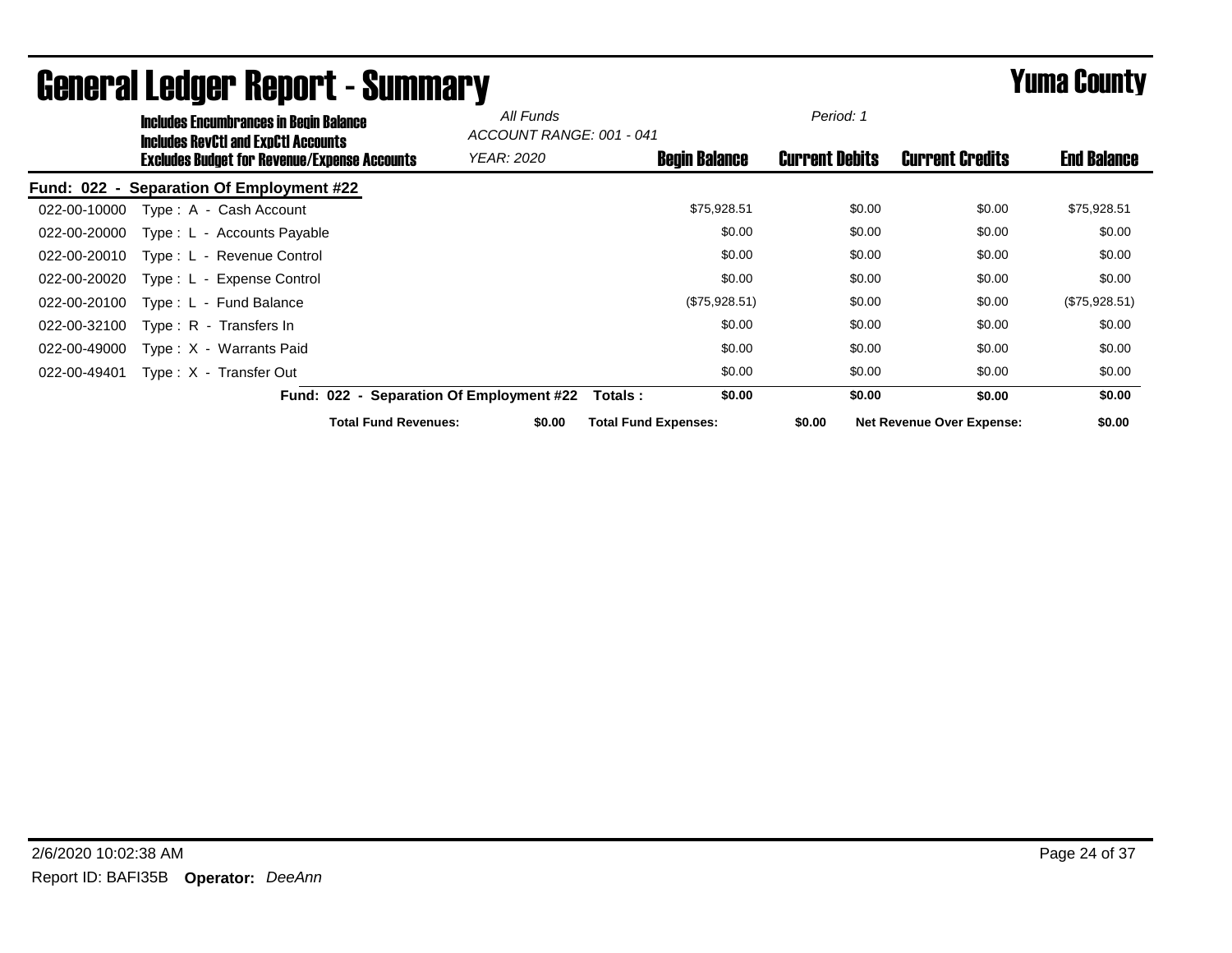|                  | <b>Includes Encumbrances in Begin Balance</b><br><b>Includes RevCtI and ExpCtI Accounts</b> |                                             | All Funds<br>ACCOUNT RANGE: 001 - 041 |                             |                      | Period: 1             |                                  |                    |
|------------------|---------------------------------------------------------------------------------------------|---------------------------------------------|---------------------------------------|-----------------------------|----------------------|-----------------------|----------------------------------|--------------------|
|                  | <b>Excludes Budget for Revenue/Expense Accounts</b>                                         |                                             | <b>YEAR: 2020</b>                     |                             | <b>Begin Balance</b> | <b>Current Debits</b> | <b>Current Credits</b>           | <b>End Balance</b> |
| <b>Fund: 025</b> | <b>Emergency Reserve Fund #25</b>                                                           |                                             |                                       |                             |                      |                       |                                  |                    |
| 025-00-10000     | Type: A - Cash Account                                                                      |                                             |                                       |                             | \$462,000.13         | \$0.00                | \$0.00                           | \$462,000.13       |
| 025-00-20000     | Type: L - Accounts Payable                                                                  |                                             |                                       |                             | \$0.00               | \$0.00                | \$0.00                           | \$0.00             |
| 025-00-20010     | Type: L - Revenue Control                                                                   |                                             |                                       |                             | \$0.00               | \$0.00                | \$0.00                           | \$0.00             |
| 025-00-20020     | Type: L - Expense Control                                                                   |                                             |                                       |                             | \$0.00               | \$0.00                | \$0.00                           | \$0.00             |
| 025-00-20100     | Type: L - Fund Balance                                                                      |                                             |                                       |                             | (\$462,000.13)       | \$0.00                | \$0.00                           | (\$462,000.13)     |
| 025-00-32100     | Type: R - Transfers In                                                                      |                                             |                                       |                             | \$0.00               | \$0.00                | \$0.00                           | \$0.00             |
| 025-00-49401     | Type: X - Transfer Out                                                                      |                                             |                                       |                             | \$0.00               | \$0.00                | \$0.00                           | \$0.00             |
|                  | <b>Fund: 025</b>                                                                            | <b>Emergency Reserve Fund #25</b><br>$\sim$ |                                       | Totals :                    | \$0.00               | \$0.00                | \$0.00                           | \$0.00             |
|                  |                                                                                             | <b>Total Fund Revenues:</b>                 | \$0.00                                | <b>Total Fund Expenses:</b> |                      | \$0.00                | <b>Net Revenue Over Expense:</b> | \$0.00             |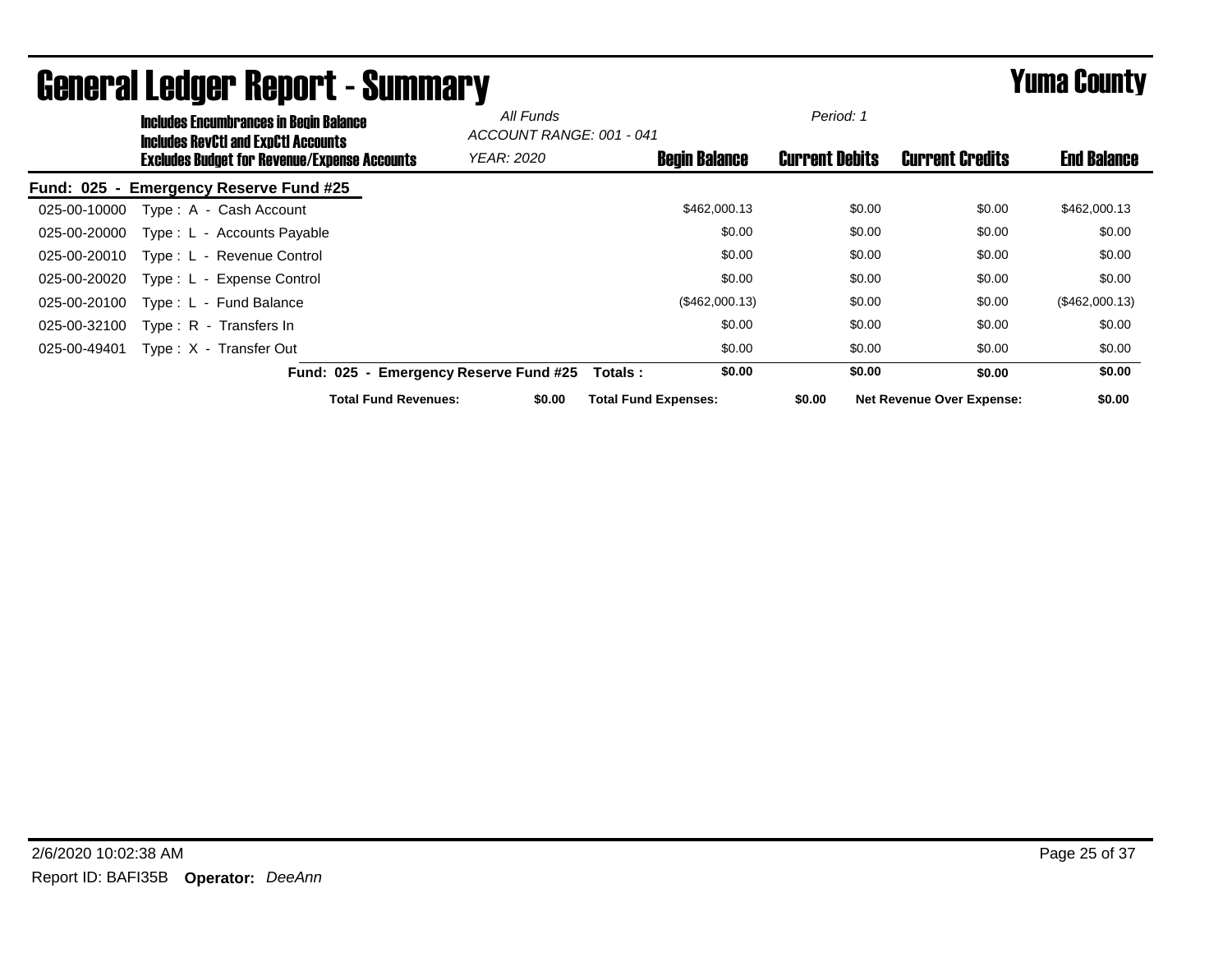|              | <b>Includes Encumbrances in Begin Balance</b>                                                     |                                          | All Funds<br>ACCOUNT RANGE: 001 - 041 |                             | Period: 1 |                       |                                  |                    |  |
|--------------|---------------------------------------------------------------------------------------------------|------------------------------------------|---------------------------------------|-----------------------------|-----------|-----------------------|----------------------------------|--------------------|--|
|              | <b>Includes RevCtI and ExpCtI Accounts</b><br><b>Excludes Budget for Revenue/Expense Accounts</b> |                                          | <b>YEAR: 2020</b>                     | <b>Begin Balance</b>        |           | <b>Current Debits</b> | <b>Current Credits</b>           | <b>End Balance</b> |  |
|              | Fund: 030 - County Warrant Clearing Fund                                                          |                                          |                                       |                             |           |                       |                                  |                    |  |
| 030-00-10000 | Type: A - Cash Account                                                                            |                                          |                                       |                             | \$0.00    | \$1,291,825.12        | \$1,291,825.12                   | \$0.00             |  |
| 030-00-20000 | Type: L - Accounts Payable                                                                        |                                          |                                       |                             | \$0.00    | \$0.00                | \$0.00                           | \$0.00             |  |
| 030-00-20010 | Type: L - Revenue Control                                                                         |                                          |                                       |                             | \$0.00    | \$0.00                | \$1,289,215.54                   | (\$1,289,215.54)   |  |
| 030-00-20020 | Type: L - Expense Control                                                                         |                                          |                                       |                             | \$0.00    | \$1,291,825.12        | \$2,609.58                       | \$1,289,215.54     |  |
| 030-00-20100 | Type: L - Fund Balance                                                                            |                                          |                                       |                             | \$0.00    | \$0.00                | \$0.00                           | \$0.00             |  |
| 030-00-32100 | Type: R - Transfers In                                                                            |                                          |                                       |                             | \$0.00    | \$0.00                | \$1,289,215.54                   | (\$1,289,215.54)   |  |
| 030-00-49000 | Type: X - Warrants Paid                                                                           |                                          |                                       |                             | \$0.00    | \$1,291,825.12        | \$2,609.58                       | \$1,289,215.54     |  |
| 030-00-49401 | Type: X - Transfer Out                                                                            |                                          |                                       |                             | \$0.00    | \$0.00                | \$0.00                           | \$0.00             |  |
|              |                                                                                                   | Fund: 030 - County Warrant Clearing Fund |                                       | <b>Totals:</b>              | \$0.00    | \$3,875,475.36        | \$3,875,475.36                   | \$0.00             |  |
|              |                                                                                                   | <b>Total Fund Revenues:</b>              | \$1,289,215.54                        | <b>Total Fund Expenses:</b> |           | \$1,289,215.54        | <b>Net Revenue Over Expense:</b> | \$0.00             |  |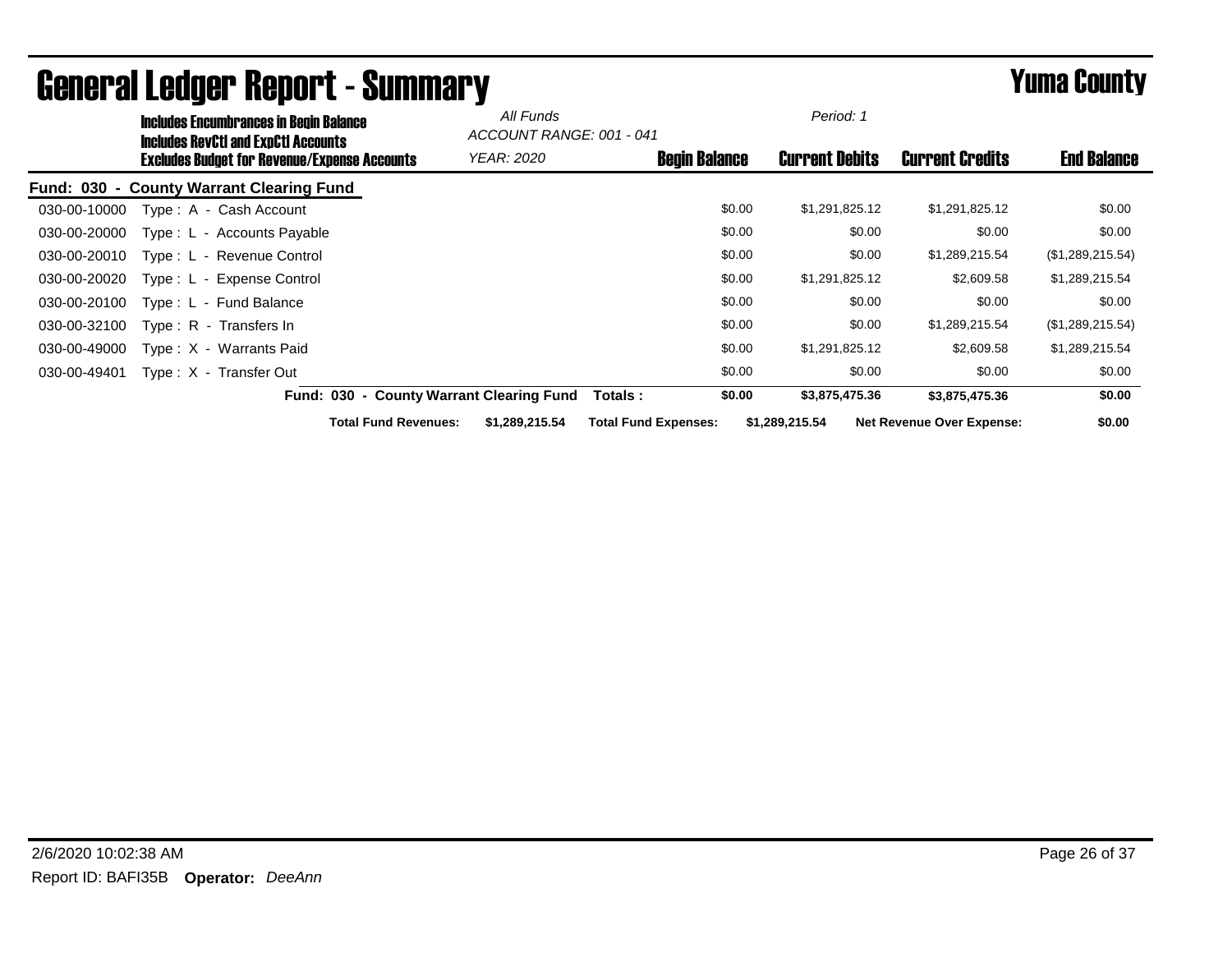|              | <b>Includes Encumbrances in Begin Balance</b><br><b>Includes RevCtI and ExpCtI Accounts</b> |                                          | All Funds<br>ACCOUNT RANGE: 001 - 041 |                             | Period: 1             |                                  |                    |
|--------------|---------------------------------------------------------------------------------------------|------------------------------------------|---------------------------------------|-----------------------------|-----------------------|----------------------------------|--------------------|
|              | <b>Excludes Budget for Revenue/Expense Accounts</b>                                         |                                          | YEAR: 2020                            | <b>Begin Balance</b>        | <b>Current Debits</b> | <b>Current Credits</b>           | <b>End Balance</b> |
|              | Fund: 031 - County Clerk's Clearing Fund                                                    |                                          |                                       |                             |                       |                                  |                    |
| 031-00-10000 | Type: A - Cash Account                                                                      |                                          |                                       | \$354,885.37                | \$442,792.36          | \$421,268.05                     | \$376,409.68       |
| 031-00-20000 | Type: L - Accounts Payable                                                                  |                                          |                                       | \$0.00                      | \$0.00                | \$0.00                           | \$0.00             |
| 031-00-20010 | Type: L - Revenue Control                                                                   |                                          |                                       | \$0.00                      | \$8,473.24            | \$442,792.36                     | (\$434,319.12)     |
| 031-00-20020 | Type: L - Expense Control                                                                   |                                          |                                       | \$0.00                      | \$409,425.42          | \$0.00                           | \$409,425.42       |
| 031-00-20100 | Type: L - Fund Balance                                                                      |                                          |                                       | (\$351,515.98)              | \$0.00                | \$0.00                           | (\$351,515.98)     |
| 031-00-20110 | Type: L - Clerk MV Fee                                                                      |                                          |                                       | (\$3,369.39)                | \$3,369.39            | \$0.00                           | \$0.00             |
| 031-00-32100 | Type: R - Transfers In                                                                      |                                          |                                       | \$0.00                      | \$0.00                | \$0.00                           | \$0.00             |
| 031-00-35000 | Type: R - Fees Collected                                                                    |                                          |                                       | \$0.00                      | \$8,473.24            | \$421,807.22                     | (\$413,333.98)     |
| 031-00-35002 | Type: R - MV Insurance Fee                                                                  |                                          |                                       | \$0.00                      | \$0.00                | \$3,369.39                       | (\$3,369.39)       |
| 031-00-35108 | Type: R - CoClerk Election Reimbursement                                                    |                                          |                                       | \$0.00                      | \$0.00                | \$17,615.75                      | (\$17,615.75)      |
| 031-00-49000 | Type: X - Warrants Paid                                                                     |                                          |                                       | \$0.00                      | \$406,089.22          | \$0.00                           | \$406,089.22       |
| 031-00-49401 | Type: X - Transfer Out                                                                      |                                          |                                       | \$0.00                      | \$0.00                | \$0.00                           | \$0.00             |
| 031-00-49500 | Type: X - Checks Written / ACH Transfer                                                     |                                          |                                       | \$0.00                      | \$3,336.20            | \$0.00                           | \$3,336.20         |
|              |                                                                                             | Fund: 031 - County Clerk's Clearing Fund |                                       | \$0.00<br>Totals:           | \$1,281,959.07        | \$1.306.852.77                   | (\$24,893.70)      |
|              |                                                                                             | <b>Total Fund Revenues:</b>              | \$434,319.12                          | <b>Total Fund Expenses:</b> | \$409,425.42          | <b>Net Revenue Over Expense:</b> | \$24,893.70        |

# General Ledger Report - Summary **Example 2008** Summary **Prime County**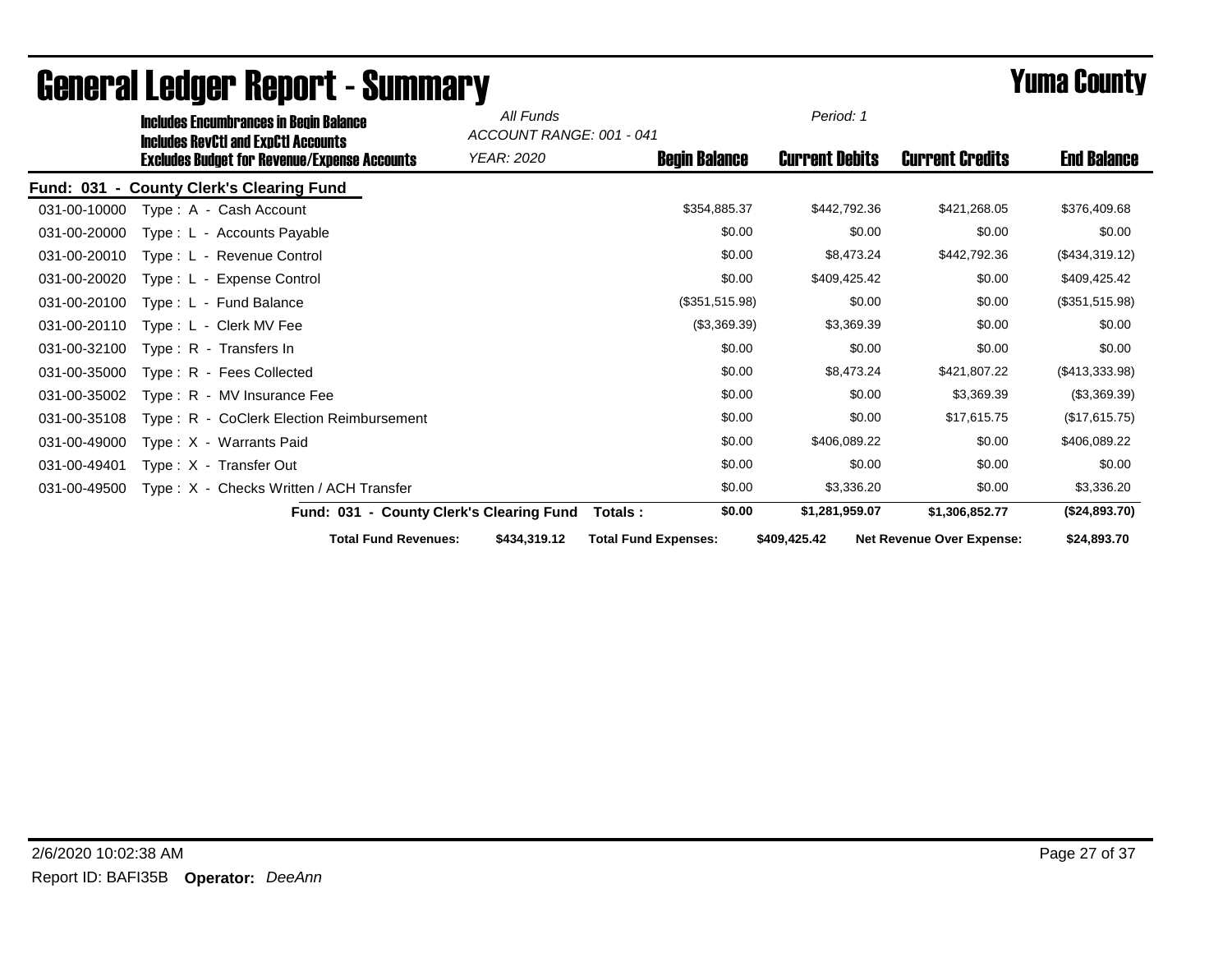|              | <b>Includes Encumbrances in Begin Balance</b><br><b>Includes RevCtI and ExpCtI Accounts</b> |                                    | All Funds<br>ACCOUNT RANGE: 001 - 041 |                             |                      | Period: 1             |                                  |                    |
|--------------|---------------------------------------------------------------------------------------------|------------------------------------|---------------------------------------|-----------------------------|----------------------|-----------------------|----------------------------------|--------------------|
|              | <b>Excludes Budget for Revenue/Expense Accounts</b>                                         |                                    | <b>YEAR: 2020</b>                     |                             | <b>Begin Balance</b> | <b>Current Debits</b> | <b>Current Credits</b>           | <b>End Balance</b> |
|              | Fund: 032 - Sheriff's Account Fund                                                          |                                    |                                       |                             |                      |                       |                                  |                    |
| 032-00-10000 | Type: A - Cash Account                                                                      |                                    |                                       |                             | \$0.00               | \$393.00              | \$0.00                           | \$393.00           |
| 032-00-20000 | Type: L - Accounts Payable                                                                  |                                    |                                       |                             | \$0.00               | \$0.00                | \$0.00                           | \$0.00             |
| 032-00-20010 | Type: L - Revenue Control                                                                   |                                    |                                       |                             | \$0.00               | \$0.00                | \$393.00                         | (\$393.00)         |
| 032-00-20020 | Type: L - Expense Control                                                                   |                                    |                                       |                             | \$0.00               | \$0.00                | \$0.00                           | \$0.00             |
| 032-00-20100 | Type: L - Fund Balance                                                                      |                                    |                                       |                             | \$0.00               | \$0.00                | \$0.00                           | \$0.00             |
| 032-00-35900 | Type: R - Miscellaneous Civil Fees                                                          |                                    |                                       |                             | \$0.00               | \$0.00                | \$393.00                         | (\$393.00)         |
| 032-00-49401 | Type: X - Transfer Out                                                                      |                                    |                                       |                             | \$0.00               | \$0.00                | \$0.00                           | \$0.00             |
|              |                                                                                             | Fund: 032 - Sheriff's Account Fund |                                       | Totals:                     | \$0.00               | \$393.00              | \$786.00                         | (\$393.00)         |
|              |                                                                                             | <b>Total Fund Revenues:</b>        | \$393.00                              | <b>Total Fund Expenses:</b> |                      | \$0.00                | <b>Net Revenue Over Expense:</b> | \$393.00           |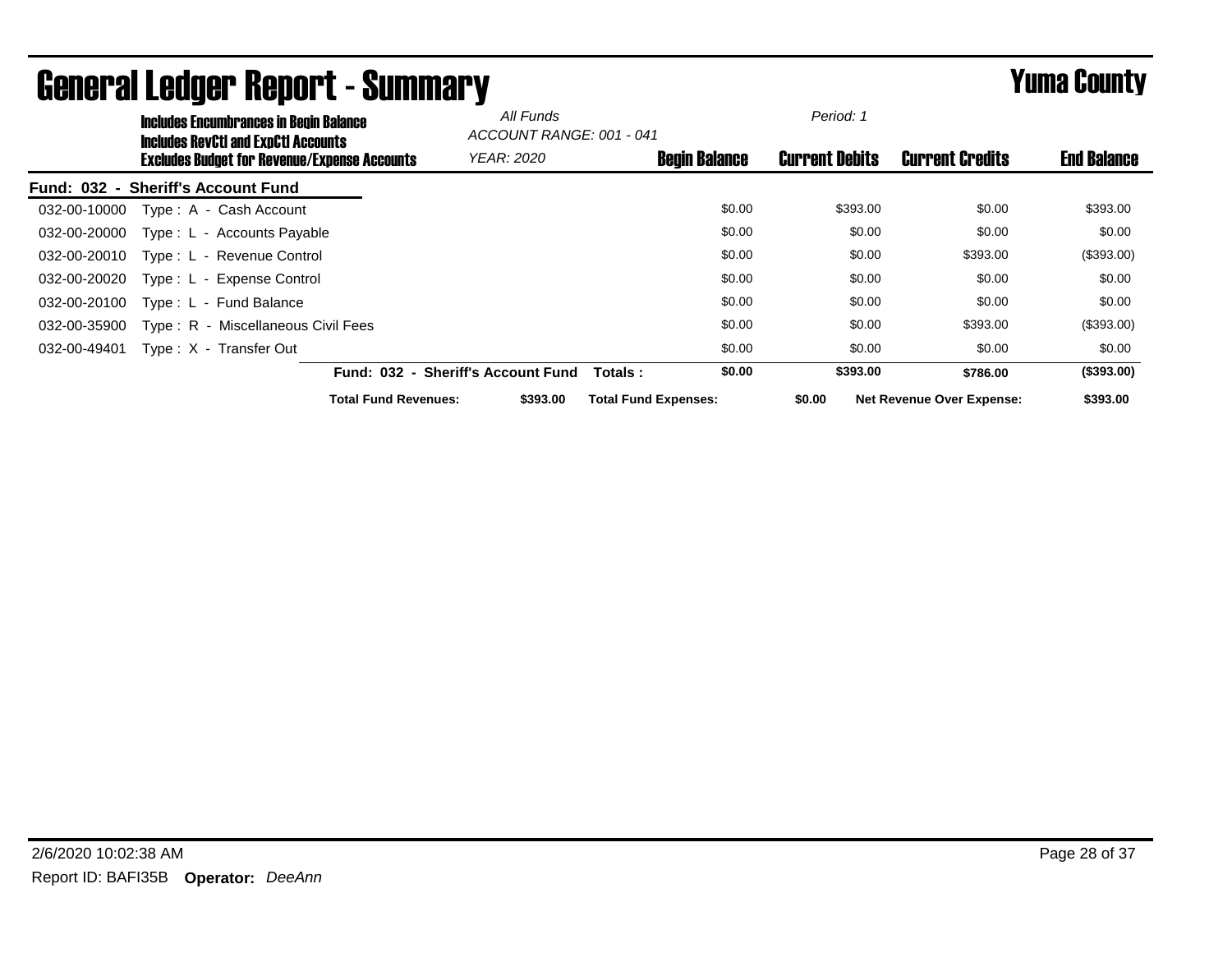|              | <b>Includes Encumbrances in Begin Balance</b><br><b>Includes RevCtI and ExpCtI Accounts</b> | All Funds<br>ACCOUNT RANGE: 001 - 041 |                      | Period: 1             |                        |                    |
|--------------|---------------------------------------------------------------------------------------------|---------------------------------------|----------------------|-----------------------|------------------------|--------------------|
|              | <b>Excludes Budget for Revenue/Expense Accounts</b>                                         | <b>YEAR: 2020</b>                     | <b>Begin Balance</b> | <b>Current Debits</b> | <b>Current Credits</b> | <b>End Balance</b> |
| Fund: 033 -  | <b>Clearing Fund</b>                                                                        |                                       |                      |                       |                        |                    |
| 033-00-10000 | Type: A - Cash Account                                                                      |                                       | \$5,272.51           | \$1,603,178.89        | \$1,603,177.95         | \$5,273.45         |
| 033-00-20000 | Type: L - Accounts Payable                                                                  |                                       | \$0.00               | \$0.00                | \$0.00                 | \$0.00             |
| 033-00-20010 | Type: L - Revenue Control                                                                   |                                       | \$0.00               | \$1,603,160.99        | \$1,603,178.89         | (\$17.90)          |
| 033-00-20020 | Type: L - Expense Control                                                                   |                                       | \$0.00               | \$16.96               | \$0.00                 | \$16.96            |
| 033-00-20100 | Type: L - Fund Balance                                                                      |                                       | (\$5,272.51)         | \$0.00                | \$0.00                 | (\$5,272.51)       |
| 033-00-30105 | Type: R - Current Tax Real                                                                  |                                       | \$0.00               | \$1,305,956.50        | \$1,305,742.79         | \$213.71           |
| 033-00-30110 | Type: R - Current Tax Oil and Gas                                                           |                                       | \$0.00               | \$965.86              | \$965.86               | \$0.00             |
| 033-00-30115 | Type: R - Current Tax Personal Property                                                     |                                       | \$0.00               | \$41,602.78           | \$41,602.78            | \$0.00             |
| 033-00-30120 | Type: R - Current Tax Mineral                                                               |                                       | \$0.00               | \$13,755.56           | \$13,755.56            | \$0.00             |
| 033-00-30125 | Type: R - Current Tax Possessory Interes                                                    |                                       | \$0.00               | \$933.46              | \$933.46               | \$0.00             |
| 033-00-30130 | Type: R - Current Tax State Assessed                                                        |                                       | \$0.00               | \$194.15              | \$194.15               | \$0.00             |
| 033-00-30135 | Type: R - Current Tax Mobile Home                                                           |                                       | \$0.00               | \$6,251.91            | \$6,251.83             | \$0.08             |
| 033-00-30140 | Type: R - Current Special Assessment                                                        |                                       | \$0.00               | \$0.00                | \$0.00                 | \$0.00             |
| 033-00-30205 | Type: R - Delinquent Tax Real                                                               |                                       | \$0.00               | \$14,166.19           | \$14,396.86            | (\$230.67)         |
| 033-00-30210 | Type: R - Delinquent Tax Oil and Gas                                                        |                                       | \$0.00               | \$0.00                | \$0.00                 | \$0.00             |
| 033-00-30215 | Type: R - Delinquent Tax Mineral                                                            |                                       | \$0.00               | \$0.00                | \$0.00                 | \$0.00             |
| 033-00-30220 | Type: R - Delinquent Tax Personal Proper                                                    |                                       | \$0.00               | \$0.00                | \$0.00                 | \$0.00             |
| 033-00-30225 | Type: R - Delinquent Possessory Interest                                                    |                                       | \$0.00               | \$0.00                | \$0.00                 | \$0.00             |
| 033-00-30230 | Type: R - Delinquent Tax State Assesed                                                      |                                       | \$0.00               | \$0.00                | \$0.00                 | \$0.00             |
| 033-00-30235 | Type: R - Delinquent Tax Mobile Home                                                        |                                       | \$0.00               | \$2.40                | \$2.48                 | (\$0.08)           |
| 033-00-30240 | Type: R - Delinquent Special Assessment                                                     |                                       | \$0.00               | \$0.00                | \$0.00                 | \$0.00             |
| 033-00-30300 | Type: R - Current Interest                                                                  |                                       | \$0.00               | \$0.00                | \$1,448.61             | (\$1,448.61)       |
| 033-00-30375 | Type: R - Refund Interest                                                                   |                                       | \$0.00               | \$0.00                | \$0.00                 | \$0.00             |
| 033-00-30400 | Type: R - Delinquent Interest Collection                                                    |                                       | \$0.00               | \$1,448.61            | \$0.00                 | \$1,448.61         |
| 033-00-32100 | Type: R - Transfers In                                                                      |                                       | \$0.00               | \$0.00                | \$0.00                 | \$0.00             |
| 033-00-32400 | Type: R - SO - B Clearing                                                                   |                                       | \$0.00               | \$162,075.10          | \$162,075.10           | \$0.00             |
| 033-00-32401 | Type: R - SO - A&F Clearing                                                                 |                                       | \$0.00               | \$55,613.29           | \$55,613.29            | \$0.00             |

2/6/2020 10:02:38 AM Page 29 of 37

Report ID: BAFI35B **Operator:** *DeeAnn*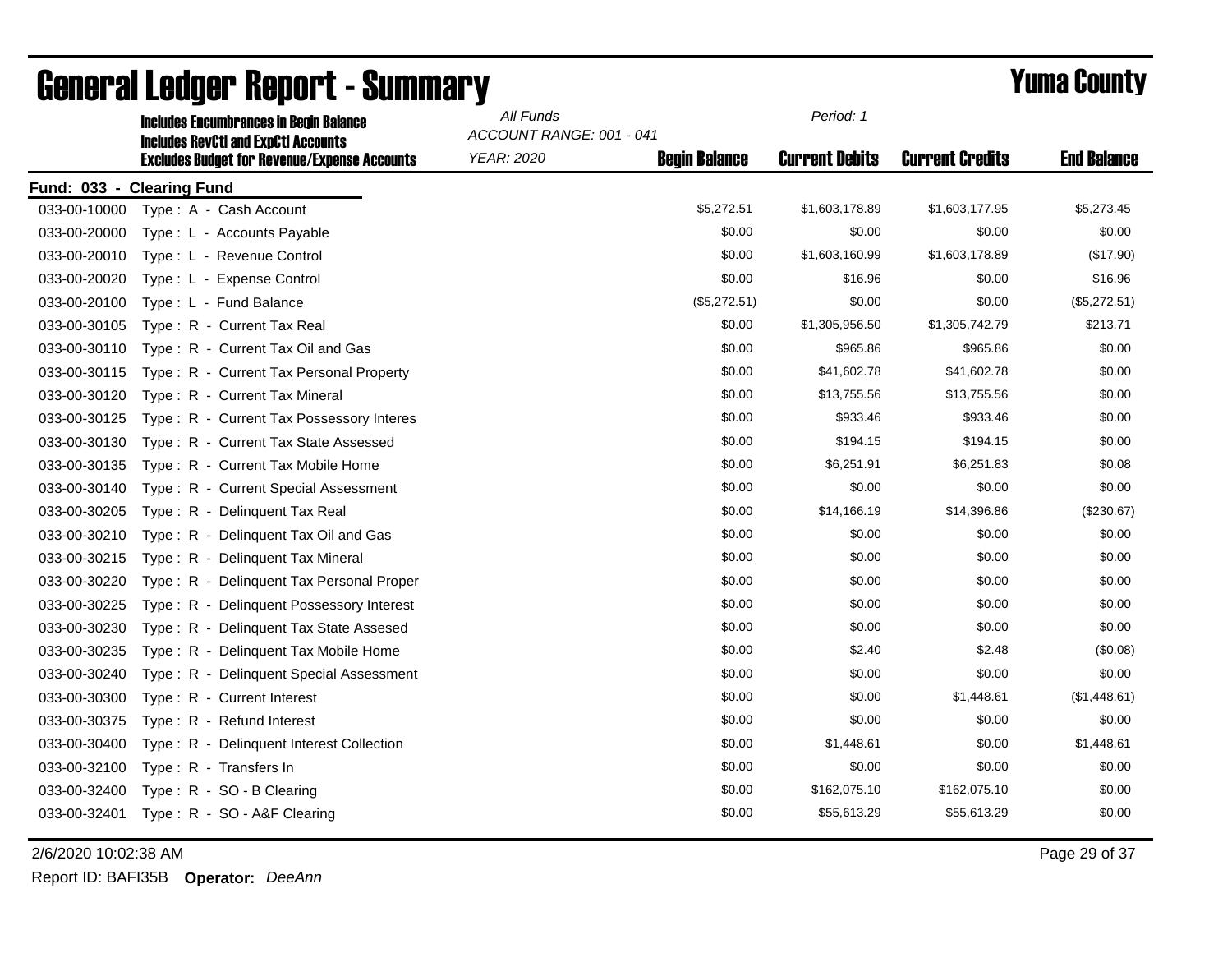|                  | <b>Includes Encumbrances in Begin Balance</b><br><b>Includes RevCtI and ExpCtI Accounts</b> |                                                     |                             | All Funds<br>ACCOUNT RANGE: 001 - 041 |                             |                      | Period: 1             |          |                                  |                    |
|------------------|---------------------------------------------------------------------------------------------|-----------------------------------------------------|-----------------------------|---------------------------------------|-----------------------------|----------------------|-----------------------|----------|----------------------------------|--------------------|
|                  |                                                                                             | <b>Excludes Budget for Revenue/Expense Accounts</b> |                             | <b>YEAR: 2020</b>                     |                             | <b>Begin Balance</b> | <b>Current Debits</b> |          | <b>Current Credits</b>           | <b>End Balance</b> |
| <b>Fund: 033</b> | - Clearing Fund                                                                             |                                                     |                             |                                       |                             |                      |                       |          |                                  |                    |
| 033-00-35000     |                                                                                             | Type: R - Fees Collected                            |                             |                                       |                             | \$0.00               |                       | \$0.00   | \$0.00                           | \$0.00             |
| 033-00-37900     |                                                                                             | Type: R - Over / Short Collections                  |                             |                                       |                             | \$0.00               |                       | \$195.18 | \$196.12                         | (\$0.94)           |
| 033-00-49200     |                                                                                             | Type: X - Transfer Out                              |                             |                                       |                             | \$0.00               |                       | \$0.00   | \$0.00                           | \$0.00             |
| 033-00-49375     |                                                                                             | Type: X - Refund Interest Paid                      |                             |                                       |                             | \$0.00               |                       | \$0.00   | \$0.00                           | \$0.00             |
| 033-00-49550     |                                                                                             | $Type: X - Check$ refunds                           |                             |                                       |                             | \$0.00               |                       | \$16.96  | \$0.00                           | \$16.96            |
|                  |                                                                                             |                                                     | Fund: 033 - Clearing Fund   |                                       | Totals:                     | \$0.00               | \$4,809,534.79        |          | \$4,809,535,73                   | (\$0.94)           |
|                  |                                                                                             |                                                     | <b>Total Fund Revenues:</b> | \$17.90                               | <b>Total Fund Expenses:</b> |                      | \$16.96               |          | <b>Net Revenue Over Expense:</b> | \$0.94             |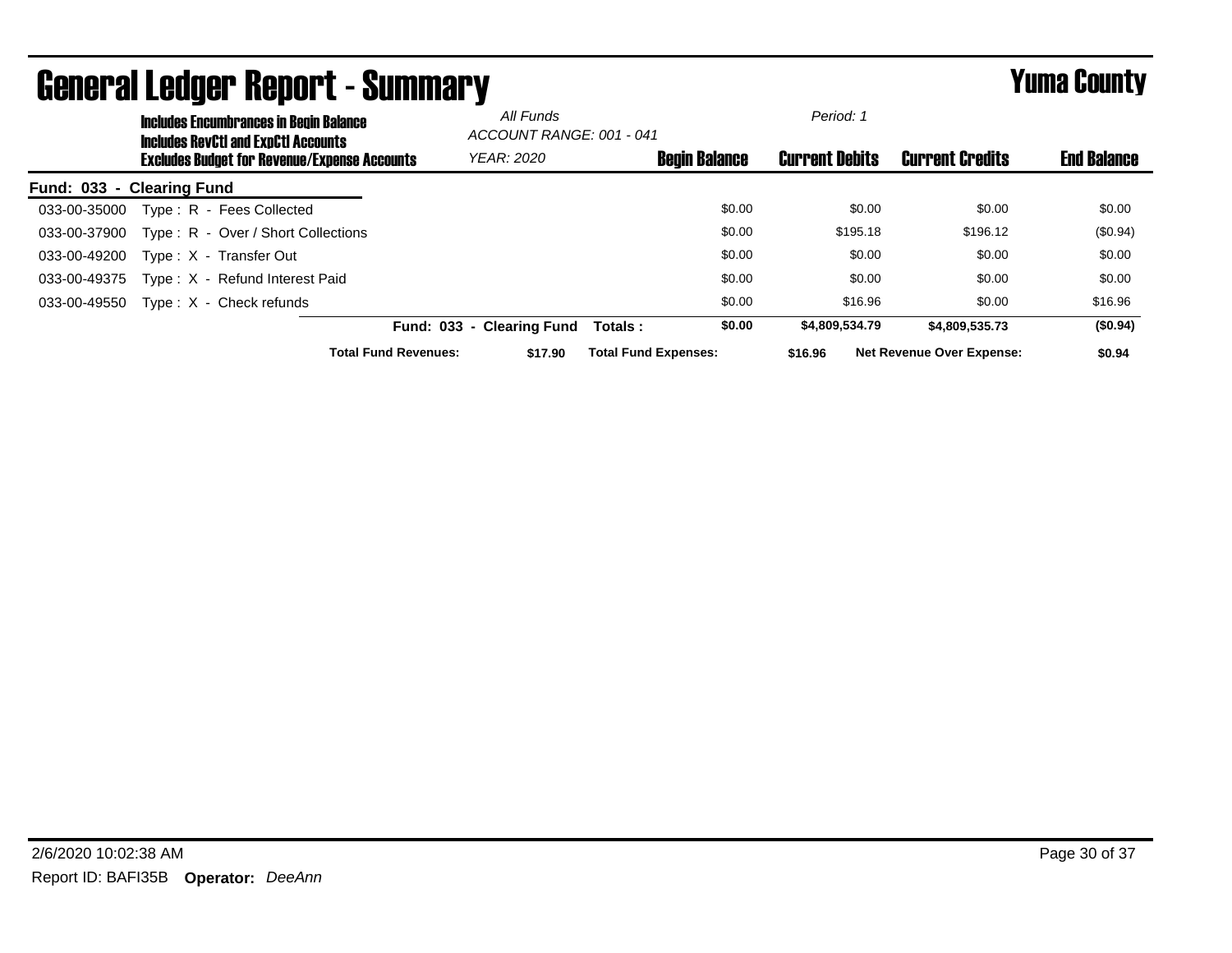|              | <b>Includes Encumbrances in Begin Balance</b><br><b>Includes RevCtI and ExpCtI Accounts</b> |                             | All Funds<br>ACCOUNT RANGE: 001 - 041 |                             | Period: 1             |                                  |                    |
|--------------|---------------------------------------------------------------------------------------------|-----------------------------|---------------------------------------|-----------------------------|-----------------------|----------------------------------|--------------------|
|              | <b>Excludes Budget for Revenue/Expense Accounts</b>                                         |                             | <b>YEAR: 2020</b>                     | <b>Begin Balance</b>        | <b>Current Debits</b> | <b>Current Credits</b>           | <b>End Balance</b> |
|              | Fund: 034 - Redemption Fund                                                                 |                             |                                       |                             |                       |                                  |                    |
| 034-00-10000 | Type: A - Cash Account                                                                      |                             |                                       | \$11.70                     | \$12,375.11           | \$12,375.11                      | \$11.70            |
| 034-00-20000 | Type: L - Accounts Payable                                                                  |                             |                                       | \$0.00                      | \$12,375.11           | \$12,375.11                      | \$0.00             |
| 034-00-20010 | Type: L - Revenue Control                                                                   |                             |                                       | \$0.00                      | \$0.00                | \$12,375.11                      | (\$12,375.11)      |
| 034-00-20020 | Type: L - Expense Control                                                                   |                             |                                       | \$0.00                      | \$12,375.11           | \$0.00                           | \$12,375.11        |
| 034-00-20100 | Type: L - Fund Balance                                                                      |                             |                                       | (\$11.70)                   | \$0.00                | \$0.00                           | (\$11.70)          |
| 034-00-32100 | Type: R - Transfers In                                                                      |                             |                                       | \$0.00                      | \$0.00                | \$0.00                           | \$0.00             |
| 034-00-35000 | Type: R - Fees Collected                                                                    |                             |                                       | \$0.00                      | \$0.00                | \$12,375.11                      | (\$12,375.11)      |
| 034-00-49401 | Type: X - Transfer Out                                                                      |                             |                                       | \$0.00                      | \$0.00                | \$0.00                           | \$0.00             |
| 034-00-49500 | Type: X - Checks Written / ACH Transfer                                                     |                             |                                       | \$0.00                      | \$12,375.11           | \$0.00                           | \$12,375.11        |
|              |                                                                                             |                             | Fund: 034 - Redemption Fund           | \$0.00<br>Totals :          | \$49,500.44           | \$49,500.44                      | \$0.00             |
|              |                                                                                             | <b>Total Fund Revenues:</b> | \$12,375.11                           | <b>Total Fund Expenses:</b> | \$12,375.11           | <b>Net Revenue Over Expense:</b> | \$0.00             |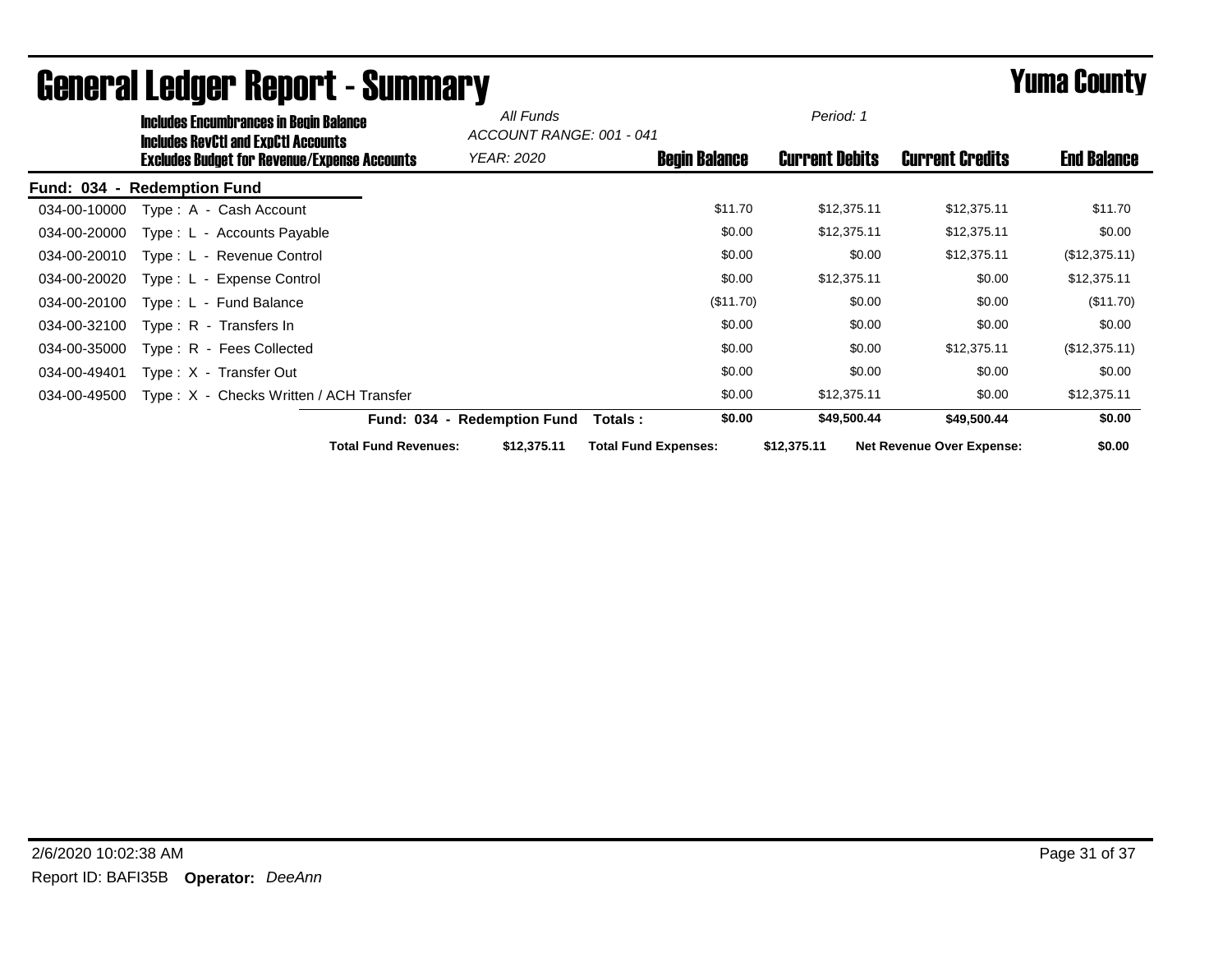|              | <b>Includes Encumbrances in Begin Balance</b><br><b>Includes RevCtI and ExpCtI Accounts</b> | All Funds<br>ACCOUNT RANGE: 001 - 041 |                      | Period: 1             |                        |                    |
|--------------|---------------------------------------------------------------------------------------------|---------------------------------------|----------------------|-----------------------|------------------------|--------------------|
|              | <b>Excludes Budget for Revenue/Expense Accounts</b>                                         | YEAR: 2020                            | <b>Begin Balance</b> | <b>Current Debits</b> | <b>Current Credits</b> | <b>End Balance</b> |
|              | Fund: 036 - Treasurer's Fee Fund                                                            |                                       |                      |                       |                        |                    |
| 036-00-10000 | Type: A - Cash Account                                                                      |                                       | \$2,554.75           | \$47,406.57           | \$2,560.52             | \$47,400.80        |
| 036-00-20000 | Type: L - Accounts Payable                                                                  |                                       | \$0.00               | \$0.00                | \$0.00                 | \$0.00             |
| 036-00-20010 | Type: L - Revenue Control                                                                   |                                       | \$0.00               | \$745.77              | \$11,317.98            | (\$10,572.21)      |
| 036-00-20020 | Type: L - Expense Control                                                                   |                                       | \$0.00               | \$0.00                | \$36,828.59            | (\$36,828.59)      |
| 036-00-20100 | Type: L - Fund Balance                                                                      |                                       | \$0.00               | \$0.00                | \$0.00                 | \$0.00             |
| 036-00-20101 | Type: L - YUMA COUNTY ABSTRACT                                                              |                                       | (\$864.75)           | \$864.75              | \$0.00                 | \$0.00             |
| 036-00-20102 | Type: L - EQUITY SERVICES                                                                   |                                       | (\$120.00)           | \$120.00              | \$0.00                 | \$0.00             |
| 036-00-20103 | Type: L - COCRS                                                                             |                                       | (\$40.00)            | \$40.00               | \$0.00                 | \$0.00             |
| 036-00-20104 | Type: L - Black Knight, Inc.                                                                |                                       | (\$980.00)           | \$980.00              | \$0.00                 | \$0.00             |
| 036-00-20105 | Type: L - DATA TRACE                                                                        |                                       | (\$550.00)           | \$550.00              | \$0.00                 | \$0.00             |
| 036-00-30140 | Type: R - Current Tax Special Assessment                                                    |                                       | \$0.00               | \$0.00                | \$0.00                 | \$0.00             |
| 036-00-30240 | Type: R - Deling Tax Special Assessment                                                     |                                       | \$0.00               | \$0.00                | \$0.00                 | \$0.00             |
| 036-00-30500 | Type: R - Miscellaneous Collections                                                         |                                       | \$0.00               | \$0.00                | \$3,307.37             | (\$3,307.37)       |
| 036-00-32600 | Type: R - Fees On Taxes                                                                     |                                       | \$0.00               | \$0.02                | \$0.02                 | \$0.00             |
| 036-00-32700 | Type: R - Certification Fees                                                                |                                       | \$0.00               | \$0.00                | \$770.00               | $(\$770.00)$       |
| 036-00-32701 | Type: R - Administrative Fee                                                                |                                       | \$0.00               | \$0.00                | \$3,501.84             | (\$3,501.84)       |
| 036-00-32702 | Type: R - Treasurers Distraint Fee                                                          |                                       | \$0.00               | \$0.00                | \$0.00                 | \$0.00             |
| 036-00-32704 | Type: R - Yuma County Abstract                                                              |                                       | \$0.00               | \$745.75              | \$1,864.75             | (\$1,119.00)       |
| 036-00-32710 | Type: R - Equity Services, Inc.                                                             |                                       | \$0.00               | \$0.00                | \$120.00               | (\$120.00)         |
| 036-00-32715 | Type: R - COCRS                                                                             |                                       | \$0.00               | \$0.00                | \$40.00                | $(\$40.00)$        |
| 036-00-32720 | Type: R - Black Knight, LLC.                                                                |                                       | \$0.00               | \$0.00                | \$980.00               | (\$980.00)         |
| 036-00-32721 | Type: R - DATA TRACE                                                                        |                                       | \$0.00               | \$0.00                | \$550.00               | (\$550.00)         |
| 036-00-32800 | Type: R - Redemption Fees                                                                   |                                       | \$0.00               | \$0.00                | \$168.00               | (\$168.00)         |
| 036-00-32802 | Type: R - \$4.00TAX LIEN CERTIFICATE FEE                                                    |                                       | \$0.00               | \$0.00                | \$12.00                | (\$12.00)          |
| 036-00-32805 | Type: R - Endorsment Fees                                                                   |                                       | \$0.00               | \$0.00                | \$0.00                 | \$0.00             |
| 036-00-32810 | Type: R - Assignment Fees                                                                   |                                       | \$0.00               | \$0.00                | \$4.00                 | $(\$4.00)$         |
| 036-00-32815 | Type: R - Treasurers Deed Fees                                                              |                                       | \$0.00               | \$0.00                | \$0.00                 | \$0.00             |

2/6/2020 10:02:38 AM Page 32 of 37

Report ID: BAFI35B **Operator:** *DeeAnn*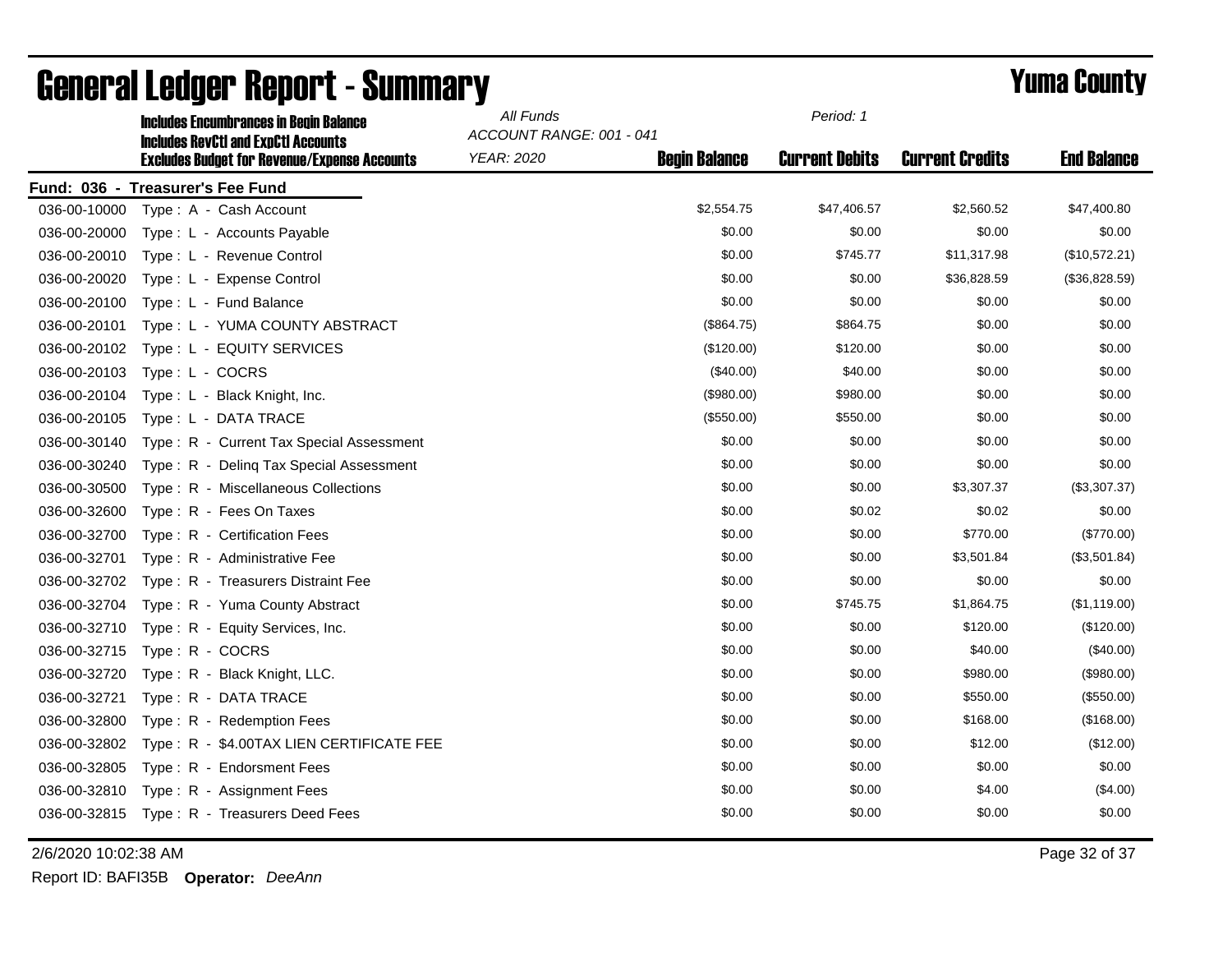|                                  |                                                                                             | <b>General Ledger Report - Summary</b>              |                             |                                  |                          |                             |                       |                                  | <b>Yuma County</b> |  |
|----------------------------------|---------------------------------------------------------------------------------------------|-----------------------------------------------------|-----------------------------|----------------------------------|--------------------------|-----------------------------|-----------------------|----------------------------------|--------------------|--|
|                                  | <b>Includes Encumbrances in Begin Balance</b><br><b>Includes RevCtI and ExpCtI Accounts</b> |                                                     |                             | All Funds                        | ACCOUNT RANGE: 001 - 041 |                             |                       | Period: 1                        |                    |  |
|                                  |                                                                                             | <b>Excludes Budget for Revenue/Expense Accounts</b> |                             | YEAR: 2020                       |                          | <b>Begin Balance</b>        | <b>Current Debits</b> | <b>Current Credits</b>           | <b>End Balance</b> |  |
| Fund: 036 - Treasurer's Fee Fund |                                                                                             |                                                     |                             |                                  |                          |                             |                       |                                  |                    |  |
| 036-00-49100                     |                                                                                             | Type: X - Treasurer Fees                            |                             |                                  |                          | \$0.00                      | \$0.00                | \$36,828.59                      | (\$36,828.59)      |  |
| 036-00-49401                     |                                                                                             | Type: X - Transfer Out                              |                             |                                  |                          | \$0.00                      | \$0.00                | \$0.00                           | \$0.00             |  |
|                                  |                                                                                             |                                                     |                             | Fund: 036 - Treasurer's Fee Fund | Totals :                 | \$0.00                      | \$51.452.86           | \$98,853,66                      | (\$47,400.80)      |  |
|                                  |                                                                                             |                                                     | <b>Total Fund Revenues:</b> | \$10,572.21                      |                          | <b>Total Fund Expenses:</b> | (\$36,828.59)         | <b>Net Revenue Over Expense:</b> | \$47,400.80        |  |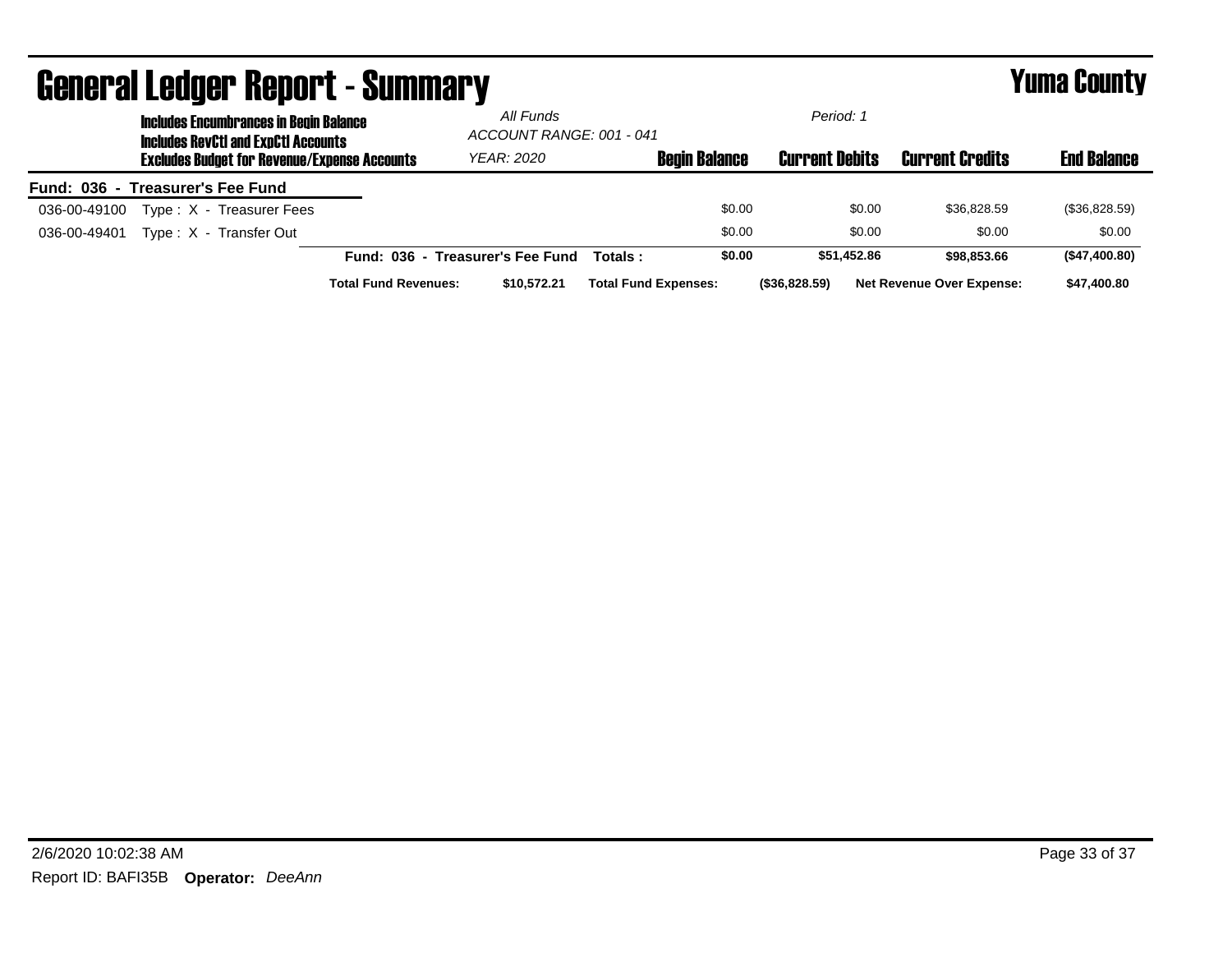|                  | <b>Includes Encumbrances in Begin Balance</b><br><b>Includes RevCtI and ExpCtI Accounts</b> |                                   | All Funds | ACCOUNT RANGE: 001 - 041    |                      | Period: 1             |                                  |                    |
|------------------|---------------------------------------------------------------------------------------------|-----------------------------------|-----------|-----------------------------|----------------------|-----------------------|----------------------------------|--------------------|
|                  | <b>Excludes Budget for Revenue/Expense Accounts</b>                                         | <b>YEAR: 2020</b>                 |           |                             | <b>Begin Balance</b> | <b>Current Debits</b> | <b>Current Credits</b>           | <b>End Balance</b> |
| <b>Fund: 038</b> | - Treasurer's Deed Fund                                                                     |                                   |           |                             |                      |                       |                                  |                    |
| 038-00-10000     | Type: A - Cash Account                                                                      |                                   |           |                             | \$689.21             | \$0.00                | \$162.96                         | \$526.25           |
| 038-00-20000     | Type: L - Accounts Payable                                                                  |                                   |           |                             | \$0.00               | \$0.00                | \$0.00                           | \$0.00             |
| 038-00-20010     | Type: L - Revenue Control                                                                   |                                   |           |                             | \$0.00               | \$0.00                | \$0.00                           | \$0.00             |
| 038-00-20020     | Type: L - Expenditure Control                                                               |                                   |           |                             | \$0.00               | \$162.96              | \$0.00                           | \$162.96           |
| 038-00-20100     | Type: L - Fund Balance                                                                      |                                   |           |                             | (\$689.21)           | \$0.00                | \$0.00                           | (\$689.21)         |
| 038-00-30750     | Type: R - Treas Deed Deposits                                                               |                                   |           |                             | \$0.00               | \$0.00                | \$0.00                           | \$0.00             |
| 038-00-49450     | Type: X - Treasurers Deed Expenses                                                          |                                   |           |                             | \$0.00               | \$162.96              | \$0.00                           | \$162.96           |
|                  |                                                                                             | Fund: 038 - Treasurer's Deed Fund |           | Totals :                    | \$0.00               | \$325.92              | \$162.96                         | \$162.96           |
|                  |                                                                                             | <b>Total Fund Revenues:</b>       | \$0.00    | <b>Total Fund Expenses:</b> |                      | \$162.96              | <b>Net Revenue Over Expense:</b> | (\$162.96)         |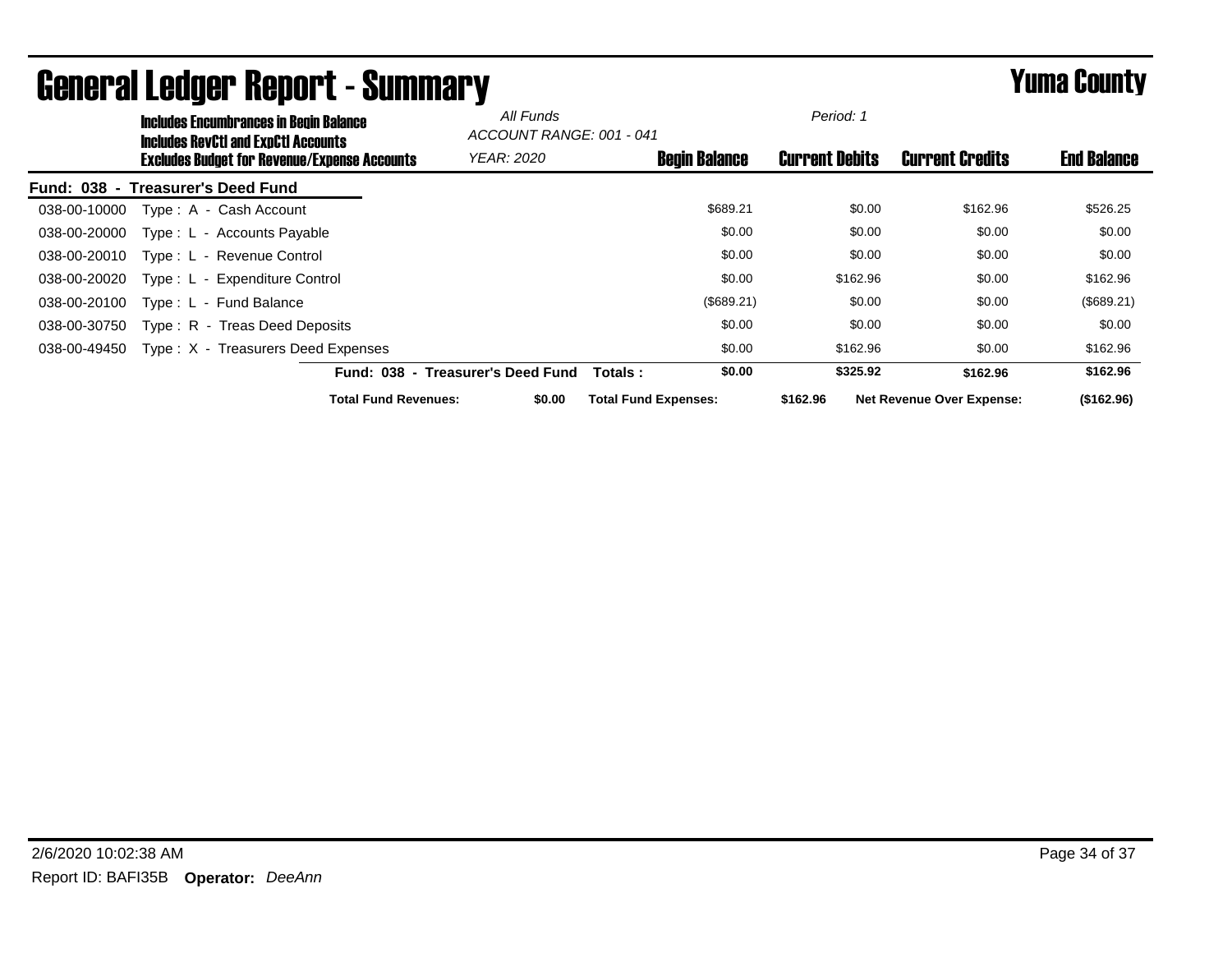|                  | <b>Includes Encumbrances in Begin Balance</b><br><b>Includes RevCtI and ExpCtI Accounts</b> |                             | All Funds<br>ACCOUNT RANGE: 001 - 041 |                             |                      | Period: 1             |                                  |                    |
|------------------|---------------------------------------------------------------------------------------------|-----------------------------|---------------------------------------|-----------------------------|----------------------|-----------------------|----------------------------------|--------------------|
|                  | <b>Excludes Budget for Revenue/Expense Accounts</b>                                         |                             | <b>YEAR: 2020</b>                     |                             | <b>Begin Balance</b> | <b>Current Debits</b> | <b>Current Credits</b>           | <b>End Balance</b> |
| <b>Fund: 039</b> | - Prepaid Taxes                                                                             |                             |                                       |                             |                      |                       |                                  |                    |
| 039-00-10000     | Type: A - Cash Account                                                                      |                             |                                       |                             | \$763,939.93         | \$5,990.91            | \$769,621.90                     | \$308.94           |
| 039-00-20000     | Type: L - Accounts Payable                                                                  |                             |                                       |                             | \$0.00               | \$0.00                | \$0.00                           | \$0.00             |
| 039-00-20010     | Type: L - Revenue Control                                                                   |                             |                                       |                             | \$0.00               | \$5,681.97            | \$5,990.91                       | (\$308.94)         |
| 039-00-20020     | Type: L - Expense Control                                                                   |                             |                                       |                             | \$0.00               | \$0.00                | \$0.00                           | \$0.00             |
| 039-00-20100     | Type: L - Fund Balance                                                                      |                             |                                       |                             | (\$763,939.93)       | \$763,939.93          | \$0.00                           | \$0.00             |
| 039-00-32300     | Type: R - Prepaids Collected                                                                |                             |                                       |                             | \$0.00               | \$5.681.97            | \$5,990.91                       | (\$308.94)         |
|                  |                                                                                             |                             | Fund: 039 - Prepaid Taxes             | Totals:                     | \$0.00               | \$781,294.78          | \$781,603.72                     | (\$308.94)         |
|                  |                                                                                             | <b>Total Fund Revenues:</b> | \$308.94                              | <b>Total Fund Expenses:</b> |                      | \$0.00                | <b>Net Revenue Over Expense:</b> | \$308.94           |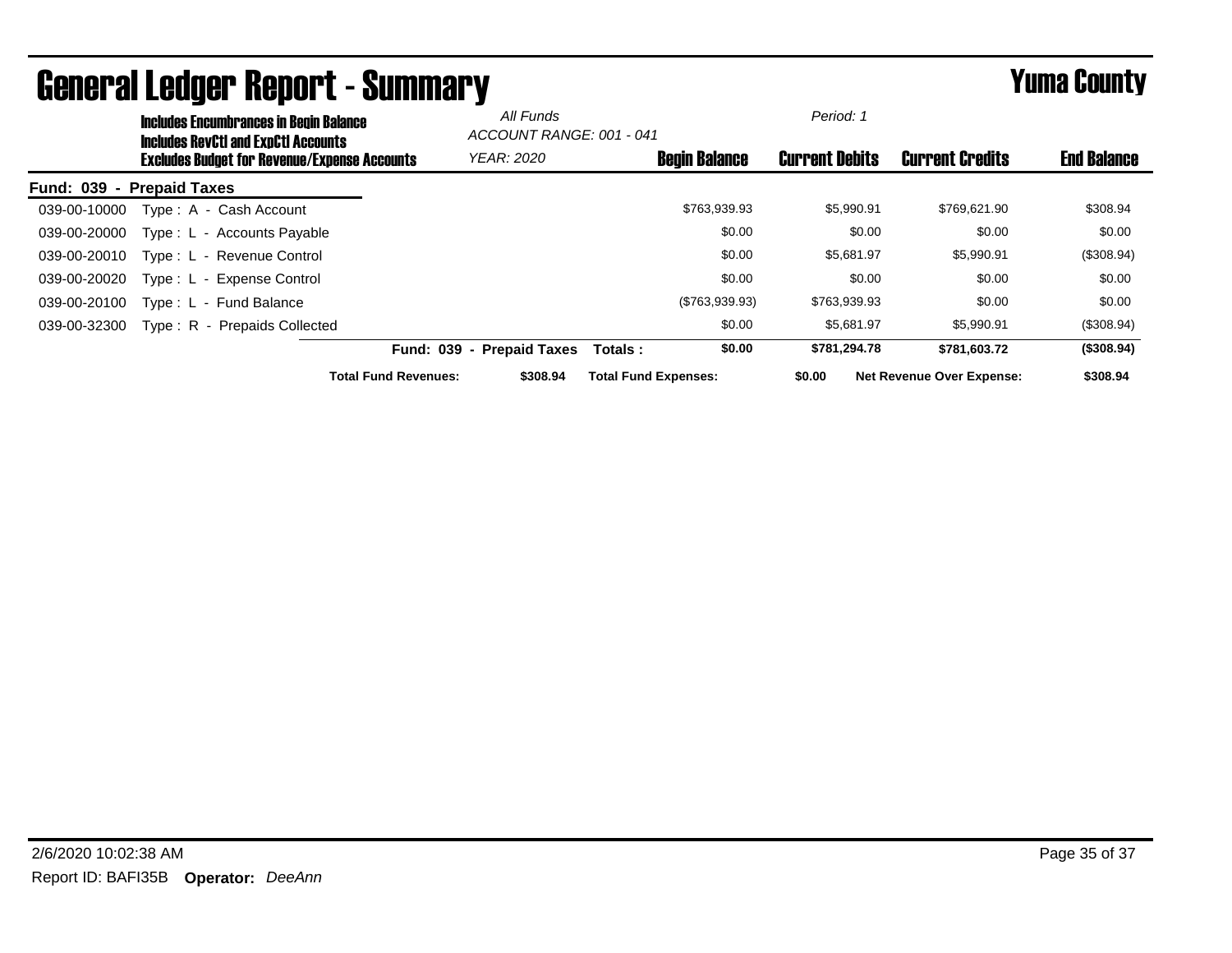|                  |                        | <b>Includes Encumbrances in Begin Balance</b><br><b>Includes RevCtI and ExpCtI Accounts</b> |                             | All Funds<br>ACCOUNT RANGE: 001 - 041 |                             |                      | Period: 1             |                                  |                    |  |
|------------------|------------------------|---------------------------------------------------------------------------------------------|-----------------------------|---------------------------------------|-----------------------------|----------------------|-----------------------|----------------------------------|--------------------|--|
|                  |                        | Excludes Budget for Revenue/Expense Accounts                                                |                             | <b>YEAR: 2020</b>                     |                             | <b>Begin Balance</b> | <b>Current Debits</b> | <b>Current Credits</b>           | <b>End Balance</b> |  |
| <b>Fund: 040</b> | - Land Title Assurance |                                                                                             |                             |                                       |                             |                      |                       |                                  |                    |  |
| 040-00-10000     |                        | Type: A - Cash Account                                                                      |                             |                                       |                             | \$264.53             | \$0.00                | \$0.00                           | \$264.53           |  |
| 040-00-20000     |                        | Type: L - Accounts Payable                                                                  |                             |                                       |                             | \$0.00               | \$0.00                | \$0.00                           | \$0.00             |  |
| 040-00-20010     |                        | Type: L - Revenue Control                                                                   |                             |                                       |                             | \$0.00               | \$0.00                | \$0.00                           | \$0.00             |  |
| 040-00-20020     |                        | Type: L - Expense Control                                                                   |                             |                                       |                             | \$0.00               | \$0.00                | \$0.00                           | \$0.00             |  |
| 040-00-20100     |                        | Type: L - Fund Balance                                                                      |                             |                                       |                             | (\$264.53)           | \$0.00                | \$0.00                           | (\$264.53)         |  |
|                  |                        |                                                                                             | Fund: 040 -                 | <b>Land Title Assurance</b>           | Totals:                     | \$0.00               | \$0.00                | \$0.00                           | \$0.00             |  |
|                  |                        |                                                                                             | <b>Total Fund Revenues:</b> | \$0.00                                | <b>Total Fund Expenses:</b> |                      | \$0.00                | <b>Net Revenue Over Expense:</b> | \$0.00             |  |